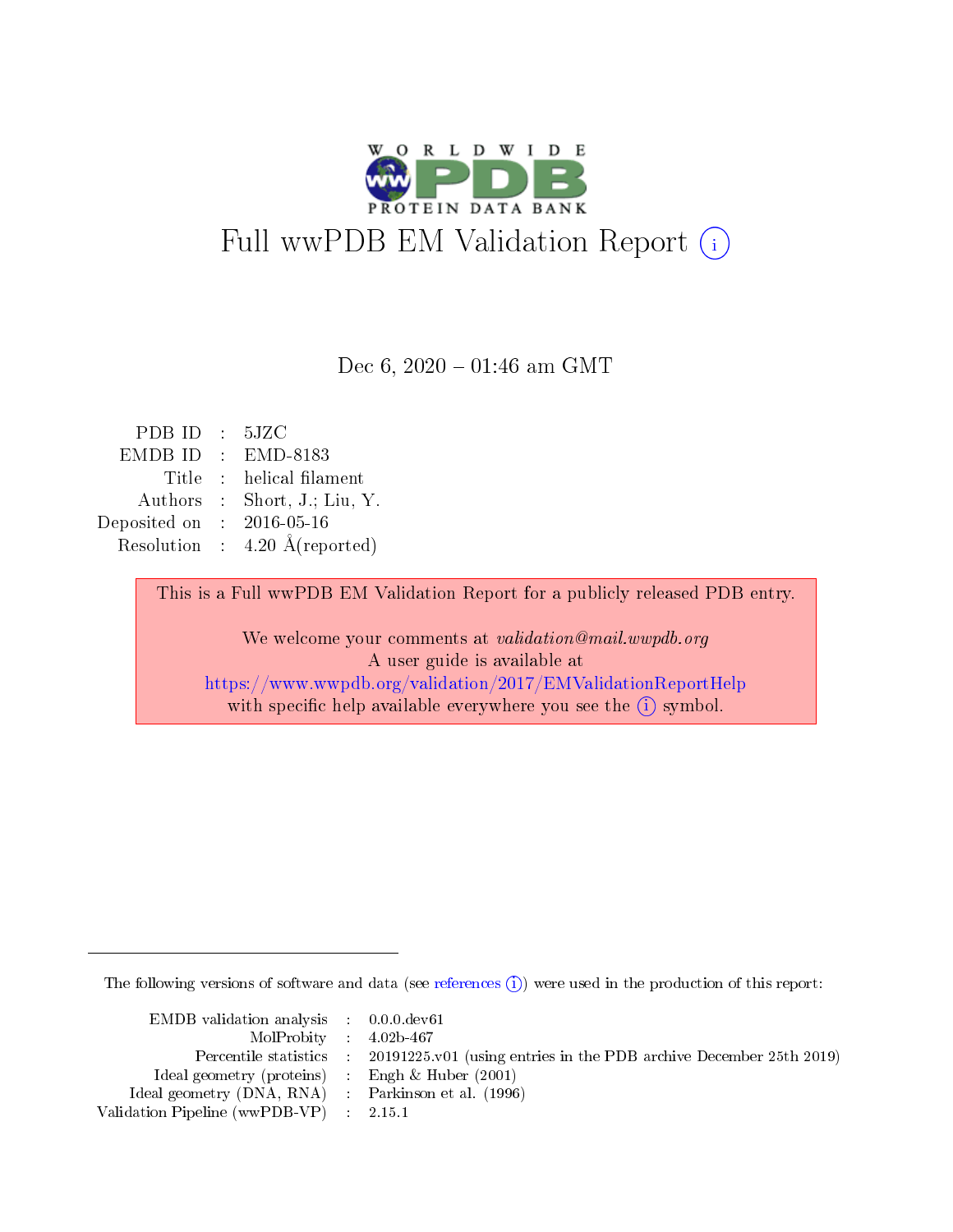## 1 [O](https://www.wwpdb.org/validation/2017/EMValidationReportHelp#overall_quality)verall quality at a glance  $(i)$

The following experimental techniques were used to determine the structure: ELECTRON MICROSCOPY

The reported resolution of this entry is 4.20 Å.

Percentile scores (ranging between 0-100) for global validation metrics of the entry are shown in the following graphic. The table shows the number of entries on which the scores are based.



| Metric.               | Whole archive<br>$(\#Entries)$ | <b>EM</b> structures<br>$(\#Entries)$ |  |  |
|-----------------------|--------------------------------|---------------------------------------|--|--|
| Clashscore            | 158937                         | 4297                                  |  |  |
| Ramachandran outliers | 154571                         | 4023                                  |  |  |
| Sidechain outliers    | 154315                         | 3826                                  |  |  |

The table below summarises the geometric issues observed across the polymeric chains and their fit to the map. The red, orange, yellow and green segments of the bar indicate the fraction of residues that contain outliers for  $\geq=3$ , 2, 1 and 0 types of geometric quality criteria respectively. A grey segment represents the fraction of residues that are not modelled. The numeric value for each fraction is indicated below the corresponding segment, with a dot representing fractions  $\epsilon = 5\%$ The upper red bar (where present) indicates the fraction of residues that have poor fit to the EM map (all-atom inclusion  $\langle 40\% \rangle$ ). The numeric value is given above the bar.

| Mol    | Chain         | Length | Quality of chain |     |                       |    |  |
|--------|---------------|--------|------------------|-----|-----------------------|----|--|
|        |               |        | 17%              |     |                       |    |  |
| п      | А             | 339    | 69%              | 19% | $\bullet$ . $\bullet$ | 8% |  |
|        |               |        | 15%              |     |                       |    |  |
|        | B             | 339    | 68%              | 19% | $\ddot{\phantom{1}}$  | 8% |  |
|        |               |        | 14%              |     |                       |    |  |
| п<br>T | $\mathcal{C}$ | 339    | 70%              | 17% | $\ddot{\phantom{1}}$  | 8% |  |
|        |               |        | 15%              |     |                       |    |  |
|        | D             | 339    | 68%              | 19% | 5%                    | 8% |  |
|        |               |        | 14%              |     |                       |    |  |
|        | E             | 339    | 69%              | 18% | $\ddotsc$             | 8% |  |
|        |               |        | 14%              |     |                       |    |  |
| 1      | $\mathbf{F}$  | 339    | 69%              | 19% | $\bullet$ . $\bullet$ | 8% |  |
|        |               |        | 15%              |     |                       |    |  |
|        | G             | 339    | 70%              | 18% | $\ddot{\phantom{a}}$  | 8% |  |

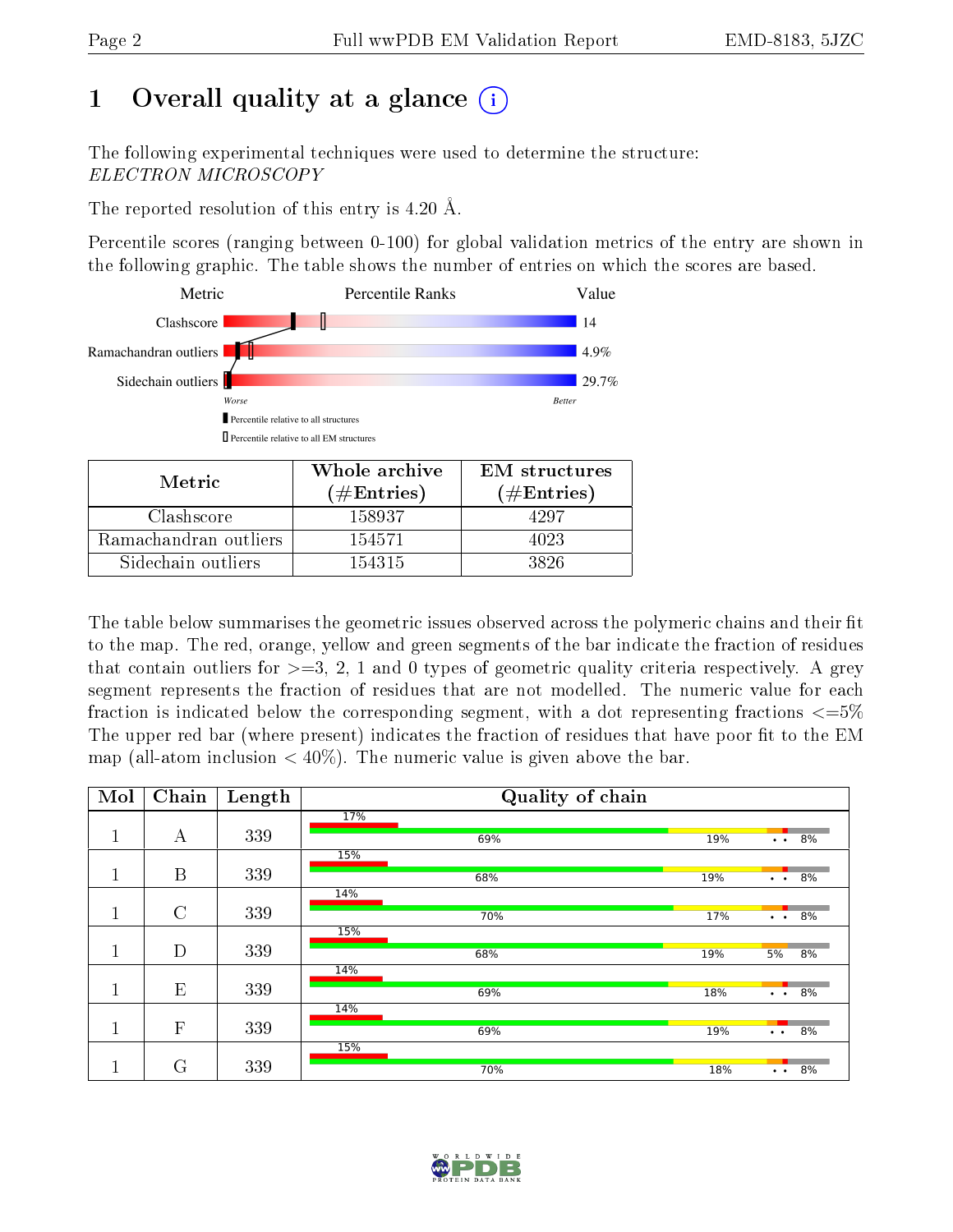# 2 Entry composition (i)

There is only 1 type of molecule in this entry. The entry contains 11935 atoms, of which 0 are hydrogens and 0 are deuteriums.

In the tables below, the AltConf column contains the number of residues with at least one atom in alternate conformation and the Trace column contains the number of residues modelled with at most 2 atoms.

| Mol          | Chain        | <b>Residues</b> |       | Atoms         | AltConf     | <b>Trace</b>       |                |                |
|--------------|--------------|-----------------|-------|---------------|-------------|--------------------|----------------|----------------|
| 1            | А            | 312             | Total | $\mathcal{C}$ | $\mathbf N$ | $\Omega$           | 4              | $\overline{0}$ |
|              |              |                 | 1705  | 1043          | 332         | 330                |                |                |
| $\mathbf{1}$ | B            | 312             | Total | $\rm C$       | N           | $\Omega$           | 4              | $\overline{0}$ |
|              |              |                 | 1705  | 1043          | 332         | 330                |                |                |
| 1            | C            | 312             | Total | C             | N           | O                  | $\overline{4}$ | $\theta$       |
|              |              |                 | 1705  | 1043          | 332         | 330                |                |                |
| 1            |              | 312<br>D        | Total | C             | N           | O                  | 4              | $\theta$       |
|              |              |                 | 1705  | 1043          | 332         | 330                |                |                |
| 1            | Ε            | 312             | Total | C             | Ν           | $\left( \ \right)$ | 4              | $\overline{0}$ |
|              |              |                 | 1705  | 1043          | 332         | 330                |                |                |
| 1            | $\mathbf{F}$ | 312             | Total | C             | Ν           | $\Omega$           | $\overline{4}$ | $\theta$       |
|              |              | 1705            | 1043  | 332           | 330         |                    |                |                |
| 1            | G            | 312             | Total | C             | Ν           | $\left( \right)$   | 4              | $\theta$       |
|              |              |                 | 1705  | 1043          | 332         | 330                |                |                |

Molecule 1 is a protein called DNA repair protein RAD51 homolog 1.

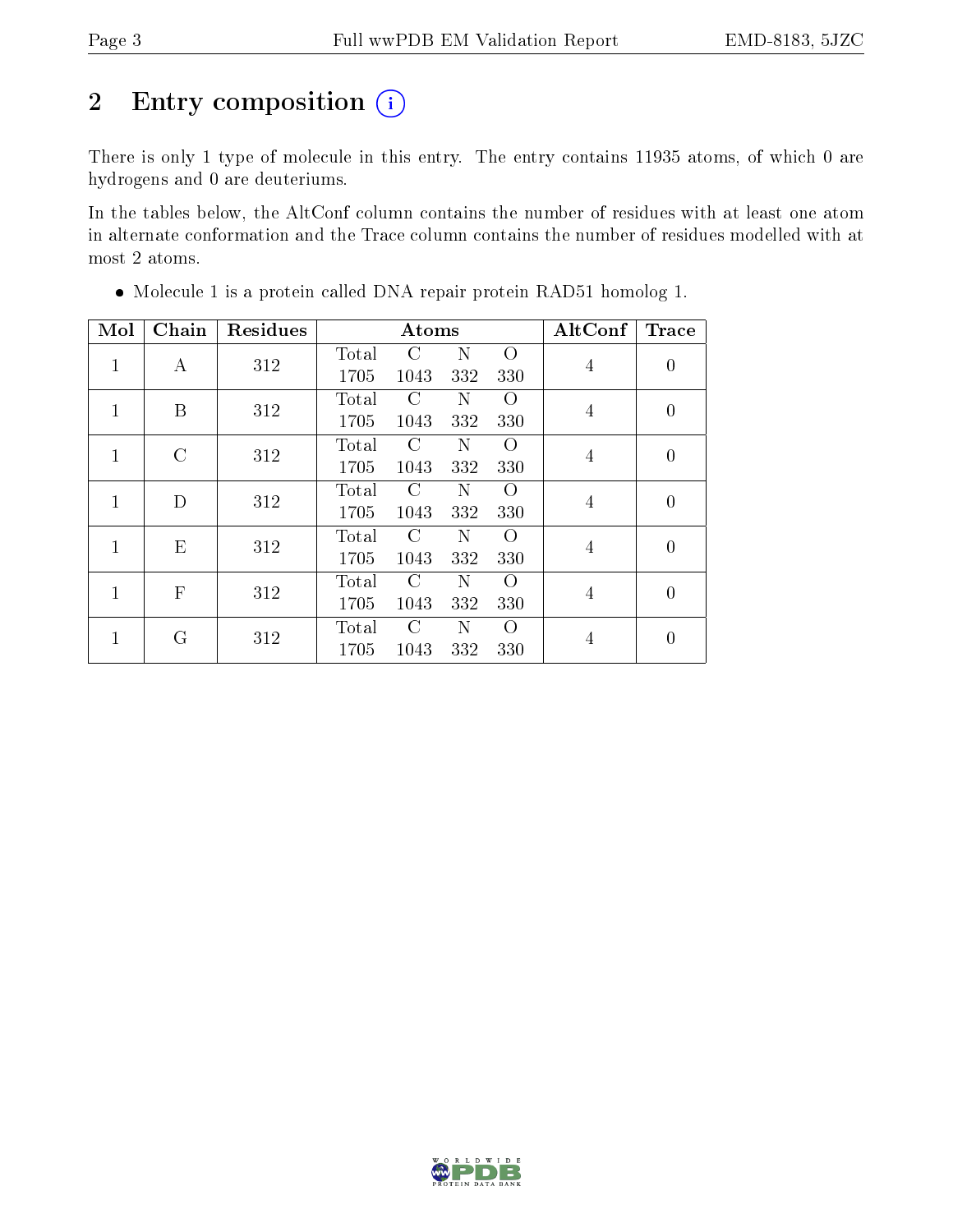## <span id="page-3-0"></span>3 Residue-property plots  $(i)$

These plots are drawn for all protein, RNA, DNA and oligosaccharide chains in the entry. The first graphic for a chain summarises the proportions of the various outlier classes displayed in the second graphic. The second graphic shows the sequence view annotated by issues in geometry and atom inclusion in map density. Residues are color-coded according to the number of geometric quality criteria for which they contain at least one outlier: green  $= 0$ , yellow  $= 1$ , orange  $= 2$ and red  $=$  3 or more. A red diamond above a residue indicates a poor fit to the EM map for this residue (all-atom inclusion  $\lt 40\%$ ). Stretches of 2 or more consecutive residues without any outlier are shown as a green connector. Residues present in the sample, but not in the model, are shown in grey.

• Molecule 1: DNA repair protein RAD51 homolog 1



• Molecule 1: DNA repair protein RAD51 homolog 1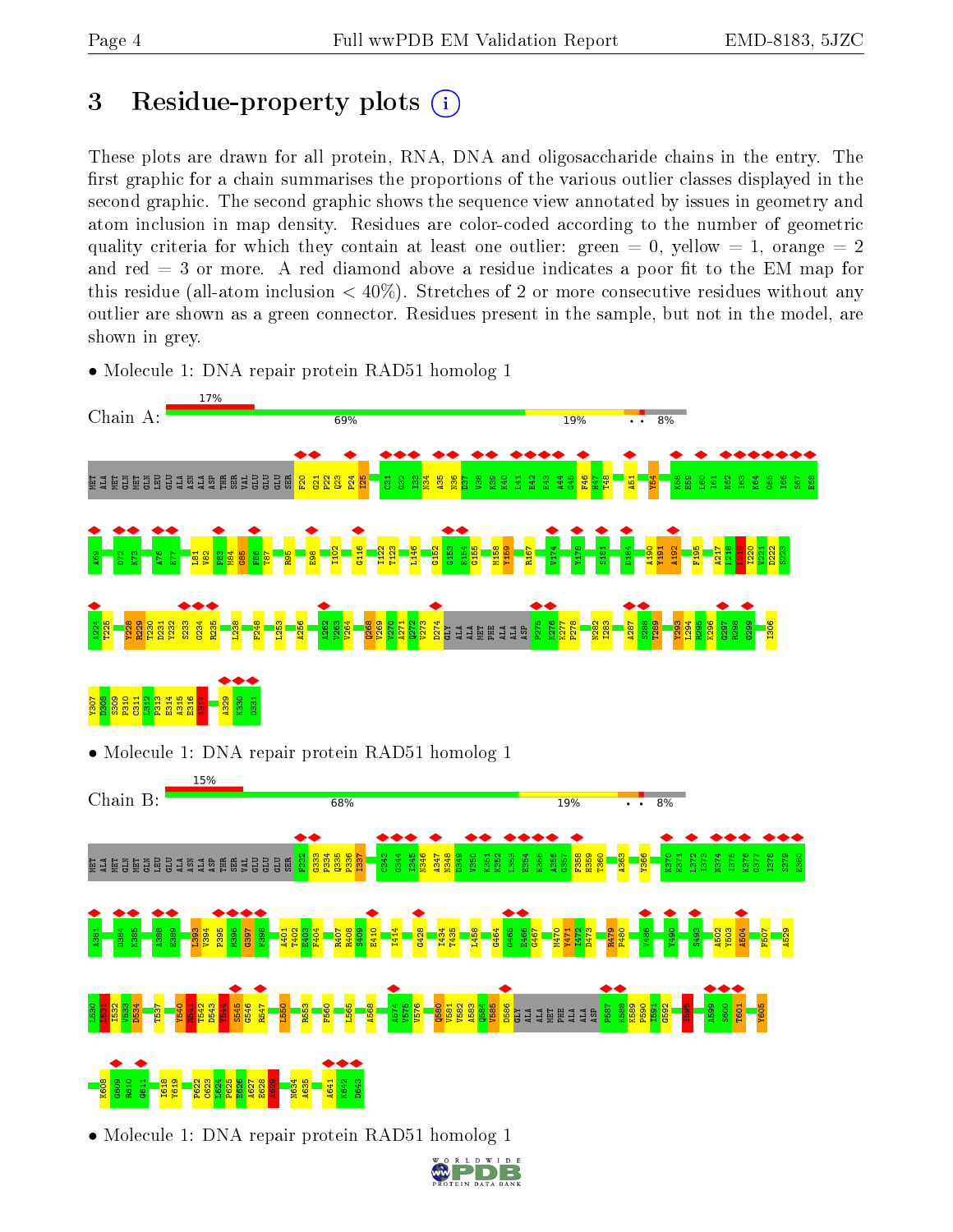



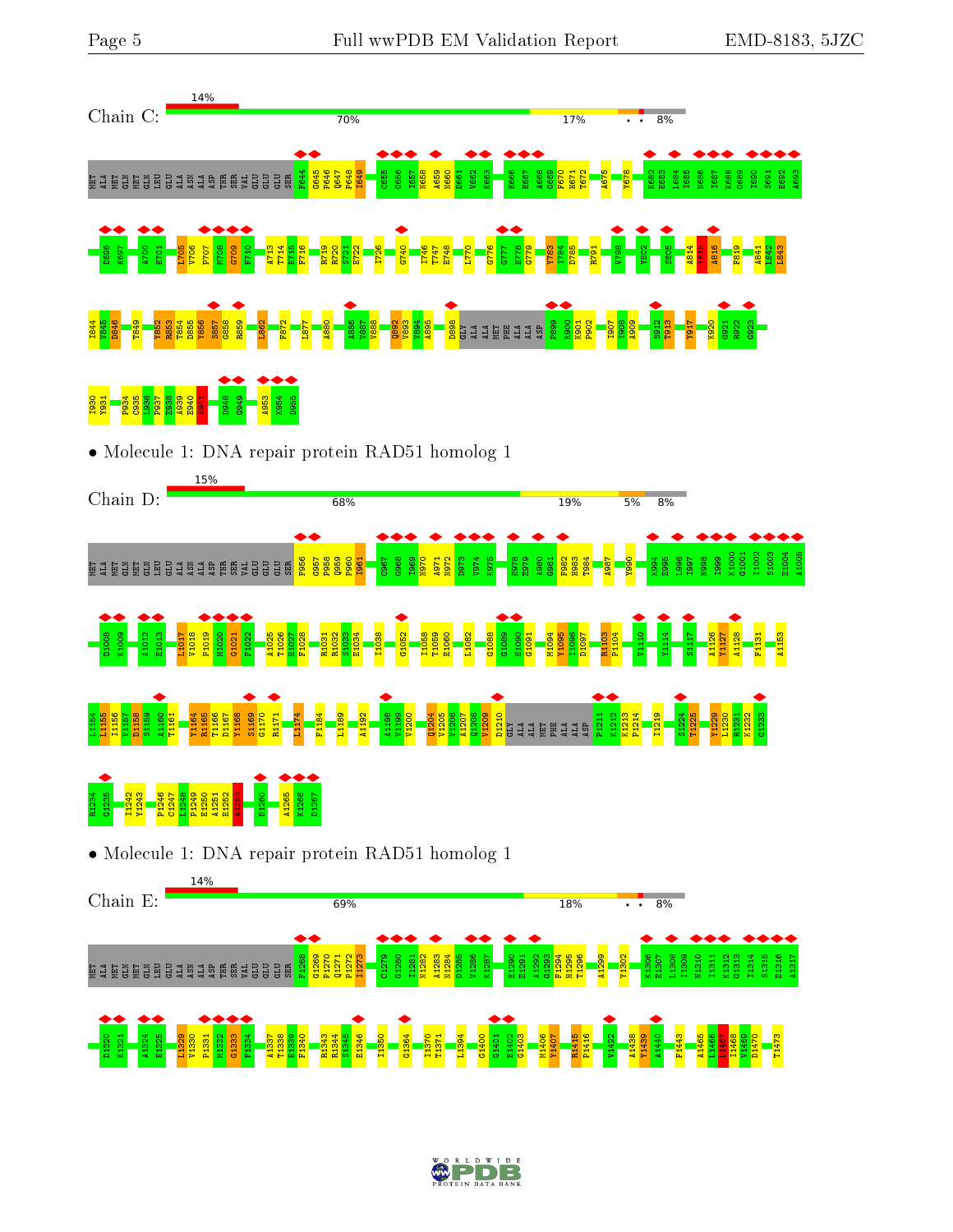

• Molecule 1: DNA repair protein RAD51 homolog 1



• Molecule 1: DNA repair protein RAD51 homolog 1



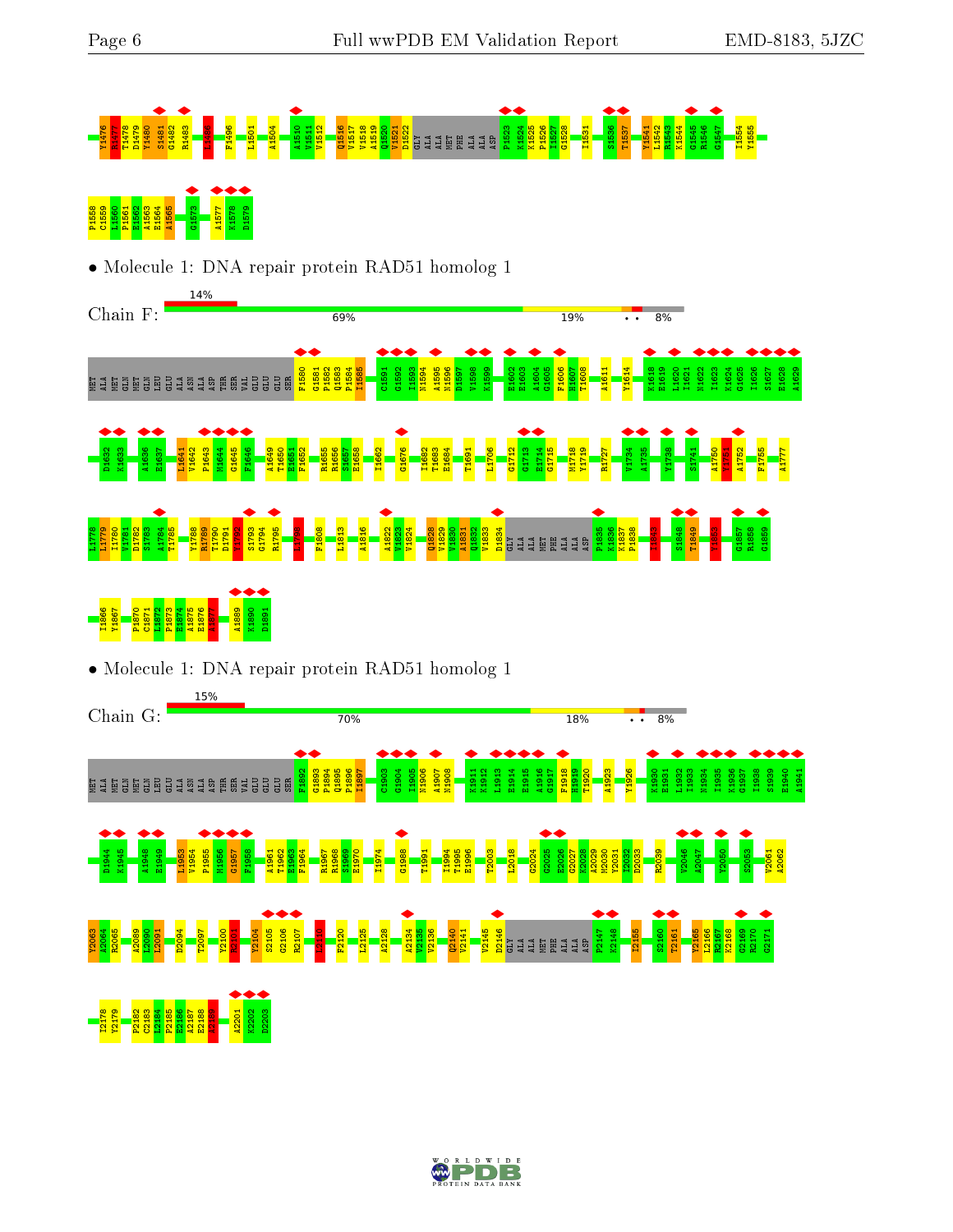# 4 Experimental information (i)

| Property                           | Value                                     | Source    |
|------------------------------------|-------------------------------------------|-----------|
| EM reconstruction method           | <b>HELICAL</b>                            | Depositor |
| Imposed symmetry                   | HELICAL, twist=56.2°, rise=16.05 Å, axial | Depositor |
|                                    | $sym = C1$                                |           |
| Number of segments used            | 69000                                     | Depositor |
| Resolution determination method    | FSC 0.143 CUT-OFF                         | Depositor |
| CTF correction method              | <b>NONE</b>                               | Depositor |
| Microscope                         | FEI TITAN KRIOS                           | Depositor |
| Voltage (kV)                       | 300                                       | Depositor |
| Electron dose $(e^-/\text{\AA}^2)$ | 20                                        | Depositor |
| Minimum defocus (nm)               | Not provided                              |           |
| Maximum defocus (nm)               | Not provided                              |           |
| Magnification                      | Not provided                              |           |
| Image detector                     | FEI FALCON II (4k x 4k)                   | Depositor |
| Maximum map value                  | 0.511                                     | Depositor |
| Minimum map value                  | $-0.237$                                  | Depositor |
| Average map value                  | 0.001                                     | Depositor |
| Map value standard deviation       | 0.031                                     | Depositor |
| Recommended contour level          | 0.16                                      | Depositor |
| Map size $(A)$                     | 256.0, 256.0, 256.0                       | wwPDB     |
| Map dimensions                     | 256, 256, 256                             | wwPDB     |
| Map angles $(°)$                   | $\overline{90.0}$ , $90.0$ , $90.0$       | wwPDB     |
| Pixel spacing $(A)$                | 1.0, 1.0, 1.0                             | Depositor |

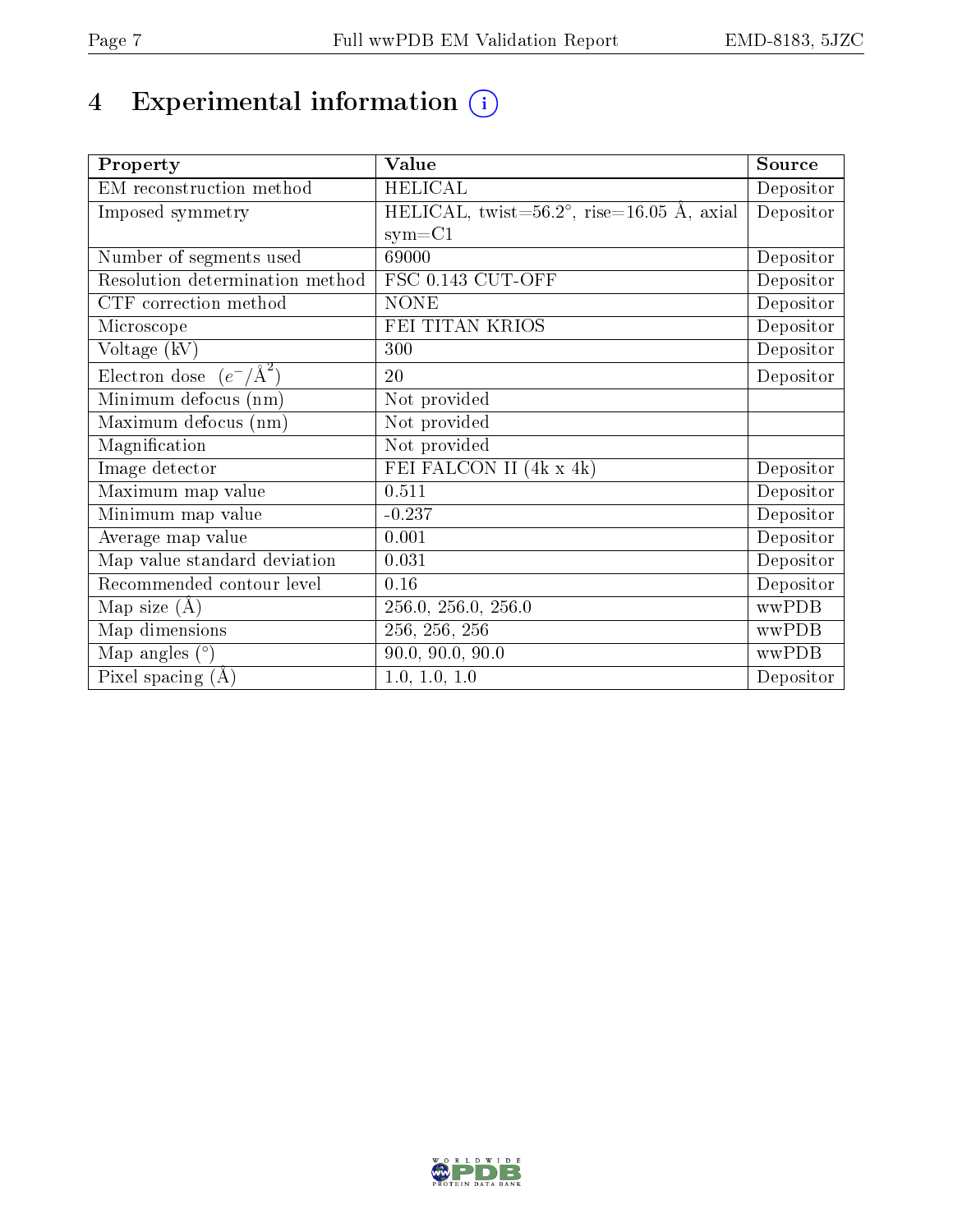## 5 Model quality  $(i)$

## 5.1 Standard geometry  $(i)$

The Z score for a bond length (or angle) is the number of standard deviations the observed value is removed from the expected value. A bond length (or angle) with  $|Z| > 5$  is considered an outlier worth inspection. RMSZ is the root-mean-square of all Z scores of the bond lengths (or angles).

| Mol | Chain  |      | Bond lengths      | Bond angles |                                |  |
|-----|--------|------|-------------------|-------------|--------------------------------|--|
|     |        | RMSZ | # $ Z  > 5$       | RMSZ        | Z   > 5                        |  |
|     |        | 1.18 | $11/1725(0.6\%)$  | 1.39        | $\overline{13/2388}$ $(0.5\%)$ |  |
|     | В      | 1.13 | $3/1725(0.2\%)$   | 1.41        | $14/2388$ $(0.6\%)$            |  |
|     | C      | 1.12 | $1/1725(0.1\%)$   | 1.35        | $13/2388$ $(0.5\%)$            |  |
|     | $\Box$ | 1.13 | $2/1725(0.1\%)$   | 1.32        | $12/2388$ $(0.5\%)$            |  |
|     | E      | 1.12 | $2/1725(0.1\%)$   | 1.34        | $11/2388$ $(0.5\%)$            |  |
|     | F      | 1.25 | $11/1725(0.6\%)$  | 1.36        | $21/2388$ $(0.9\%)$            |  |
|     | G      | 1.25 | $13/1725(0.8\%)$  | 1.39        | 19/2388<br>$(0.8\%)$           |  |
| All | ΑH     | 1.17 | $43/12075(0.4\%)$ | 1.36        | $103/16716(0.6\%)$             |  |

Chiral center outliers are detected by calculating the chiral volume of a chiral center and verifying if the center is modelled as a planar moiety or with the opposite hand.A planarity outlier is detected by checking planarity of atoms in a peptide group, atoms in a mainchain group or atoms of a sidechain that are expected to be planar.

|  | Mol   Chain   $\#\text{Chirality outliers}$   $\#\text{Planarity outliers}$ |  |
|--|-----------------------------------------------------------------------------|--|
|  |                                                                             |  |
|  |                                                                             |  |
|  |                                                                             |  |
|  |                                                                             |  |
|  |                                                                             |  |
|  |                                                                             |  |
|  |                                                                             |  |
|  |                                                                             |  |

All (43) bond length outliers are listed below:

| Mol | Chain | Res  | Type       | Atoms    | Z     | Observed $(A)$ | Ideal(A) |
|-----|-------|------|------------|----------|-------|----------------|----------|
|     |       | 2101 | $\rm{ARG}$ | $CD-NE$  | 12.95 | 1.68           | 1.46     |
|     | F     | 1789 | $\rm{ARG}$ | $CD-NE$  | 11.68 | 1.66           | 1.46     |
|     |       | 54   | <b>TYR</b> | $CE1-CZ$ | 10.50 | 1.52           | 1.38     |
|     | F     | 1789 | $\rm{ARG}$ | $CZ-NH2$ | 10.34 | 1.46           | 1.33     |
|     | G     | 2101 | $\rm{ARG}$ | $NE-CZ$  | 9.97  | 1.46           | 1.33     |
|     | G     | 2101 | ARG        | $CZ-NH2$ | 9.04  | 1.44           | 1.33     |

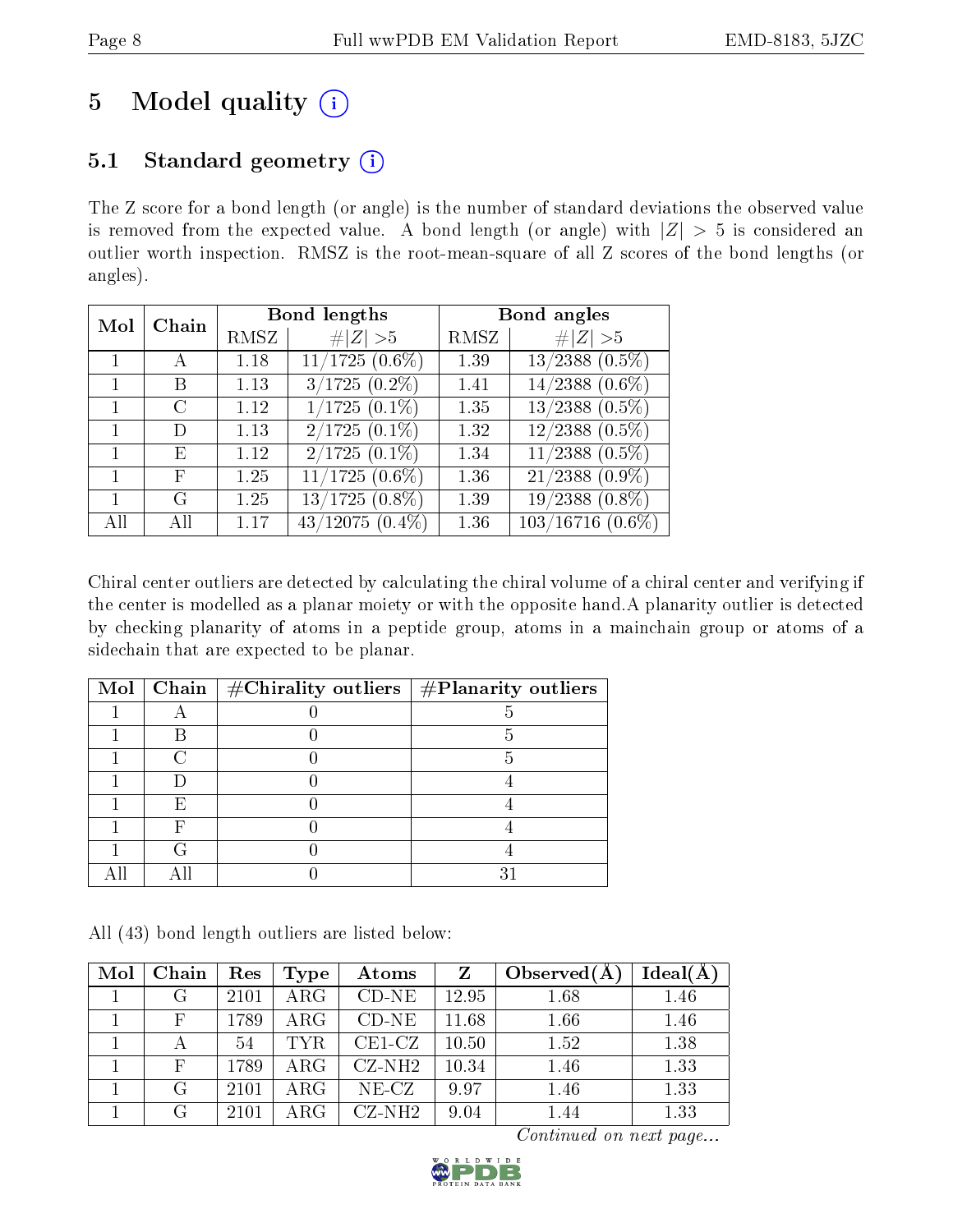| EMD-8183, 5JZC |  |
|----------------|--|
|----------------|--|

| Mol            | contentava promo providente pago<br>Chain | $\operatorname{Res}% \left( \mathcal{N}\right) \equiv\operatorname{Res}(\mathcal{N}_{0})\cap\mathcal{N}_{1}$ | Type                    | Atoms                      | $\mathbf{Z}$ | Observed $\overline{A(A)}$ | $\overline{\text{Ideal}}(\AA)$ |
|----------------|-------------------------------------------|--------------------------------------------------------------------------------------------------------------|-------------------------|----------------------------|--------------|----------------------------|--------------------------------|
| $\mathbf{1}$   | F                                         | 1789                                                                                                         | $\rm{ARG}$              | $NE-CZ$                    | 8.96         | 1.44                       | 1.33                           |
| $\mathbf{1}$   | ${\bf F}$                                 | 1789                                                                                                         | $\rm{ARG}$              | $CZ-NH1$                   | 8.52         | 1.44                       | 1.33                           |
| $\mathbf{1}$   | $\overline{G}$                            | 2101                                                                                                         | $\rm{ARG}$              | $CZ-NH1$                   | 8.52         | 1.44                       | 1.33                           |
| $\mathbf{1}$   | $\mathbf F$                               | 1833                                                                                                         | <b>VAL</b>              | $CA-CB$                    | 8.18         | $1.72\,$                   | 1.54                           |
| $\mathbf{1}$   | G                                         | 2145                                                                                                         | VAL                     | $CA-CB$                    | 7.81         | 1.71                       | 1.54                           |
| $\mathbf{1}$   | $\bf{A}$                                  | 268                                                                                                          | <b>GLN</b>              | $CG-CD$                    | 7.50         | 1.68                       | 1.51                           |
| $\mathbf{1}$   | D                                         | 1204                                                                                                         | <b>GLN</b>              | $CG$ - $CD$                | 7.48         | 1.68                       | $1.51\,$                       |
| $\overline{1}$ | $\, {\bf B}$                              | 580                                                                                                          | GLN                     | $CG-CD$                    | 7.33         | 1.68                       | $\overline{1}.51$              |
| $\mathbf{1}$   | $\mathbf F$                               | 1828                                                                                                         | <b>GLN</b>              | $CG$ - $CD$                | 7.29         | 1.67                       | 1.51                           |
| $\mathbf{1}$   | $\overline{\rm C}$                        | 892                                                                                                          | $\overline{\text{GLN}}$ | $CG$ - $CD$                | 7.25         | 1.67                       | 1.51                           |
| $\mathbf{1}$   | G                                         | 2101                                                                                                         | ARG                     | $N-CA$                     | 7.25         | 1.60                       | 1.46                           |
| $\mathbf{1}$   | E                                         | 1516                                                                                                         | <b>GLN</b>              | $\overline{C}$ G-CD        | 7.19         | 1.67                       | 1.51                           |
| $\mathbf{1}$   | $\boldsymbol{A}$                          | 54                                                                                                           | <b>TYR</b>              | $CG$ - $CD2$               | 6.86         | 1.48                       | 1.39                           |
| $\mathbf{1}$   | $\mathbf F$                               | 1789                                                                                                         | ARG                     | $N$ -CA                    | 6.84         | 1.60                       | 1.46                           |
| $\mathbf{1}$   | G                                         | 2140                                                                                                         | <b>GLN</b>              | $CG$ - $CD$                | 6.54         | 1.66                       | 1.51                           |
| $\mathbf{1}$   | A                                         | 287                                                                                                          | <b>ALA</b>              | $N$ -CA                    | 6.42         | 1.59                       | 1.46                           |
| $\mathbf{1}$   | $\mathbf F$                               | 1789                                                                                                         | ARG                     | $CG$ - $CD$                | 6.38         | $1.68\,$                   | 1.51                           |
| $\mathbf{1}$   | G                                         | 2101                                                                                                         | $\rm{ARG}$              | $CG$ - $CD$                | 6.18         | 1.67                       | 1.51                           |
| $\mathbf{1}$   | $\mathbf F$                               | 1833                                                                                                         | <b>VAL</b>              | $N - CA$                   | 6.09         | $1.58\,$                   | 1.46                           |
| $\mathbf{1}$   | G                                         | 2063                                                                                                         | <b>TYR</b>              | $CE1-CZ$                   | 5.85         | 1.46                       | 1.38                           |
| $\mathbf{1}$   | G                                         | 2145                                                                                                         | $\overline{\text{VAL}}$ | $N - CA$                   | 5.76         | $1.57\,$                   | 1.46                           |
| $\mathbf{1}$   | $\boldsymbol{A}$                          | 229                                                                                                          | ARG                     | $\overline{\text{CZ-NH2}}$ | 5.58         | 1.40                       | 1.33                           |
| $\mathbf{1}$   | A                                         | 229                                                                                                          | ARG                     | $NE-CZ$                    | 5.41         | 1.40                       | 1.33                           |
| $\mathbf 1$    | $\bf{A}$                                  | 287                                                                                                          | ALA                     | $CA-CB$                    | 5.30         | 1.63                       | 1.52                           |
| $\mathbf{1}$   | $\, {\bf B}$                              | 541                                                                                                          | ARG                     | $CZ-NH2$                   | $5.29\,$     | 1.40                       | 1.33                           |
| $\mathbf{1}$   | $\boldsymbol{A}$                          | 314                                                                                                          | GLU                     | $N - CA$                   | 5.29         | 1.56                       | 1.46                           |
| $\overline{1}$ | G                                         | 2101                                                                                                         | ARG                     | $\overline{CA-CB}$         | $5.28\,$     | 1.65                       | 1.53                           |
| $\mathbf{1}$   | $\mathbf G$                               | 1996                                                                                                         | <b>GLU</b>              | $N - CA$                   | 5.25         | 1.56                       | 1.46                           |
| $\mathbf{1}$   | $E_{\rm}$                                 | 1528                                                                                                         | <b>GLY</b>              | $N$ -CA                    | 5.23         | 1.53                       | 1.46                           |
| 1              | А                                         | 85                                                                                                           | <b>GLY</b>              | N-CA                       | 5.16         | 1.53                       | 1.46                           |
| $\mathbf{1}$   | D                                         | 1250                                                                                                         | <b>GLU</b>              | $N-CA$                     | 5.09         | 1.56                       | 1.46                           |
| $\mathbf{1}$   | Β                                         | 592                                                                                                          | <b>GLY</b>              | $N$ -CA                    | 5.08         | 1.53                       | 1.46                           |
| $\mathbf{1}$   | ${\bf F}$                                 | 1789                                                                                                         | ARG                     | $CB-CG$                    | 5.08         | 1.66                       | 1.52                           |
| $\mathbf{1}$   | А                                         | 54                                                                                                           | <b>TYR</b>              | $CD1-CE1$                  | 5.07         | 1.47                       | 1.39                           |
| $\mathbf{1}$   | $\rm G$                                   | 2101                                                                                                         | ARG                     | $CB-CG$                    | 5.03         | 1.66                       | 1.52                           |
| $\mathbf{1}$   | A                                         | 228                                                                                                          | <b>TYR</b>              | $CB-CG$                    | $-5.03$      | 1.44                       | 1.51                           |
| $\mathbf{1}$   | $\mathbf{F}$                              | 1789                                                                                                         | $\rm{ARG}$              | $CA-CB$                    | 5.03         | 1.65                       | 1.53                           |

All (103) bond angle outliers are listed below:

| $\mid$ Mol $\mid$ Chain $\mid$ Res $\mid$ Type $\mid$ |     |       | Atoms                         | $\bullet$ Observed $({}^o)$   Ideal $({}^o)$ |        |
|-------------------------------------------------------|-----|-------|-------------------------------|----------------------------------------------|--------|
|                                                       | 229 | ARG ' | $\mid$ NE-CZ-NH2 $\mid$ 23.16 | 131.88                                       | 120.30 |

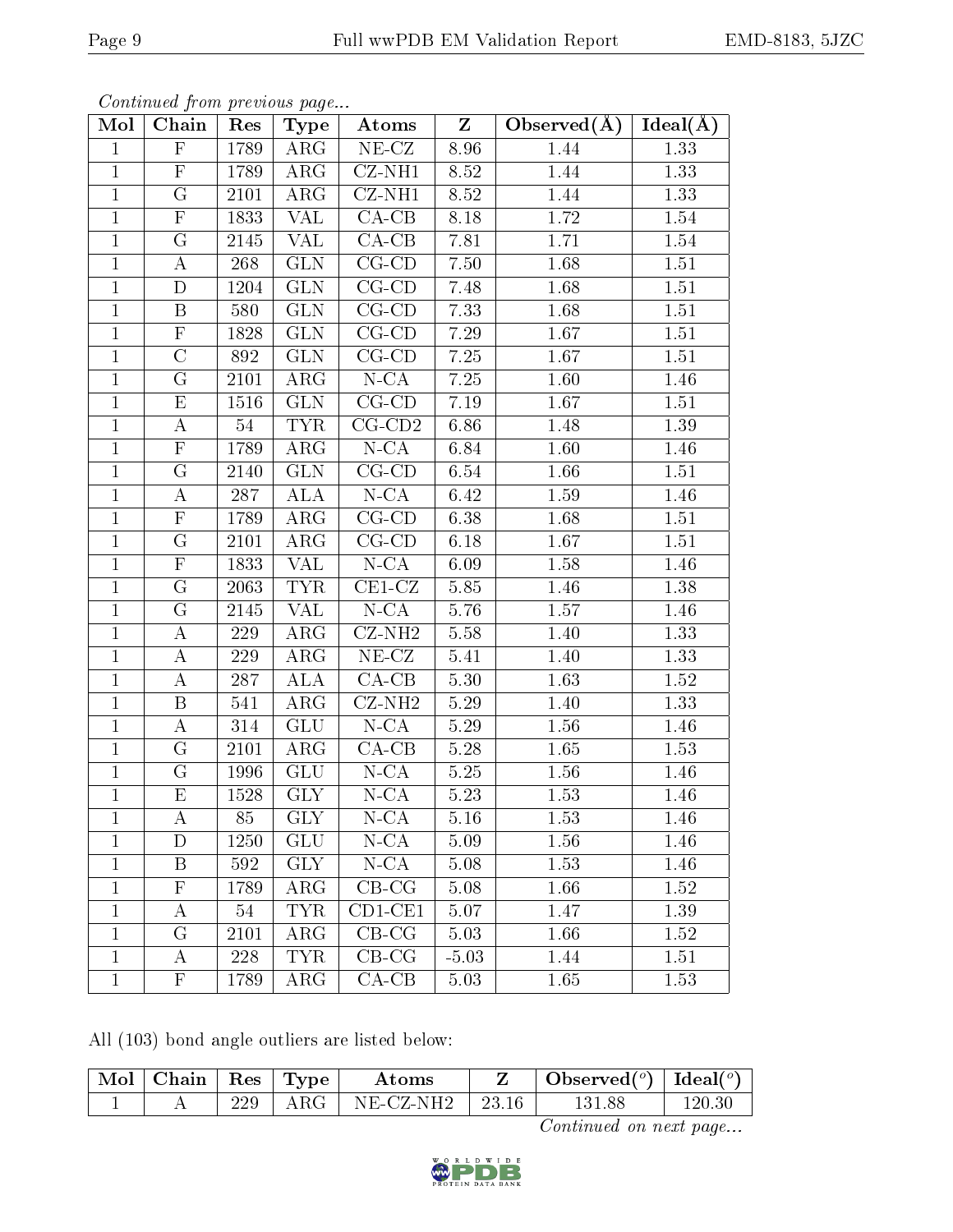| Continued from previous page |  |  |
|------------------------------|--|--|

| Mol            | Chain                   | Res  | <b>Type</b>          | Atoms                          | $\overline{z}$ | Observed $(°)$     | Ideal $(°)$ |
|----------------|-------------------------|------|----------------------|--------------------------------|----------------|--------------------|-------------|
| $\mathbf{1}$   | $\boldsymbol{B}$        | 541  | ARG                  | $NE-CZ-NH2$                    | $20.62\,$      | 130.61             | 120.30      |
| $\mathbf{1}$   | $\mathcal{C}$           | 853  | ARG                  | NE-CZ-NH <sub>2</sub>          | 17.78          | 129.19             | 120.30      |
| $\overline{1}$ | $\overline{B}$          | 541  | $\rm{ARG}$           | $NE$ - $CZ$ - $NH1$            | $-16.91$       | 111.84             | 120.30      |
| $\mathbf{1}$   | E                       | 1477 | $\rm{ARG}$           | NE-CZ-NH <sub>2</sub>          | 15.01          | 127.81             | 120.30      |
| $\mathbf{1}$   | G                       | 2101 | ARG                  | NE-CZ-NH1                      | 13.35          | 126.97             | 120.30      |
| $\mathbf{1}$   | G                       | 2101 | $\rm{ARG}$           | $CD-NE- CZ$                    | 12.65          | 141.32             | 123.60      |
| $\mathbf{1}$   | $\boldsymbol{A}$        | 229  | $\rm{ARG}$           | $\overline{\text{NE}}$ -CZ-NH1 | $-12.40$       | 114.10             | 120.30      |
| $\mathbf{1}$   | ${\bf F}$               | 1789 | $\rm{ARG}$           | $CD-NE- CZ$                    | 11.92          | 140.28             | 123.60      |
| $\mathbf{1}$   | D                       | 1165 | ARG                  | NE-CZ-NH1                      | $-10.13$       | 115.23             | 120.30      |
| $\mathbf{1}$   | E                       | 1477 | $\rm{ARG}$           | $NE$ -CZ-NH1                   | $-9.74$        | 115.43             | 120.30      |
| $\mathbf{1}$   | D                       | 1155 | <b>LEU</b>           | $CA-CB-CG$                     | 9.07           | 136.16             | 115.30      |
| $\mathbf{1}$   | $\overline{\mathrm{F}}$ | 1789 | $\rm{ARG}$           | $NE- CZ-NH1$                   | 8.86           | 124.73             | $120.30\,$  |
| $\mathbf{1}$   | E                       | 1467 | <b>LEU</b>           | $CB-CG-CD2$                    | $-8.77$        | 96.10              | 111.00      |
| $\mathbf{1}$   | B                       | 531  | $\operatorname{LEU}$ | $CA-CB-CG$                     | 8.76           | 135.45             | 115.30      |
| $\mathbf{1}$   | $\mathbf F$             | 1789 | ARG                  | $N$ -CA-CB                     | 8.65           | 126.18             | 110.60      |
| $\mathbf{1}$   | G                       | 2101 | ARG                  | $N$ -CA-CB                     | 8.63           | 126.13             | 110.60      |
| $\mathbf{1}$   | E                       | 1521 | VAL                  | $\overline{\text{CG1-CB-CG2}}$ | $-8.33$        | 97.58              | 110.90      |
| $\mathbf{1}$   | $\mathbf F$             | 1789 | $\rm{ARG}$           | $CB-CG-CD$                     | 8.29           | 133.17             | 111.60      |
| $\mathbf{1}$   | E                       | 1467 | <b>LEU</b>           | $CA-CB-CG$                     | 8.24           | 134.26             | $115.30\,$  |
| $\mathbf{1}$   | $\overline{\mathrm{F}}$ | 1779 | <b>LEU</b>           | $CA-CB-CG$                     | 8.10           | 133.93             | 115.30      |
| $\mathbf{1}$   | $\mathbf D$             | 1155 | <b>LEU</b>           | $CB-CG-CD2$                    | $-7.99$        | 97.42              | 111.00      |
| $\overline{1}$ | $\overline{\mathrm{B}}$ | 531  | <b>LEU</b>           | $CB-CG-CD2$                    | $-7.93$        | $\overline{9}7.52$ | 111.00      |
| $\mathbf{1}$   | $\mathbf G$             | 2145 | VAL                  | $CG1$ - $CB$ - $CG2$           | $-7.80$        | 98.43              | 110.90      |
| $\mathbf{1}$   | G                       | 2101 | $\rm{ARG}$           | $CB-CG-CD$                     | 7.77           | 131.79             | 111.60      |
| $\mathbf{1}$   | G                       | 2091 | <b>LEU</b>           | $CA-CB-CG$                     | 7.73           | 133.08             | 115.30      |
| $\mathbf{1}$   | F                       | 1727 | $\rm{ARG}$           | $NE- CZ-NH1$                   | 7.70           | 124.15             | 120.30      |
| $\mathbf{1}$   | А                       | 219  | <b>LEU</b>           | $CA-CB-CG$                     | 7.61           | 132.81             | 115.30      |
| $\mathbf{1}$   | $\mathcal{C}$           | 843  | <b>LEU</b>           | $CA-CB-CG$                     | 7.50           | 132.56             | 115.30      |
| $\mathbf{1}$   | $\overline{\rm C}$      | 843  | LEU                  | $CB-CG-CD2$                    | $-7.47$        | 98.29              | 111.00      |
| 1              | $\mathbf{F}$            | 1779 | <b>LEU</b>           | $CB-CG-CD2$                    | $-7.37$        | 98.46              | 111.00      |
| 1              | D                       | 1165 | $\rm{ARG}$           | $NE- CZ-NH2$                   | 7.20           | 123.90             | 120.30      |
| $\mathbf{1}$   | B                       | 479  | $\rm{ARG}$           | $NE- CZ-NH1$                   | 7.14           | 123.87             | 120.30      |
| $\mathbf{1}$   | G                       | 2101 | $\rm{ARG}$           | $NE- CZ-NH2$                   | $-7.12$        | 116.74             | 120.30      |
| $\mathbf{1}$   | $\mathbf{F}$            | 1833 | VAL                  | $CG1$ - $CB$ - $CG2$           | $-7.09$        | 99.55              | 110.90      |
| $\mathbf{1}$   | $\mathbf F$             | 1829 | VAL                  | $CB-CA-C$                      | $-7.04$        | 98.03              | 111.40      |
| $\mathbf{1}$   | $\mathcal{C}$           | 791  | $\rm{ARG}$           | NE-CZ-NH1                      | 7.01           | 123.80             | 120.30      |
| $\mathbf{1}$   | Ε                       | 1415 | ARG                  | NE-CZ-NH1                      | 6.98           | 123.79             | 120.30      |
| $\mathbf{1}$   | A                       | 269  | VAL                  | $CB-CA-C$                      | $-6.96$        | 98.17              | 111.40      |
| $\mathbf{1}$   | B                       | 585  | VAL                  | $CG1$ - $CB$ - $CG2$           | $-6.85$        | 99.94              | 110.90      |
| $\mathbf{1}$   | B                       | 581  | VAL                  | $CB-CA-C$                      | $-6.84$        | 98.41              | 111.40      |
| $\mathbf{1}$   | D                       | 1103 | $\rm{ARG}$           | NE-CZ-NH1                      | 6.67           | 123.63             | 120.30      |
| $\mathbf{1}$   | G                       | 2141 | VAL                  | $CB-CA-C$                      | $-6.63$        | 98.81              | 111.40      |

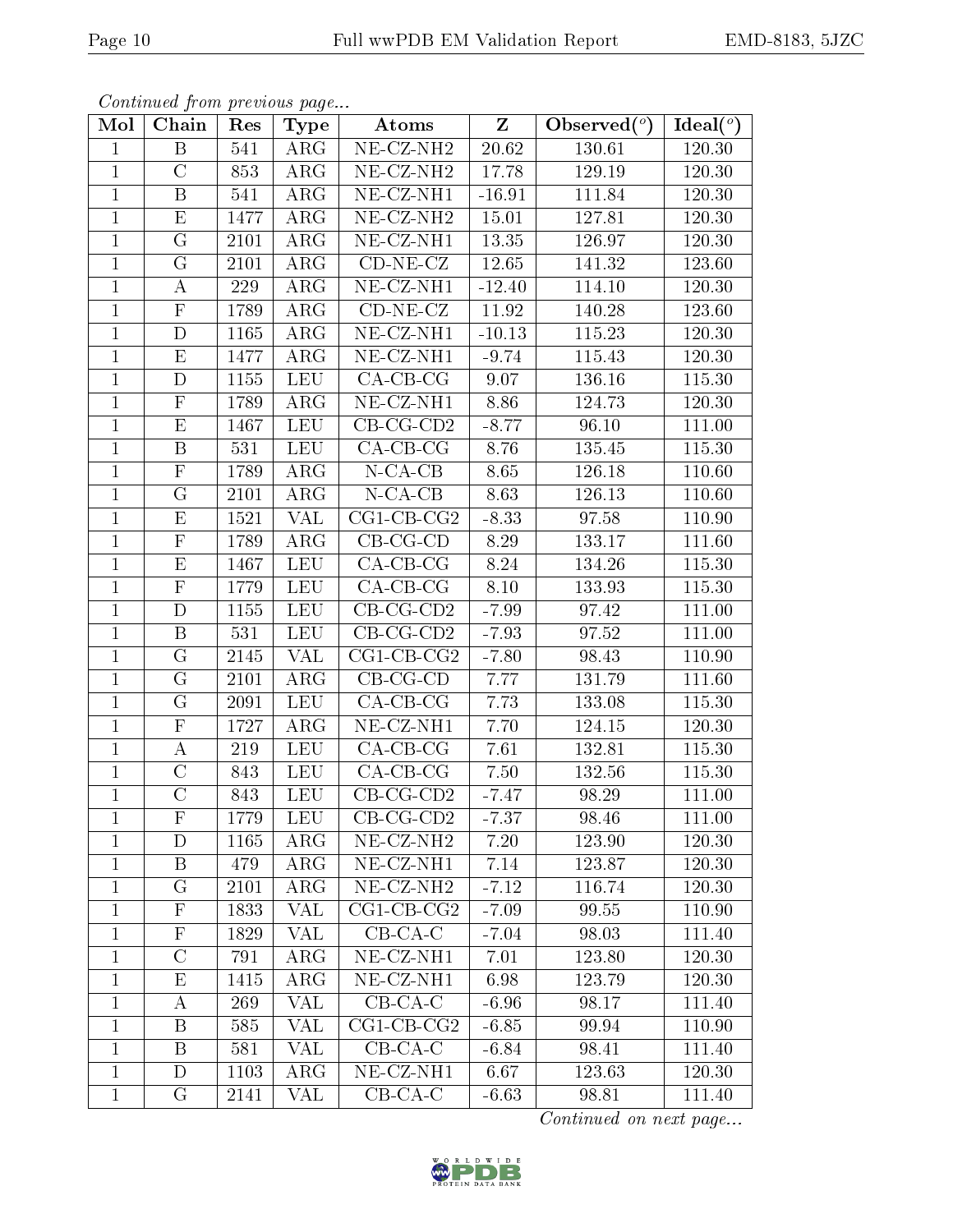| Continued from previous page |  |  |
|------------------------------|--|--|

| Mol            | Chain                   | Res  | <b>Type</b> | Atoms                       | $\mathbf{Z}$ | Observed $(°)$ | Ideal $(°)$ |
|----------------|-------------------------|------|-------------|-----------------------------|--------------|----------------|-------------|
| $\mathbf{1}$   | G                       | 2110 | <b>LEU</b>  | $CB-CG-CD1$                 | $-6.54$      | 99.89          | 111.00      |
| $\mathbf{1}$   | G                       | 2039 | ARG         | NE-CZ-NH1                   | 6.52         | 123.56         | 120.30      |
| $\mathbf{1}$   | $\overline{C}$          | 853  | ARG         | NH1-CZ-NH2                  | $-6.51$      | 112.24         | 119.40      |
| $\mathbf{1}$   | $\mathbf D$             | 1209 | VAL         | $\overline{CG1}$ -CB-CG2    | $-6.50$      | 100.50         | 110.90      |
| $\mathbf{1}$   | $\mathbf D$             | 1205 | <b>VAL</b>  | $CB-CA-C$                   | $-6.49$      | 99.06          | 111.40      |
| $\mathbf{1}$   | $\boldsymbol{A}$        | 287  | ALA         | $N$ -CA-CB                  | 6.46         | 119.15         | 110.10      |
| $\mathbf{1}$   | $\mathcal{C}$           | 893  | <b>VAL</b>  | $CB-CA-C$                   | $-6.42$      | 99.20          | 111.40      |
| $\mathbf{1}$   | E                       | 1517 | VAL         | $CB-CA-C$                   | $-6.36$      | 99.32          | 111.40      |
| $\mathbf{1}$   | $\mathbf F$             | 1833 | VAL         | $N$ -CA-CB                  | 6.33         | 125.43         | 111.50      |
| $\mathbf{1}$   | A                       | 167  | $\rm{ARG}$  | $NE- CZ-NH1$                | 6.30         | 123.45         | 120.30      |
| $\mathbf{1}$   | $\mathcal{C}$           | 852  | <b>TYR</b>  | $\overline{C}$ B-CA-C       | $-6.20$      | 98.00          | 110.40      |
| $\mathbf{1}$   | $\boldsymbol{B}$        | 540  | <b>TYR</b>  | $CB-CA-C$                   | $-6.10$      | 98.19          | 110.40      |
| $\mathbf{1}$   | $\mathbf G$             | 2145 | VAL         | $CA$ -CB-CG2                | 6.07         | 120.01         | 110.90      |
| $\mathbf{1}$   | $\mathbf D$             | 1164 | <b>TYR</b>  | $CB-CA-C$                   | $-6.03$      | 98.33          | 110.40      |
| $\mathbf{1}$   | G                       | 2101 | ARG         | $CG$ - $CD$ - $NE$          | 6.03         | 124.45         | 111.80      |
| $\mathbf{1}$   | $\mathbf F$             | 1789 | ARG         | NE-CZ-NH <sub>2</sub>       | $-5.95$      | 117.32         | 120.30      |
| $\mathbf{1}$   | $\, {\bf B}$            | 595  | ILE         | $CB$ -CA-C                  | $-5.87$      | 99.85          | 111.60      |
| $\mathbf{1}$   | $\mathbf E$             | 1476 | <b>TYR</b>  | $CB$ -CA-C                  | $-5.85$      | 98.71          | 110.40      |
| $\mathbf{1}$   | $\mathbf E$             | 1486 | <b>LEU</b>  | $CB-CG-CD1$                 | $-5.83$      | 101.08         | 111.00      |
| $\overline{1}$ | $\overline{F}$          | 1798 | <b>LEU</b>  | $CB-CG-CD1$                 | $-5.82$      | 101.10         | 111.00      |
| $\mathbf{1}$   | $\boldsymbol{A}$        | 191  | <b>TYR</b>  | $N$ -CA-C                   | 5.72         | 126.45         | 111.00      |
| $\mathbf{1}$   | $\boldsymbol{A}$        | 219  | <b>LEU</b>  | $CB-CG-CD2$                 | $-5.71$      | 101.30         | 111.00      |
| $\mathbf{1}$   | $\mathcal{C}$           | 815  | <b>TYR</b>  | $N$ -CA-C                   | 5.64         | 126.23         | 111.00      |
| $\overline{1}$ | $\boldsymbol{B}$        | 550  | <b>LEU</b>  | $CB-CG-CD1$                 | $-5.63$      | 101.43         | 111.00      |
| $\mathbf{1}$   | $\mathbf G$             | 2155 | ILE         | $CA-CB-CG1$                 | 5.53         | 121.51         | 111.00      |
| $\mathbf{1}$   | $\, {\bf B}$            | 585  | <b>VAL</b>  | $CA-CB-CG2$                 | $-5.52$      | 102.62         | 110.90      |
| $\mathbf{1}$   | D                       | 1127 | <b>TYR</b>  | $N$ -CA-C                   | 5.51         | 125.89         | 111.00      |
| $\mathbf{1}$   | $\mathbf F$             | 1789 | ARG         | $CG$ - $CD$ - $NE$          | 5.50         | 123.36         | 111.80      |
| $\overline{1}$ | $\overline{\mathrm{E}}$ | 1439 | <b>TYR</b>  | $N$ -CA-C                   | 5.47         | 125.78         | 111.00      |
| $\perp$        | $\mathcal{C}$           | 862  | LEU         | $CB-CG-CD1$                 | $-5.46$      | 101.72         | 111.00      |
| $\mathbf{1}$   | ${\bf F}$               | 1843 | ILE         | $CA$ -CB-CG1                | 5.43         | 121.31         | 111.00      |
| $\mathbf{1}$   | $\mathbf{F}$            | 1751 | <b>TYR</b>  | $N$ -CA-C                   | 5.42         | 125.63         | 111.00      |
| $\mathbf{1}$   | B                       | 503  | TYR.        | $N$ -CA-C                   | 5.41         | 125.61         | 111.00      |
| $\mathbf{1}$   | $\mathbf{F}$            | 1691 | <b>THR</b>  | $C-N-CA$                    | 5.35         | 133.53         | 122.30      |
| $\mathbf{1}$   | $\mathcal{C}$           | 853  | $\rm{ARG}$  | $CB-CG-CD$                  | 5.31         | 125.41         | 111.60      |
| $\mathbf{1}$   | G                       | 2189 | ALA         | $N$ - $CA$ - $C$            | 5.31         | 125.33         | 111.00      |
| $\mathbf{1}$   | $\rm G$                 | 2062 | ALA         | $\overline{\text{N-CA-CB}}$ | 5.29         | 117.51         | 110.10      |
| $\mathbf{1}$   | D                       | 1253 | <b>ALA</b>  | $N$ -CA-C                   | 5.29         | 125.28         | 111.00      |
| $\mathbf{1}$   | G                       | 2145 | VAL         | $N$ -CA-CB                  | 5.28         | 123.11         | 111.50      |
| $\mathbf 1$    | $\mathcal C$            | 783  | <b>TYR</b>  | $N$ -CA-CB                  | 5.27         | 120.09         | 110.60      |
| $\mathbf{1}$   | A                       | 307  | <b>TYR</b>  | $CB-CA-C$                   | $-5.27$      | 99.87          | 110.40      |
| $\mathbf{1}$   | $\mathbf{F}$            | 1853 | <b>TYR</b>  | $CB-CG-CD2$                 | $-5.26$      | 117.84         | 121.00      |

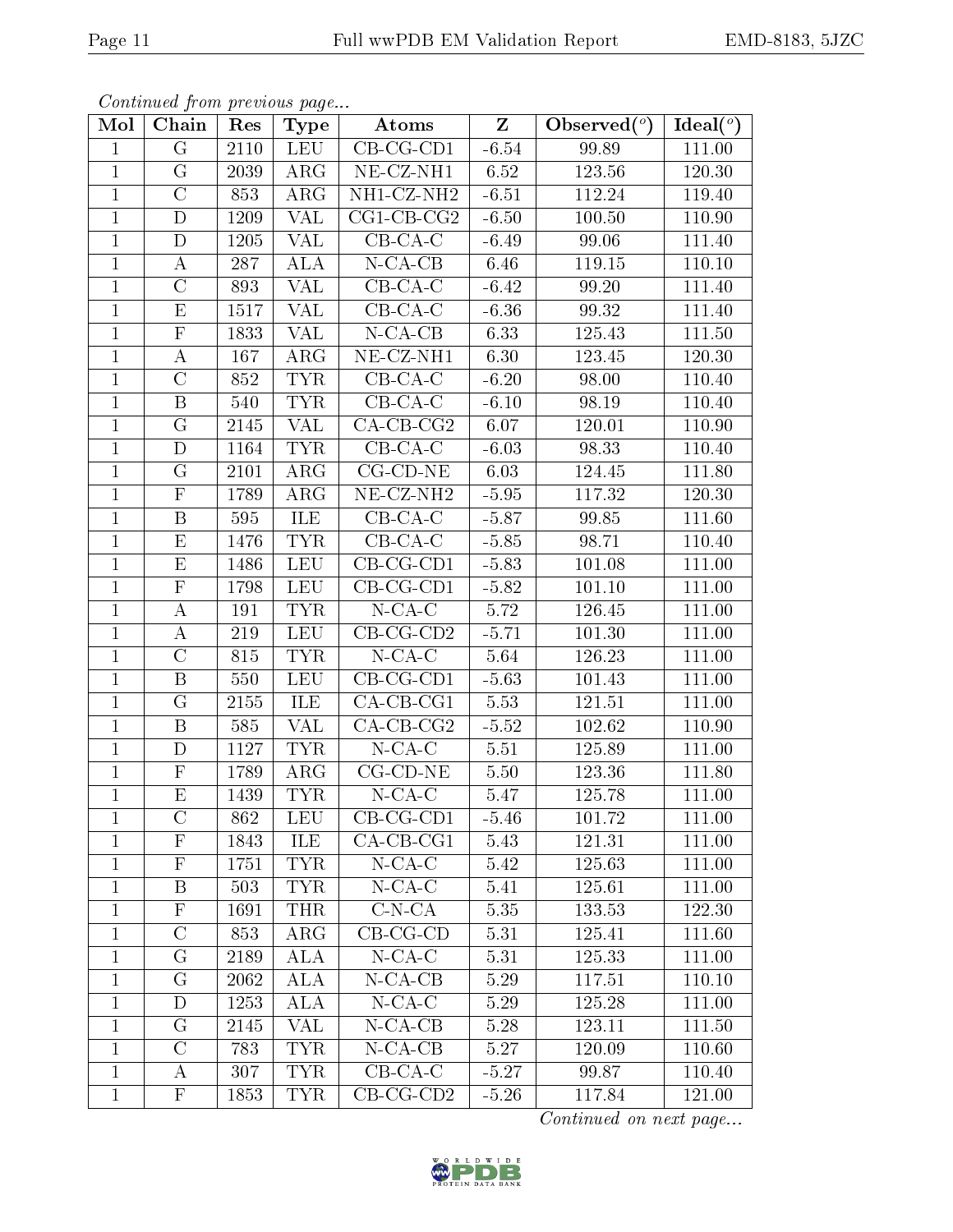| Mol          | Chain                     | Res  | <b>Type</b>  | Atoms                | Z       | Observed $(°)$ | $Ideal(^o)$ |
|--------------|---------------------------|------|--------------|----------------------|---------|----------------|-------------|
| 1            | G                         | 2003 | THR          | $C-N-CA$             | 5.25    | 133.32         | 122.30      |
| $\mathbf{1}$ | $\overline{C}$            | 941  | ALA          | $N$ -CA-C            | 5.23    | 125.13         | 111.00      |
| $\mathbf{1}$ | $\rm G$                   | 2091 | LEU          | $CB-CG-CD2$          | $-5.21$ | 102.14         | 111.00      |
| $\mathbf{1}$ | $\boldsymbol{\mathrm{F}}$ | 1833 | VAL          | $CA-CB-CG2$          | 5.21    | 118.71         | 110.90      |
| 1            | $\mathbf{F}$              | 1877 | ALA          | $N$ -CA-C            | 5.17    | 124.95         | 111.00      |
| 1            | А                         | 159  | <b>TYR</b>   | $N$ -CA-CB           | 5.12    | 119.81         | 110.60      |
| 1            | $\mathbf{F}$              | 1853 | <b>TYR</b>   | $CB-CG-CD1$          | 5.10    | 124.06         | 121.00      |
| 1            | $\mathbf G$               | 2031 | <b>TYR</b>   | $N$ -CA-CB           | 5.10    | 119.77         | 110.60      |
| 1            | D                         | 1060 | GLU          | $N$ -CA-C            | 5.09    | 124.76         | 111.00      |
| $\mathbf{1}$ | А                         | 273  | VAL          | $CG1$ - $CB$ - $CG2$ | $-5.09$ | 102.76         | 110.90      |
| $\mathbf{1}$ | B                         | 471  | <b>TYR</b>   | $N$ -CA-CB           | 5.09    | 119.76         | 110.60      |
| $\mathbf{1}$ | А                         | 317  | ALA          | $N$ -CA-C            | 5.08    | 124.70         | 111.00      |
| 1            | С                         | 748  | GLU          | $N$ -CA-C            | 5.07    | 124.68         | 111.00      |
| 1            | $\boldsymbol{\mathrm{F}}$ | 1684 | $_{\rm GLU}$ | $N$ -CA-C            | 5.07    | 124.68         | 111.00      |
| 1            | B                         | 629  | ALA          | $N$ -CA-C            | 5.03    | 124.59         | 111.00      |
| $\mathbf{1}$ | D                         | 1095 | <b>TYR</b>   | $N$ -CA-CB           | 5.02    | 119.63         | 110.60      |
| $\mathbf{1}$ | Ε                         | 1407 | <b>TYR</b>   | $N$ -CA-CB           | 5.01    | 119.62         | 110.60      |
| 1            | А                         | 228  | TYR          | $CB$ -CA-C           | $-5.00$ | 100.40         | 110.40      |

There are no chirality outliers.

All (31) planarity outliers are listed below:

| Mol            | ${\bf Chain}$      | Res  | Type       | Group                     |
|----------------|--------------------|------|------------|---------------------------|
| 1              | А                  | 192  | ALA        | Peptide                   |
| $\mathbf{1}$   | $\bf{A}$           | 222  | ASP        | Peptide                   |
| $\mathbf{1}$   | A                  | 282  | <b>ASN</b> | $\overline{\rm P}$ eptide |
| $\mathbf{1}$   | А                  | 296  | <b>LYS</b> | Peptide                   |
| $\overline{1}$ | A                  | 81   | LEU        | Peptide                   |
| $\overline{1}$ | Β                  | 393  | <b>LEU</b> | Peptide                   |
| $\mathbf 1$    | Β                  | 504  | ALA        | Peptide                   |
| $\mathbf 1$    | B                  | 534  | ASP        | Peptide                   |
| $\mathbf{1}$   | B                  | 544  | <b>TYR</b> | Peptide                   |
| $\mathbf 1$    | Β                  | 608  | <b>LYS</b> | Peptide                   |
| $\mathbf{1}$   | $\overline{\rm C}$ | 705  | LEU        | Peptide                   |
| $\overline{1}$ | $\rm{C}$           | 816  | ALA        | Peptide                   |
| $\mathbf 1$    | $\overline{\rm C}$ | 846  | ASP        | Peptide                   |
| $\mathbf 1$    | С                  | 856  | <b>TYR</b> | Peptide                   |
| $\mathbf{1}$   | $\overline{\rm C}$ | 920  | <b>LYS</b> | Peptide                   |
| $\mathbf{1}$   | D                  | 1017 | LEU        | Peptide                   |
| $\mathbf 1$    | D                  | 1158 | ASP        | Peptide                   |
| $\mathbf{1}$   | $\overline{D}$     | 1168 | TYR        | Peptide                   |
| $\mathbf 1$    | D                  | 1232 | <b>LYS</b> | Peptide                   |

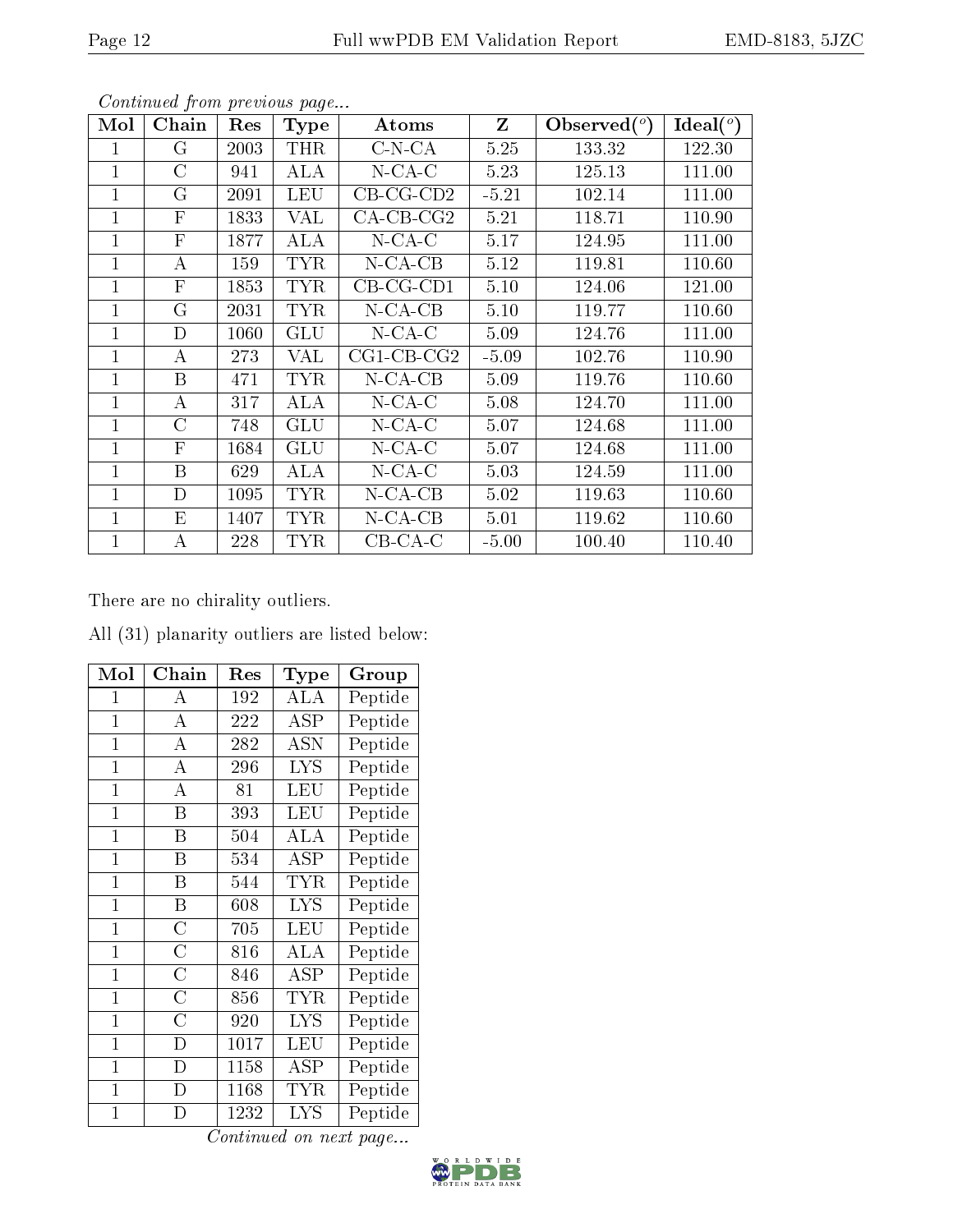| Mol | Chain | Res  | Type       | Group   |
|-----|-------|------|------------|---------|
| 1   | E     | 1329 | LEU        | Peptide |
| 1   | E     | 1470 | ASP        | Peptide |
| 1   | E     | 1480 | TYR.       | Peptide |
| 1   | E     | 1544 | <b>LYS</b> | Peptide |
| 1   | F     | 1641 | LEU        | Peptide |
| 1   | F     | 1782 | ASP        | Peptide |
| 1   | F     | 1792 | TYR        | Peptide |
| 1   | F     | 1831 | ALA        | Peptide |
| 1   | G     | 1953 | LEU        | Peptide |
| 1   | G     | 2094 | ASP        | Peptide |
| 1   | G     | 2104 | TYR.       | Peptide |
| 1   | G     | 2168 | <b>LYS</b> | Peptide |

### 5.2 Too-close contacts  $(i)$

In the following table, the Non-H and H(model) columns list the number of non-hydrogen atoms and hydrogen atoms in the chain respectively. The H(added) column lists the number of hydrogen atoms added and optimized by MolProbity. The Clashes column lists the number of clashes within the asymmetric unit, whereas Symm-Clashes lists symmetry-related clashes.

| Mol | Chain |       | Non-H $\mid$ H(model) | H(added) | <b>Clashes</b> | <b>Symm-Clashes</b> |
|-----|-------|-------|-----------------------|----------|----------------|---------------------|
|     | A     | 1705  |                       | 991      | 34             |                     |
|     | В     | 1705  |                       | 991      | 49             |                     |
|     | C     | 1705  |                       | 991      | 43             |                     |
|     | Ð     | 1705  |                       | 991      | 51             |                     |
|     | Е     | 1705  |                       | 991      | 48             |                     |
|     | F     | 1705  |                       | 991      | 47             |                     |
|     | G     | 1705  |                       | 991      | 37             |                     |
|     | All   | 11935 |                       | 6937     | 263            |                     |

The all-atom clashscore is defined as the number of clashes found per 1000 atoms (including hydrogen atoms). The all-atom clashscore for this structure is 14.

All (263) close contacts within the same asymmetric unit are listed below, sorted by their clash magnitude.

| Atom-1           | Atom-2                                   | Interatomic<br>distance $(A)$ | Clash<br>overlap $(A)$ |
|------------------|------------------------------------------|-------------------------------|------------------------|
| 1:G:2101:ARG:NE  | 1:G:2101:ARG:CD                          | 1.68                          | 1.54                   |
| 1:B:541:ARG:HH12 | 1:B:582:VAL:HG11                         | 1.33                          | 0.94                   |
| 1:G:1994:ILE:O   | $1:G:2161:THR:H$ A                       | 170                           | 0.92                   |
| 1:B:434:JLE:O    | $1 \cdot B \cdot 601 \cdot THR \cdot HA$ | 172                           | 0.88                   |

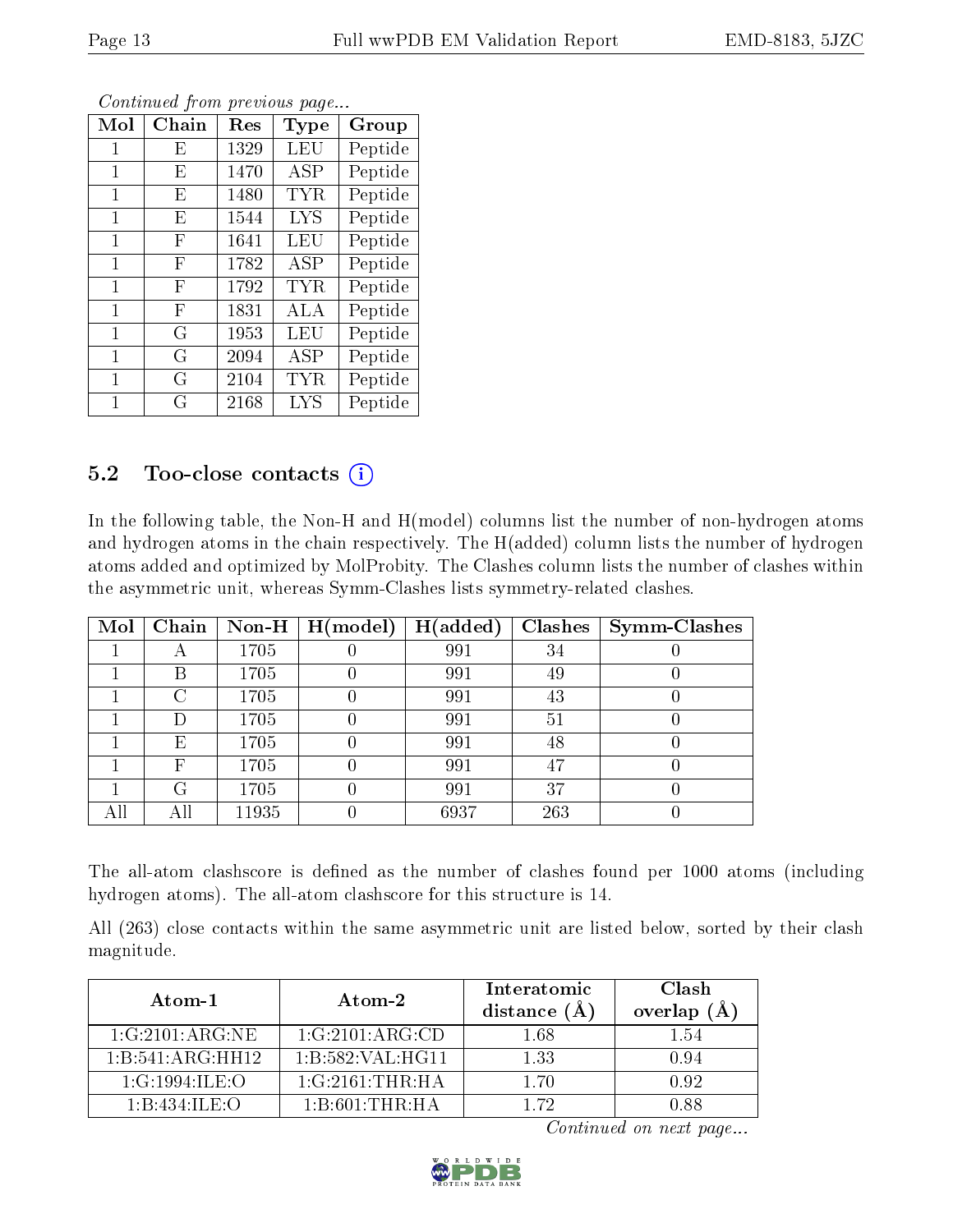| continuou promonous pago |                      | Interatomic      | Clash         |
|--------------------------|----------------------|------------------|---------------|
| Atom-1                   | Atom-2               | distance $(\AA)$ | overlap $(A)$ |
| 1:D:1091:GLY:HA3         | 1:D:1153:ALA:HB2     | 1.58             | 0.86          |
| 1:B:583:ALA:HB3          | 1:C:907:ILE:HD11     | 1.61             | 0.83          |
| 1:E:1403:GLY:HA3         | 1:E:1465:ALA:HB2     | 1.63             | 0.79          |
| 1:E:1438:ALA:HB2         | 1:F:1649:ALA:HB2     | 1.65             | 0.79          |
| 1:C:814:ALA:HB2          | 1:D:1025:ALA:HB2     | 1.64             | 0.78          |
| 1:F:1682:ILE:O           | $1:$ F:1849:THR:HA   | 1.83             | 0.78          |
| 1:A:155:GLY:HA3          | 1:A:217:ALA:HB2      | 1.66             | 0.78          |
| $1:$ F:1750:ALA:HB2      | 1:G:1961:ALA:HB2     | 1.66             | 0.78          |
| 1:B:502:ALA:HB2          | 1:C:713:ALA:HB2      | 1.64             | 0.77          |
| 1:A:190:ALA:HB2          | 1:B:401:ALA:HB2      | 1.66             | 0.77          |
| 1:C:779:GLY:HA3          | 1:C:841:ALA:HB2      | 1.67             | 0.76          |
| 1:B:467:GLY:HA3          | 1:B:529:ALA:HB2      | 1.68             | 0.76          |
| 1: D: 1126: ALA: HB2     | 1:E:1337:ALA:HB2     | 1.68             | 0.74          |
| 1:E:1370:ILE:O           | 1: E: 1537: THR: HA  | 1.87             | 0.73          |
| 1:F:1715:GLY:HA3         | $1:$ F:1777:ALA:HB2  | 1.70             | 0.73          |
| 1:A:271:ALA:HB3          | 1:B:595:ILE:HD11     | 1.71             | 0.72          |
| $1:$ F:1837:LYS:CB       | $1:$ F:1838:PRO:HD2  | 2.18             | 0.72          |
| 1: D: 1161: THR: O       | 1: D: 1164: TYR: HB2 | 1.89             | 0.72          |
| 1: A:25: ILE: HA         | 1:A:48:THR:HA        | 1.71             | 0.72          |
| 1:E:1473:THR:O           | 1: E: 1476: TYR: HB2 | 1.89             | 0.70          |
| 1:C:649:ILE:HA           | 1:C:672:THR:HA       | 1.72             | 0.70          |
| 1:G:2027:GLY:HA3         | 1:G:2089:ALA:HB2     | 1.72             | 0.70          |
| 1: B: 537: THR:O         | 1:B:540:TYR:HB2      | 1.93             | 0.69          |
| 1: D:961: ILE: HA        | 1: D:984:THR:HA      | 1.73             | 0.69          |
| 1:A:225:THR:O            | 1: A:228:TYR:HB2     | 1.92             | 0.69          |
| 1:B:337:ILE:HA           | 1:B:360:THR:HA       | 1.73             | 0.69          |
| $1:$ F:1585:ILE:HA       | $1:$ F:1608:THR:HA   | 1.74             | 0.69          |
| 1:E:1443:PHE:H           | $1:$ F:1614:TYR:HE2  | 1.41             | 0.69          |
| 1:C:746:ILE:O            | 1:C:913:THR:HA       | 1.93             | 0.69          |
| 1:C:849:THR:O            | 1:C:852:TYR:HB2      | 1.93             | 0.68          |
| 1:G:1897:ILE:HA          | 1:G:1920:THR:HA      | 1.75             | 0.67          |
| 1: D: 1058: ILE:O        | 1: D: 1225: THR: HA  | 1.94             | 0.67          |
| 1: A: 102: ILE: O        | 1:A:116:GLY:HA3      | 1.95             | 0.66          |
| 1:B:628:GLU:O            | 1:B:629:ALA:CB       | 2.43             | 0.66          |
| 1: D: 1038: ILE:O        | 1: D: 1052: GLY: HA3 | 1.96             | 0.66          |
| 1:C:726:ILE:O            | 1:C:740:GLY:HA3      | 1.95             | 0.65          |
| 1:E:1273:JLE:HA          | 1: E: 1296: THR: HA  | 1.78             | 0.65          |
| 1:G:2188:GLU:O           | 1:G:2189:ALA:CB      | 2.43             | 0.65          |
| 1: A:277: LYS: CB        | 1:A:278:PRO:HD2      | 2.27             | 0.65          |
| 1:B:414:ILE:O            | 1:B:428:GLY:HA3      | 1.96             | 0.65          |
| 1:D:1252:GLU:O           | 1:D:1253:ALA:CB      | 2.44             | 0.64          |

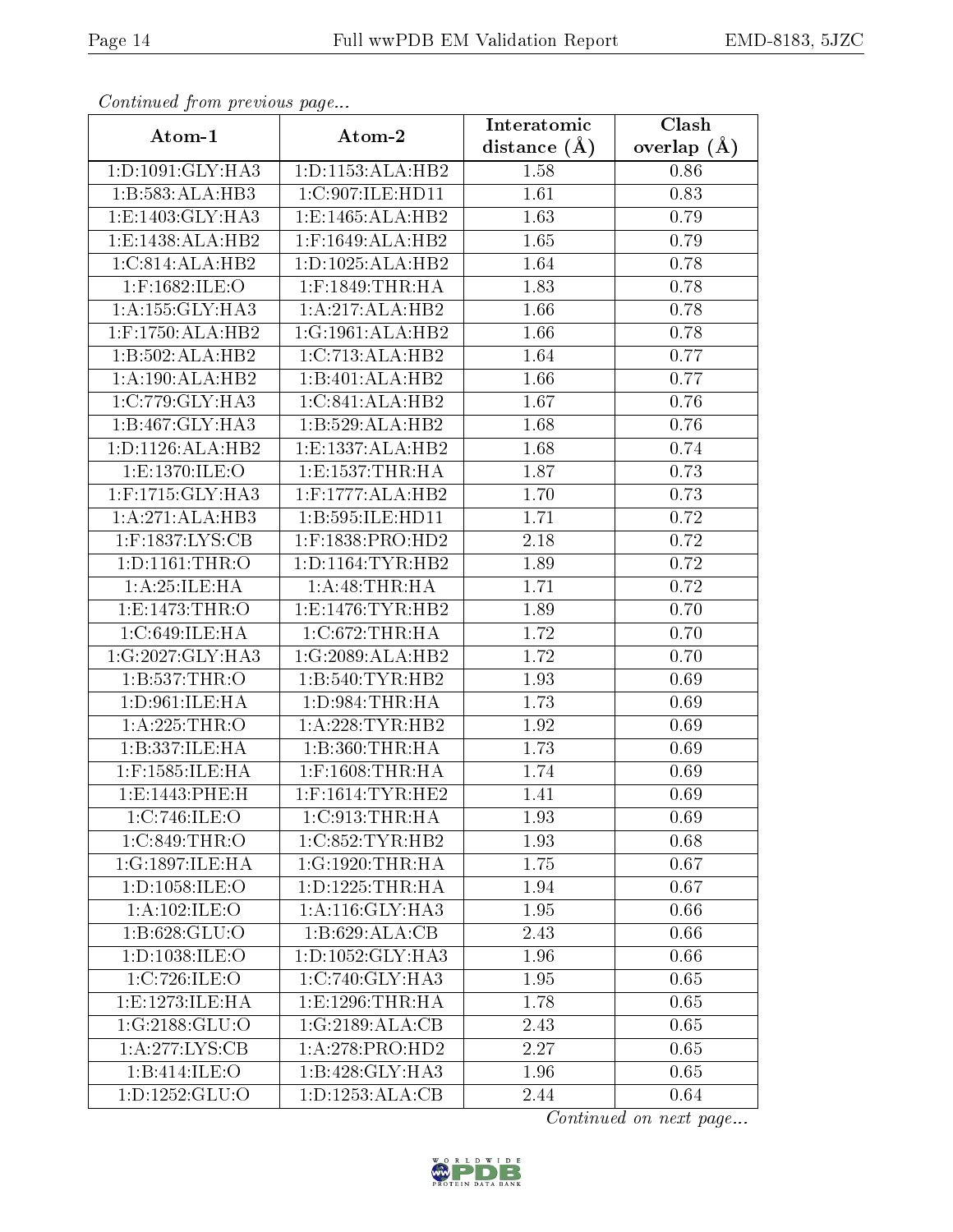| $\frac{1}{2}$        |                      | Interatomic    | $\overline{\text{Clash}}$ |
|----------------------|----------------------|----------------|---------------------------|
| Atom-1               | Atom-2               | distance $(A)$ | overlap $(\AA)$           |
| 1:A:46:PHE:CB        | 1:A:51:ALA:HB1       | 2.27           | 0.64                      |
| 1:D:1131:PHE:H       | 1: E: 1302: TYR: HE2 | 1.46           | 0.64                      |
| 1:F:1876:GLU:O       | $1:$ F:1877:ALA:CB   | 2.45           | 0.63                      |
| 1:G:1974:ILE:O       | 1:G:1988:GLY:HA3     | 1.97           | 0.63                      |
| 1:A:316:GLU:O        | 1:A:317:ALA:CB       | 2.46           | 0.62                      |
| 1:G:1918:PHE:CB      | 1:G:1923:ALA:HB1     | 2.29           | 0.62                      |
| $1:$ F:1853:TYR:C    | $1:$ F:1853:TYR:HD1  | 2.03           | 0.62                      |
| 1: E: 1564: GLU: O   | 1: E: 1565: ALA: CB  | 2.48           | 0.62                      |
| 1: B: 589: LYS: CB   | 1:B:590:PRO:HD2      | 2.29           | 0.62                      |
| $1:$ F:1662:ILE:O    | 1:F:1676:GLY:HA3     | 2.00           | 0.61                      |
| 1:F:1755:PHE:H       | 1:G:1926:TYR:HE2     | 1.46           | 0.61                      |
| 1:C:819:PHE:CB       | 1: D:990: TYR: CE2   | 2.83           | 0.61                      |
| 1:E:1350:ILE:O       | 1:E:1364:GLY:HA3     | 2.01           | 0.61                      |
| 1:G:2165:TYR:CD1     | 1:G:2165:TYR:C       | 2.74           | 0.61                      |
| 1:B:585:VAL:HG12     | 1:B:585:VAL:O        | 2.00           | 0.60                      |
| 1:G:2188:GLU:O       | 1:G:2189:ALA:HB2     | 2.00           | 0.60                      |
| 1:C:819:PHE:CB       | 1: D:990: TYR: CD2   | 2.84           | 0.60                      |
| $1:$ F:1853:TYR:C    | $1:$ F:1853:TYR:CD1  | 2.75           | 0.60                      |
| 1:B:435:THR:O        | 1:B:576:VAL:HA       | 2.01           | 0.60                      |
| 1:E:1521:VAL:HG12    | 1:E:1521:VAL:O       | 2.03           | 0.59                      |
| 1: E: 1541: TYR: CD1 | 1: E: 1541: TYR: C   | 2.76           | 0.59                      |
| 1:F:1683:THR:O       | 1:F:1824:VAL:HA      | 2.03           | 0.59                      |
| 1:C:940:GLU:O        | 1:C:941:ALA:CB       | 2.50           | 0.59                      |
| 1:E:1371:THR:O       | 1:E:1512:VAL:HA      | 2.03           | 0.58                      |
| 1:E:1519:ALA:HB3     | $1:$ F:1843:ILE:HD11 | 1.86           | 0.58                      |
| 1:C:670:PHE:CB       | 1:C:675:ALA:HB1      | 2.34           | 0.57                      |
| 1:G:2165:TYR:C       | 1:G:2165:TYR:HD1     | 2.07           | 0.57                      |
| 1:C:747:THR:O        | 1:C:888:VAL:HA       | 2.04           | 0.57                      |
| 1: D: 1252: GLU: O   | 1: D: 1253: ALA: HB2 | 2.04           | 0.57                      |
| 1:G:2029:ALA:O       | 1:G:2061:VAL:CB      | 2.52           | 0.57                      |
| 1: D: 1229: TYR: CD1 | 1: D: 1229: TYR: C   | 2.78           | 0.56                      |
| $1:$ F:1785:THR:O    | $1:$ F:1788:TYR:HB2  | 2.04           | 0.56                      |
| 1: A:293:TYR:C       | 1:A:293:TYR:CD1      | 2.79           | 0.56                      |
| 1:A:195:PHE:CB       | 1: B: 366: TYR: CE2  | 2.89           | 0.56                      |
| 1: D: 982: PHE: CB   | 1:D:987:ALA:HB1      | 2.35           | 0.56                      |
| 1:G:2105:SER:O       | 1:G:2107:ARG:N       | 2.39           | 0.56                      |
| 1:A:195:PHE:CB       | 1:B:366:TYR:CD2      | 2.89           | 0.55                      |
| $1:$ F:1606:PHE:CB   | 1:F:1611:ALA:HB1     | 2.36           | 0.55                      |
| 1: B:605: TYR: C     | 1: B: 605: TYR: CD1  | 2.80           | 0.55                      |
| 1:B:507:PHE:H        | $1:C:678$ : TYR: HE2 | 1.54           | 0.55                      |
| 1: D: 1131: PHE: CB  | 1:E:1302:TYR:CD2     | 2.90           | 0.55                      |

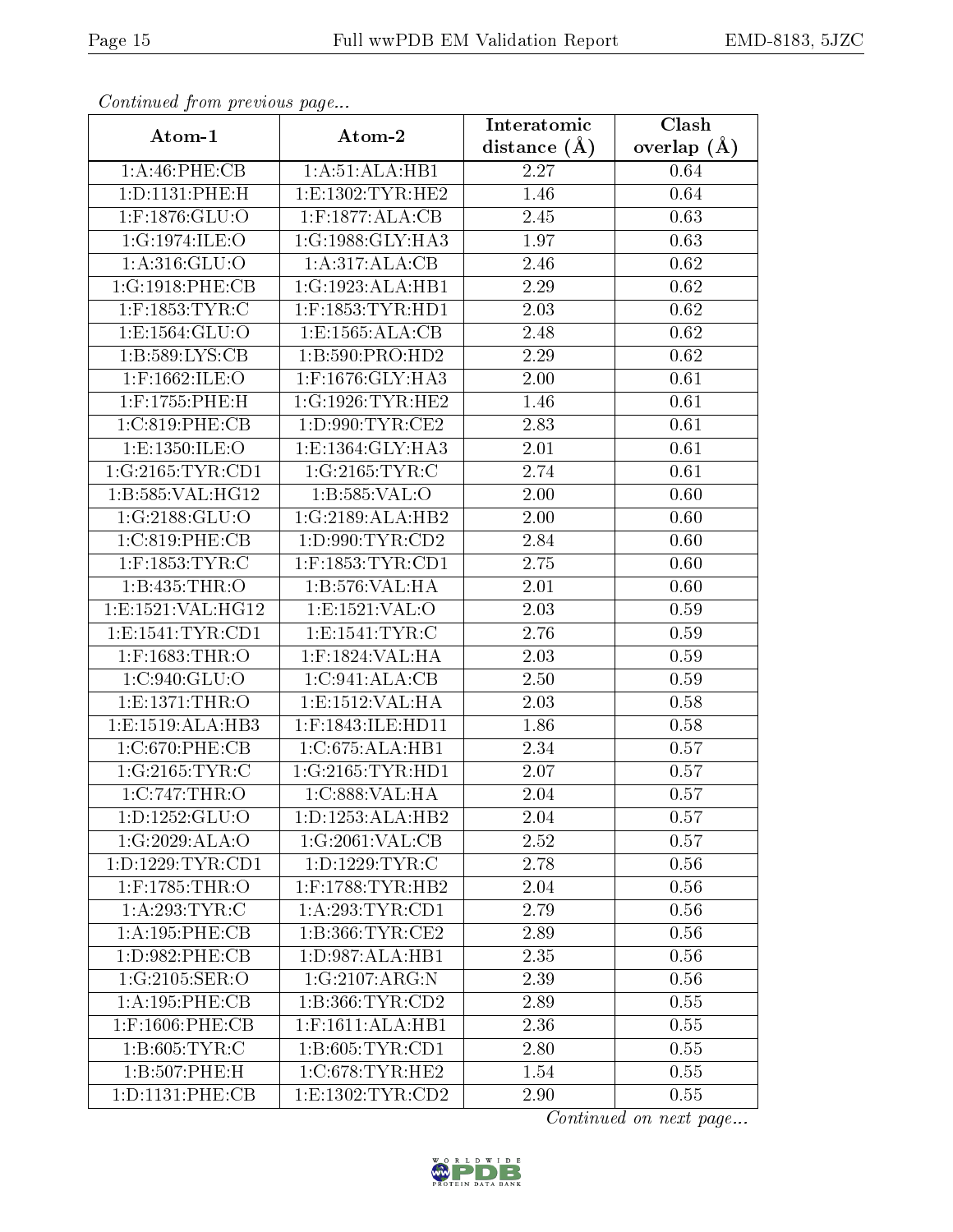| Atom-1                | $\mathbf{r}$ . $\mathbf{r}$<br>Atom-2 | Interatomic      | Clash           |
|-----------------------|---------------------------------------|------------------|-----------------|
|                       |                                       | distance $(\AA)$ | overlap $(\AA)$ |
| 1:G:2097:THR:O        | 1:G:2100:TYR:HB2                      | 2.06             | 0.55            |
| 1:C:917:TYR:CD1       | 1:C:917:TYR:C                         | 2.80             | 0.55            |
| 1: E: 1519: ALA:H     | 1:F:1843:ILE:HD13                     | 1.71             | 0.55            |
| 1: B:628: GLU:O       | 1:B:629:ALA:HB2                       | 2.07             | 0.55            |
| 1:E:1481:SER:O        | 1:E:1483:ARG:N                        | 2.41             | 0.54            |
| 1:A:123:THR:O         | 1:A:264:VAL:HA                        | 2.07             | 0.54            |
| 1:B:507:PHE:CB        | 1:C:678:TYR:CE2                       | 2.91             | 0.54            |
| 1: E: 1541: TYR: C    | 1: E: 1541: TYR: HD1                  | 2.11             | 0.54            |
| 1:C:716:PHE:O         | 1:C:720:ARG:N                         | 2.39             | 0.54            |
| 1:E:1443:PHE:CB       | $1:$ F:1614:TYR:CD2                   | 2.91             | 0.54            |
| 1:E:1564:GLU:O        | 1:E:1565:ALA:HB2                      | 2.08             | 0.54            |
| 1:G:2027:GLY:HA3      | 1:G:2089:ALA:CB                       | 2.37             | 0.54            |
| 1:E:1340:PHE:O        | 1:E:1344:ARG:N                        | 2.40             | 0.53            |
| 1:D:1207:ALA:HB3      | 1:E:1531:ILE:HD11                     | 1.90             | 0.53            |
| 1:C:857:SER:O         | 1:C:859:ARG:N                         | 2.42             | 0.53            |
| 1:G:2030[A]:MET:CB    | 1:G:2091:LEU:HD13                     | 2.37             | 0.53            |
| 1:F:1876:GLU:O        | 1:F:1877:ALA:HB2                      | 2.07             | 0.53            |
| 1: D: 1131: PHE: CB   | 1:E:1302:TYR:CE2                      | 2.92             | 0.53            |
| 1:F:1793:SER:O        | $1:$ F:1795:ARG:N                     | 2.43             | 0.52            |
| 1:D:1028:PHE:O        | 1:D:1032:ARG:N                        | 2.41             | 0.52            |
| 1:C:645:GLY:N         | 1:C:646:PRO:HD2                       | 2.24             | 0.52            |
| 1:C:895:ALA:HB3       | 1:D:1219:ILE:HD11                     | 1.91             | 0.52            |
| $1:$ F:1719:TYR:HA    | $1:$ F:1780 $[A]$ :ILE:O              | 2.10             | 0.52            |
| 1:A:233:SER:O         | 1:A:235:ARG:N                         | 2.42             | 0.52            |
| 1:B:404:PHE:O         | 1:B:408:ARG:N                         | 2.40             | 0.52            |
| 1:D:1169:SER:O        | 1:D:1171:ARG:N                        | 2.43             | 0.52            |
| $1: D: 1059$ : THR: O | 1: D: 1200: VAL: HA                   | 2.09             | 0.51            |
| $1:$ F:1755:PHE:CB    | 1:G:1926:TYR:CD2                      | 2.93             | 0.51            |
| 1:B:583:ALA:CB        | 1:C:907:ILE:HD11                      | 2.37             | 0.51            |
| 1:B:507:PHE:CB        | 1:C:678:TYR:CD2                       | 2.93             | 0.51            |
| 1:E:1294:PHE:CB       | 1:E:1299:ALA:HB1                      | 2.40             | 0.51            |
| 1:G:1964:PHE:O        | 1:G:1968:ARG:N                        | 2.40             | 0.51            |
| 1:A:195:PHE:H         | 1: B: 366: TYR: HE2                   | 1.59             | 0.51            |
| 1:G:2033:ASP:O        | 1:G:2065:ARG:HA                       | 2.11             | 0.51            |
| 1:B:545:SER:O         | 1:B:547:ARG:N                         | 2.45             | 0.50            |
| 1:B:358:PHE:CB        | 1:B:363:ALA:HB1                       | 2.41             | 0.50            |
| 1:F:1652:PHE:O        | $1:$ F:1656:ARG:N                     | 2.41             | 0.50            |
| $1:$ F:1719:TYR:HA    | $1:$ F:1780 $[B]$ :ILE:O              | 2.11             | 0.49            |
| $1:$ F:1581:GLY:N     | 1:F:1582:PRO:HD2                      | 2.28             | 0.49            |
| $1:$ F:1837:LYS:CB    | $1:$ F:1838:PRO:CD                    | 2.90             | 0.49            |
| 1:E:1443:PHE:CB       | $1:$ F:1614:TYR:CE2                   | 2.96             | 0.49            |

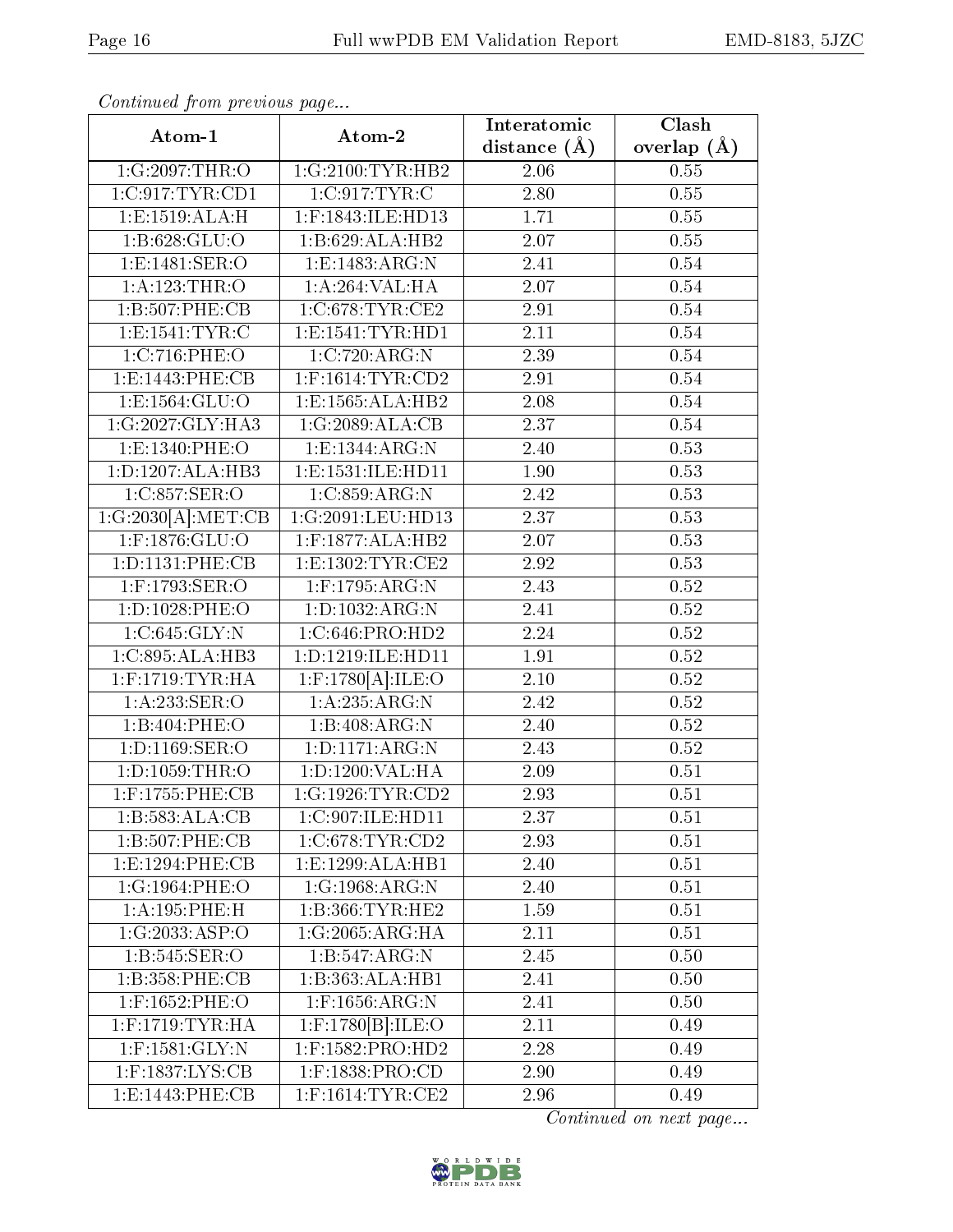| Atom-1                 | Atom-2                           |                  | Clash           |
|------------------------|----------------------------------|------------------|-----------------|
|                        |                                  | distance $(\AA)$ | overlap $(\AA)$ |
| 1:C:819:PHE:H          | 1: D: 990: TYR: HE2              | 1.61             | 0.49            |
| 1:D:1017:LEU:HA        | 1: D: 1019: PRO: N               | 2.28             | 0.49            |
| 1:D:1213:LYS:CB        | 1:D:1214:PRO:HD2                 | 2.43             | 0.49            |
| 1:G:1893:GLY:N         | 1:G:1894:PRO:HD2                 | 2.28             | 0.49            |
| 1: D: 1095: TYR: HA    | 1: D: 1156[A]: ILE: O            | 2.14             | 0.48            |
| 1: D: 1229: TYR: C     | 1:D:1229:TYR:HDI                 | $2.15\,$         | 0.48            |
| 1:E:1403:GLY:HA3       | 1:E:1465:ALA:CB                  | 2.41             | 0.48            |
| 1: E: 1519: ALA: HA    | $1: E: 1525: LYS: \overline{CB}$ | 2.43             | 0.48            |
| 1: B: 333: GLY:N       | 1:B:334:PRO:HD2                  | 2.29             | 0.48            |
| 1: D: 1184: PHE: CD1   | 1: D: 1184: PHE: C               | 2.86             | 0.48            |
| 1:C:895:ALA:H          | 1:D:1219:ILE:HD13                | 1.76             | 0.48            |
| $1:$ F:1715: $GLY:HA3$ | $1:$ F:1777:ALA:CB               | 2.42             | 0.48            |
| 1:G:1906:ASN:O         | 1:G:1908:ASN:N                   | 2.47             | 0.48            |
| 1:C:901:LYS:CB         | 1:C:902:PRO:HD2                  | 2.42             | 0.48            |
| 1:A:158[A].MET:O       | 1:A:219:LEU:HA                   | 2.14             | 0.48            |
| 1:F:1594:ASN:O         | $1:$ F:1596:ASN:N                | 2.47             | 0.48            |
| 1:C:719:ARG:O          | 1:C:722:GLU:N                    | 2.47             | 0.48            |
| 1:E:1407:TYR:HA        | 1: E: 1468[A]: ILE: O            | 2.14             | 0.47            |
| 1:B:407:ARG:O          | 1: B: 410: GLU:N                 | 2.46             | 0.47            |
| 1:B:541:ARG:NH1        | 1:B:582:VAL:HG11                 | 2.15             | 0.47            |
| 1:C:770:LEU:O          | 1:C:776:GLY:HA3                  | 2.14             | 0.47            |
| 1:C:895:ALA:H          | 1: D: 1219: ILE: CD1             | 2.28             | 0.47            |
| 1:F:1706:LEU:O         | 1:F:1712:GLY:HA3                 | 2.14             | 0.47            |
| 1:G:1953:LEU:HA        | 1:G:1955:PRO:N                   | 2.30             | 0.47            |
| 1:A:21:GLY:N           | 1:A:22:PRO:HD2                   | 2.30             | 0.47            |
| 1: D: 1095: TYR: HA    | 1:D:1156[B]:ILE:O                | 2.15             | 0.47            |
| 1:D:1082:LEU:O         | 1: D: 1088: GLY: HA3             | 2.14             | 0.47            |
| 1:E:1343:ARG:O         | 1: E: 1346: GLU: N               | 2.48             | 0.47            |
| 1: E: 1407: TYR: HA    | 1: E: 1468  B : ILE: O           | 2.15             | 0.47            |
| 1:G:1995:THR:O         | 1:G:2136:VAL:HA                  | 2.14             | 0.47            |
| 1:G:2018:LEU:O         | 1:G:2024:GLY:HA3                 | $2.15\,$         | 0.47            |
| 1:D:1031:ARG:O         | 1:D:1034:GLU:N                   | 2.48             | 0.47            |
| 1:D:1166:THR:OG1       | 1: D: 1167: ASP: N               | 2.48             | 0.47            |
| 1:E:1394:LEU:O         | 1: E: 1400: GLY: HA3             | 2.14             | 0.47            |
| $1:$ F:1751:TYR:HE2    | 1:G:1964:PHE:CB                  | 2.27             | 0.47            |
| 1: C: 658: ASN:O       | 1:C:660:ASN:N                    | 2.48             | 0.47            |
| 1:B:560:PHE:C          | 1:B:560:PHE:CD1                  | 2.88             | 0.46            |
| $1:$ F:1831:ALA:HA     | 1:F:1837:LYS:CB                  | 2.45             | 0.46            |
| 1:E:1282:ASN:O         | 1:E:1284:ASN:N                   | 2.48             | 0.46            |
| 1:E:1496:PHE:CD1       | 1:E:1496:PHE:C                   | 2.88             | 0.46            |
| 1:E:1501:LEU:O         | 1:E:1504:ALA:HB3                 | 2.15             | 0.46            |

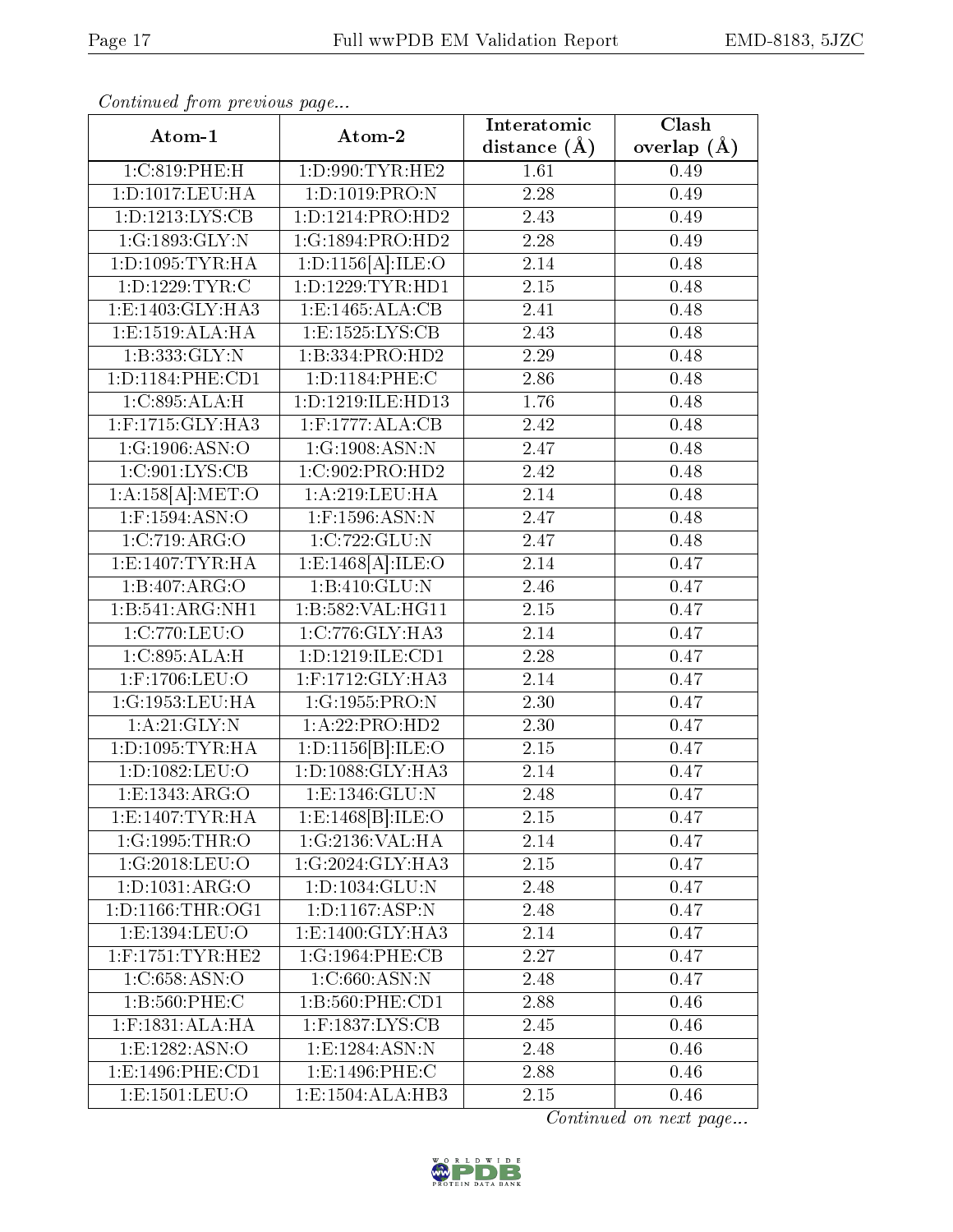| Atom-1                    | $\frac{1}{2}$<br>Atom-2              |                   | $\overline{\text{Clash}}$ |
|---------------------------|--------------------------------------|-------------------|---------------------------|
|                           |                                      | distance $(\AA)$  | overlap $(\AA)$           |
| 1:D:957:GLY:N             | 1:D:958:PRO:HD2                      | 2.30              | $0.46\,$                  |
| 1:C:705:LEU:HA            | 1:C:707:PRO:N                        | 2.30              | 0.46                      |
| 1:D:970:ASN:O             | 1:D:972:ASN:N                        | 2.49              | 0.46                      |
| 1:E:1329:LEU:HA           | 1:E:1331:PRO:N                       | 2.30              | 0.46                      |
| 1:D:1189:LEU:O            | 1:D:1192:ALA:HB3                     | 2.16              | 0.46                      |
| 1:A:248:PHE:CD1           | $1: A:248:$ PHE:C                    | 2.88              | 0.46                      |
| $1:$ F:1655:ARG:O         | 1:F:1658:GLU:N                       | 2.49              | 0.46                      |
| 1: A:316: GLU:O           | 1:A:317:ALA:HB2                      | 2.15              | 0.45                      |
| 1:B:458:LEU:O             | 1:B:464:GLY:HA3                      | 2.16              | 0.45                      |
| 1:C:872:PHE:C             | 1:C:872:PHE:CD1                      | 2.88              | 0.45                      |
| 1:B:393:LEU:HA            | 1:B:395:PRO:N                        | 2.30              | 0.45                      |
| 1:A:146:LEU:O             | 1:A:152:GLY:HA3                      | $\overline{2.17}$ | 0.45                      |
| 1:B:471:TYR:HA            | 1:B:532[A]:ILE:O                     | 2.17              | 0.45                      |
| 1:F:1808:PHE:C            | $1:$ F:1808:PHE:CD1                  | 2.88              | 0.45                      |
| 1:C:815:TYR:HE2           | 1: D: 1028: PHE: CB                  | 2.29              | 0.45                      |
| $1:$ F:1641:LEU:HA        | 1:F:1643:PRO:N                       | 2.32              | 0.45                      |
| 1:A:253:LEU:O             | 1:A:256:ALA:HB3                      | 2.17              | 0.45                      |
| 1:F:1813:LEU:O            | 1:F:1816:ALA:HB3                     | 2.17              | 0.45                      |
| 1:E:1518:VAL:HA           | 1:F:1843:ILE:HG21                    | 1.99              | 0.44                      |
| 1:F:1798:LEU:O            | 1:F:1798:LEU:HG                      | 2.17              | 0.44                      |
| 1:E:1486:LEU:O            | 1:E:1486:LEU:HG                      | 2.17              | 0.44                      |
| 1:G:2091:LEU:HB3          | 1:G:2134:ALA:O                       | 2.18              | 0.44                      |
| 1:D:956:PHE:CG            | 1:D:956:PHE:O                        | 2.71              | 0.44                      |
| 1: A:34: ASN:O            | 1: A:36: ASN: N                      | 2.51              | 0.44                      |
| 1:G:1918:PHE:CB           | 1:G:1923:ALA:CB                      | 2.96              | 0.44                      |
| 1:G:2063:TYR:O            | 1:G:2063:TYR:CG                      | 2.69              | 0.44                      |
| 1:A:122:ILE:O             | 1: A:289:THR:HA                      | 2.17              | 0.44                      |
| 1:B:471:TYR:HA            | 1:B:532[B]:ILE:O                     | 2.18              | 0.44                      |
| 1:C:854:THR:OG1           | 1:C:855:ASP:N                        | 2.50              | 0.44                      |
| 1: E:1415: ARG:HA         | 1:E:1416:PRO:HD3                     | 1.91              | 0.44                      |
| 1:D:1094[A]:MET:CB        | 1:D:1155:LEU:HD13                    | 2.48              | 0.43                      |
| 1:A:192:ALA:HB2           | 1: B: 397: GLY: C                    | 2.39              | 0.43                      |
| 1:G:2165:TYR:HDI          | 1:G:2166:LEU:N                       | 2.16              | 0.43                      |
| 1:A:159:TYR:HA            | 1:A:220[A]:ILE:O                     | 2.18              | 0.43                      |
| 1:E:1269:GLY:N            | 1:E:1270:PRO:HD2                     | 2.33              | 0.43                      |
| 1:G:2125:LEU:O            | $1:G:2128:\overline{\text{ALA:HB3}}$ | 2.19              | 0.43                      |
| 1:G:2120:PHE:CD1          | 1:G:2120:PHE:C                       | 2.90              | 0.43                      |
| 1: B:542:THR:OG1          | 1:B:543:ASP:N                        | 2.51              | 0.43                      |
| 1:B:634:ASN:O             | 1:B:635:ALA:C                        | 2.56              | 0.43                      |
| 1:G:1967:ARG:O            | 1:G:1970:GLU:N                       | 2.50              | 0.43                      |
| $1:A.\overline{95:ARG:O}$ | 1: A:98: GLU:N                       | 2.52              | 0.43                      |

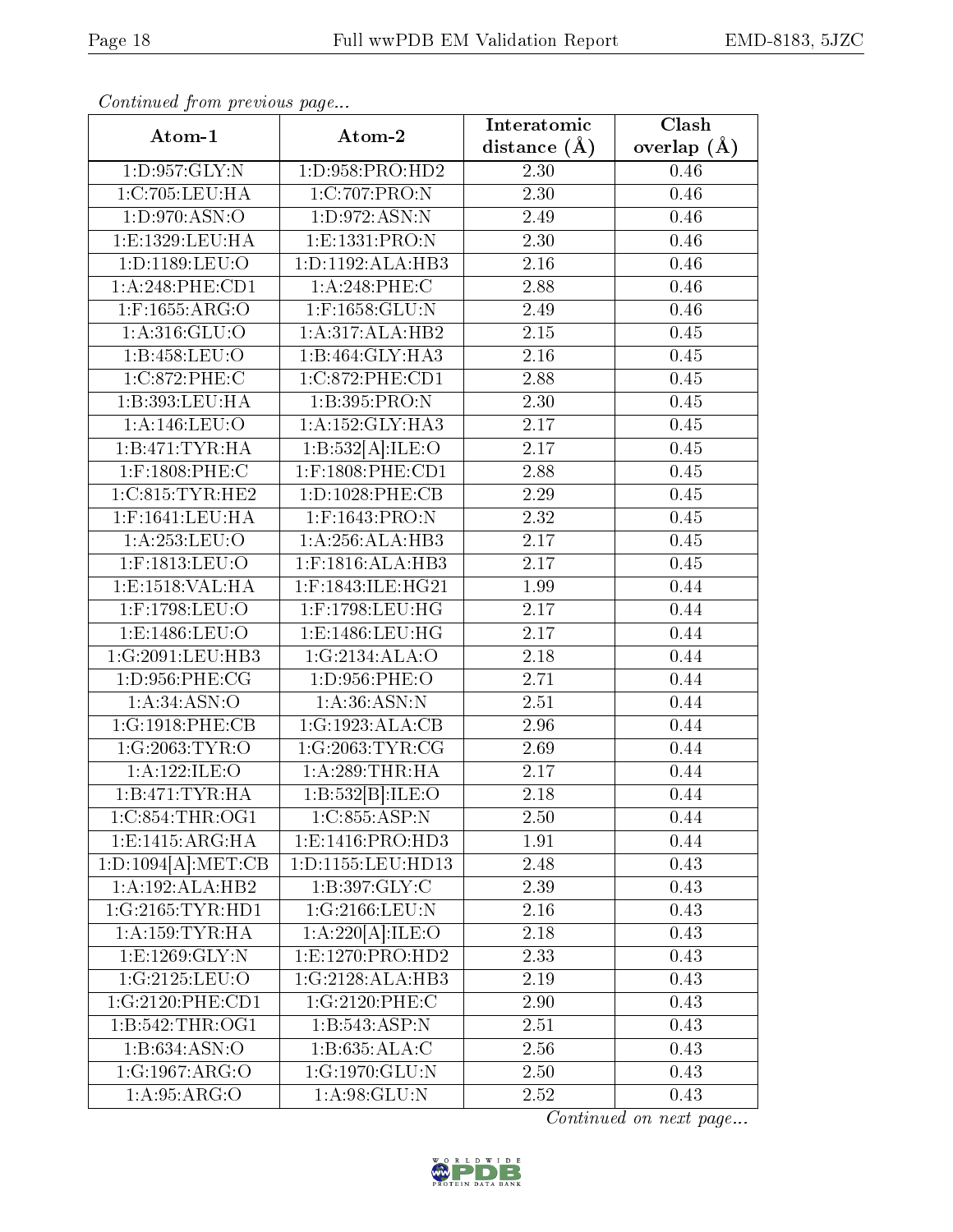| $\frac{1}{2}$<br>Atom-1 | Atom-2                            | Interatomic      | Clash           |
|-------------------------|-----------------------------------|------------------|-----------------|
|                         |                                   | distance $(\AA)$ | overlap $(\AA)$ |
| 1:C:783:TYR:HA          | 1:C:844[A]:ILE:O                  | 2.18             | 0.43            |
| 1: E: 1478: THR: OG1    | 1: E: 1479: <b>ASP</b> : <b>N</b> | 2.51             | 0.43            |
| 1:F:1779:LEU:HB3        | $1:$ F:1822:ALA:O                 | 2.19             | 0.43            |
| $1:$ F:1718[A]:MET:CB   | 1:F:1779:LEU:HD13                 | 2.49             | 0.43            |
| 1:G:2110:LEU:HG         | 1:G:2110:LEU:O                    | 2.18             | 0.43            |
| 1:A:277:LYS:CB          | 1: A:278: PRO:CD                  | 2.96             | 0.43            |
| 1:B:504:ALA:HB2         | 1:C:709:GLY:C                     | 2.39             | 0.43            |
| 1:B:565:LEU:O           | 1:B:568:ALA:HB3                   | 2.19             | 0.43            |
| 1:E:1443:PHE:N          | $1:$ F:1614:TYR:HE2               | 2.13             | 0.42            |
| 1:B:346:ASN:O           | 1:B:348:ASN:N                     | $2.52\,$         | 0.42            |
| 1: A:293:TYR:C          | 1: A:293:TYR:HD1                  | 2.22             | 0.42            |
| 1:G:1991:THR:HA         | 1:G:2134:ALA:HA                   | 2.00             | 0.42            |
| 1:C:819:PHE:CB          | 1: D:990: TYR: HE2                | 2.30             | 0.42            |
| 1:B:470[A]:MET:O        | 1:B:531:LEU:HA                    | 2.20             | 0.42            |
| 1: D: 1128: ALA: HB2    | 1:E:1333:GLY:C                    | 2.39             | 0.42            |
| 1: A: 159: TYR: HA      | 1:A:220[B]:ILE:O                  | 2.20             | 0.42            |
| 1:B:583:ALA:H           | 1:C:907:ILE:HD13                  | 1.83             | 0.42            |
| 1:E:1541:TYR:HD1        | 1:E:1542:LEU:N                    | 2.18             | 0.42            |
| 1:F:1791:ASP:O          | $1:$ F:1792:TYR:HB2               | 2.20             | 0.42            |
| 1:C:746:ILE:O           | 1:C:913:THR:CA                    | 2.66             | 0.42            |
| 1:C:877:LEU:O           | 1:C:880:ALA:HB3                   | 2.19             | 0.42            |
| 1: E: 1406[A]: MET:O    | 1:E:1467:LEU:HA                   | 2.20             | 0.42            |
| 1:F:1790:THR:OG1        | $1:$ F:1791:ASP:N                 | 2.53             | 0.42            |
| 1:C:917:TYR:HDI         | 1:C:917:TYR:C                     | 2.23             | 0.41            |
| 1: D: 1091: GLY: HA3    | 1: D: 1153: ALA: CB               | 2.38             | 0.41            |
| 1: D: 1229: TYR: HD1    | 1:D:1230:LEU:N                    | 2.18             | 0.41            |
| $1:$ F:1606:PHE:CB      | $1:$ F:1611:ALA:CB                | 2.98             | 0.41            |
| 1:C:783:TYR:HA          | 1:C:844[B]:ILE:O                  | 2.19             | 0.41            |
| 1:E:1525:LYS:CB         | 1: E: 1526: PRO: HD2              | 2.50             | 0.41            |
| 1:A:46:PHE:CB           | 1:A:51:ALA:CB                     | 2.96             | 0.41            |
| 1: B:605: TYR: C        | 1:B:605:TYR:HD1                   | 2.24             | 0.41            |
| 1: D: 1207: ALA:H       | 1: E: 1531: ILE: HD13             | 1.85             | 0.41            |
| 1: A:230:THR:OG1        | 1:A:231:ASP:N                     | 2.53             | 0.41            |
| 1:B:585:VAL:O           | 1:B:585:VAL:CG1                   | 2.65             | 0.41            |
| 1:B:589:LYS:CB          | 1: B:590: PRO:CD                  | 2.97             | 0.41            |
| 1:E:1477:ARG:HD2        | 1: E: 1477: ARG: HH11             | 1.67             | 0.41            |
| 1:F:1580:PHE:O          | $1:$ F:1580:PHE:CG                | 2.74             | 0.41            |
| 1:B:479:ARG:HA          | 1:B:480:PRO:HD3                   | 1.92             | 0.41            |
| 1:D:1174:LEU:HG         | 1:D:1174:LEU:O                    | 2.21             | 0.41            |
| 1:C:785:ASP:HA          | 1:C:846:ASP:O                     | 2.21             | 0.41            |
| 1: D: 1097: ASP:HA      | 1: D: 1158: ASP: O                | 2.21             | 0.41            |

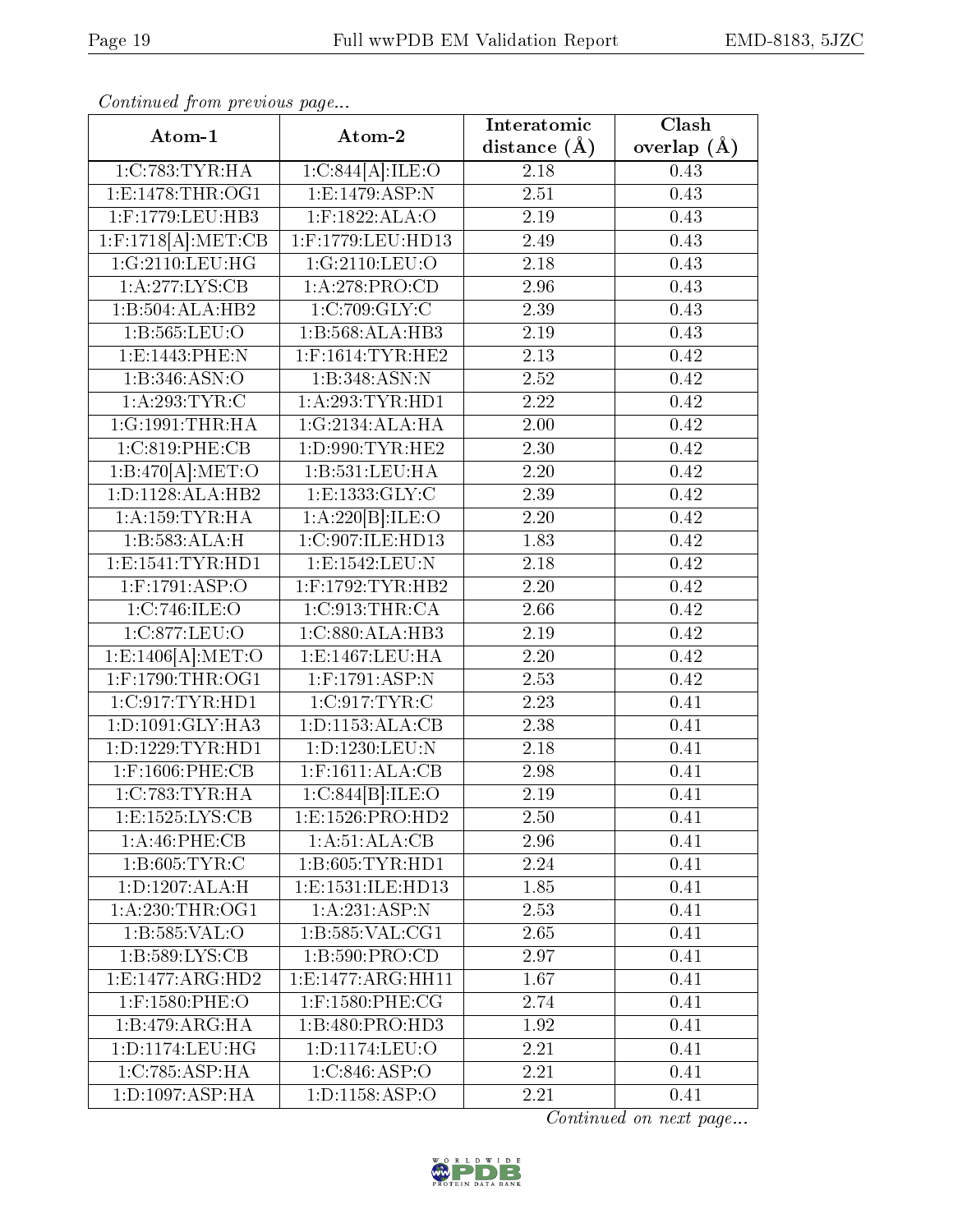| Atom-1              | Atom-2               | Interatomic<br>distance $(A)$ | Clash<br>overlap $(A)$ |
|---------------------|----------------------|-------------------------------|------------------------|
| 1: A:20:PHE:CG      | 1: A:20:PHE:O        | 2.73                          | 0.41                   |
| 1: A:293:TYR:HD1    | 1:A:294:LEU:N        | 2.19                          | 0.41                   |
| 1: D: 956: PHE: CD2 | 1: D:956: PHE:O      | 2.74                          | 0.41                   |
| 1:B:473:ASP:HA      | 1:B:534:ASP:O        | 2.21                          | 0.40                   |
| 1: A:84: MET:O      | 1: A:87:THR:N        | 2.44                          | 0.40                   |
| 1:B:544:TYR:CE2     | 1:B:553:ARG:HA       | 2.57                          | 0.40                   |
| 1:C:816:ALA:HB2     | 1:D:1021:GLY:C       | 2.41                          | 0.40                   |
| 1: D: 1103: ARG: HA | 1: D: 1104: PRO: HD3 | 1.92                          | 0.40                   |
| 1: D: 1131: PHE: N  | 1: E: 1302: TYR: HE2 | 2.15                          | 0.40                   |
| 1:B:541:ARG:HH12    | 1:B:582:VAL:CG1      | 2.18                          | 0.40                   |
| 1: D: 1209: VAL: O  | 1: D: 1209: VAL:HG12 | 2.21                          | 0.40                   |
| $1:$ F:1752:ALA:HB2 | 1:G:1957:GLY:C       | 2.42                          | 0.40                   |
| $1:$ F:1755:PHE:CB  | 1:G:1926:TYR:CE2     | 3.05                          | 0.40                   |

There are no symmetry-related clashes.

### 5.3 Torsion angles  $(i)$

#### 5.3.1 Protein backbone (i)

In the following table, the Percentiles column shows the percent Ramachandran outliers of the chain as a percentile score with respect to all PDB entries followed by that with respect to all EM entries.

The Analysed column shows the number of residues for which the backbone conformation was analysed, and the total number of residues.

| Mol | Chain        | Analysed           | Favoured     | Allowed     | <b>Outliers</b> |                | Percentiles |
|-----|--------------|--------------------|--------------|-------------|-----------------|----------------|-------------|
| 1   | $\bf{A}$     | 312/339 (92%)      | 264 (85%)    | 33 $(11\%)$ | 15(5%)          | $\overline{2}$ | 24          |
|     | B            | $312/339$ $(92\%)$ | 259 $(83\%)$ | 38 (12%)    | 15(5%)          | 2 <sub>1</sub> | 24          |
| 1   | $\rm C$      | $312/339$ (92%)    | 261 (84\%)   | 35 $(11\%)$ | 16 $(5%)$       | $\overline{2}$ | 22          |
| 1   | D            | $312/339(92\%)$    | 265(85%)     | 32 $(10\%)$ | 15(5%)          | $\overline{2}$ | 24          |
| 1   | Ε            | $312/339$ $(92\%)$ | 263 $(84\%)$ | 34 $(11\%)$ | 15(5%)          | $\sqrt{2}$     | 24          |
| 1   | $\mathbf{F}$ | 312/339 (92%)      | 264 (85%)    | 33 $(11\%)$ | 15(5%)          | $\overline{2}$ | 24          |
| 1   | G            | $312/339$ (92%)    | $260(83\%)$  | 37 $(12\%)$ | 15(5%)          | $\overline{2}$ | 24          |
| All | All          | 2184/2373 (92%)    | 1836 (84%)   | 242 (11%)   | 106 $(5%)$      | $\overline{4}$ | 23          |

All (106) Ramachandran outliers are listed below:

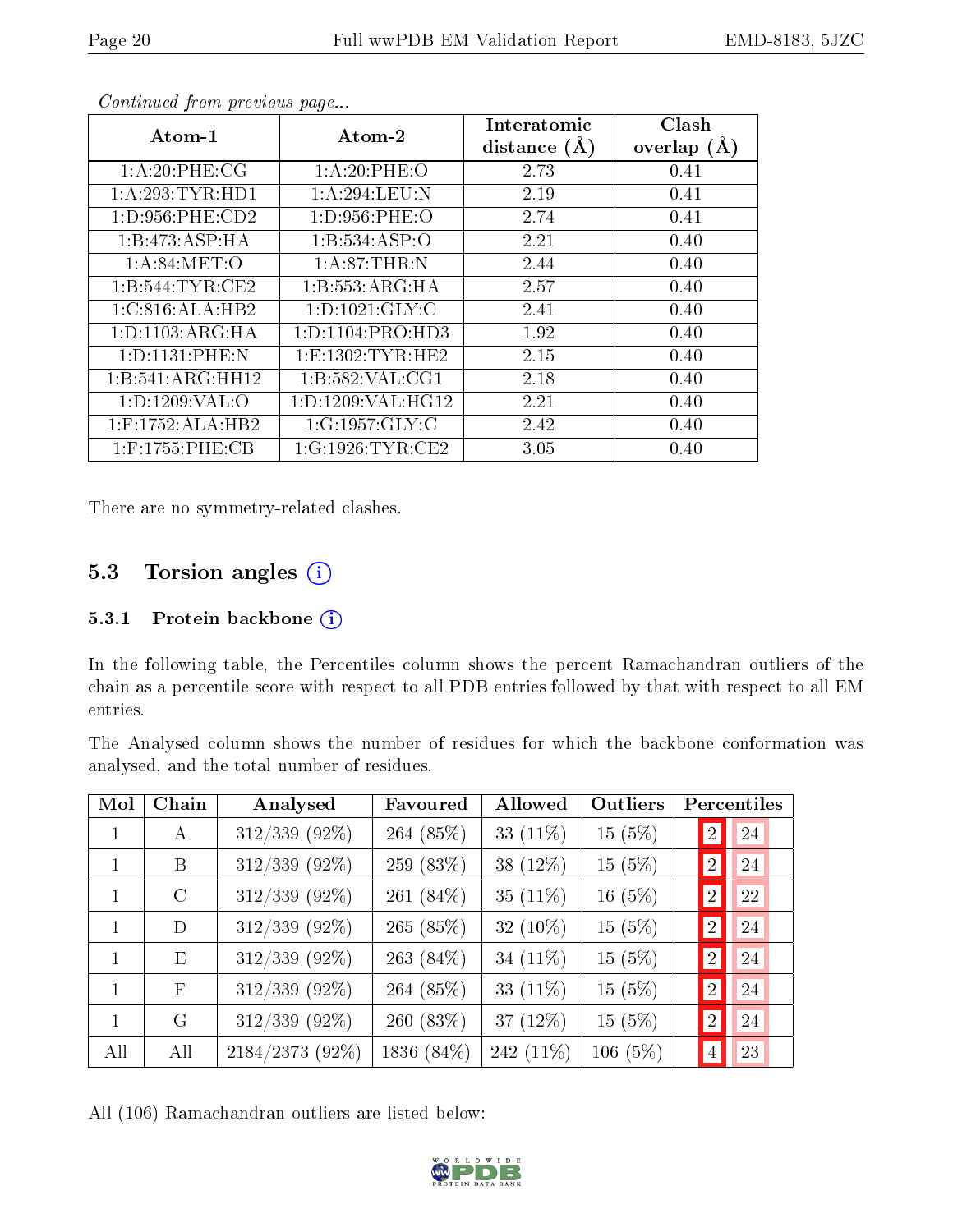| Mol            | Chain                                                                                                                                                                | Res              | $_{\rm Type}$           |
|----------------|----------------------------------------------------------------------------------------------------------------------------------------------------------------------|------------------|-------------------------|
| $\overline{1}$ | $\overline{A}$                                                                                                                                                       | $\overline{23}$  | $\overline{\text{GLN}}$ |
| $\mathbf{1}$   |                                                                                                                                                                      | 24               | PRO                     |
| $\overline{1}$ |                                                                                                                                                                      | $\overline{35}$  | $\overline{\rm ALA}$    |
| $\overline{1}$ |                                                                                                                                                                      | 82               | <b>VAL</b>              |
| $\mathbf{1}$   |                                                                                                                                                                      | 85               | $\overline{\text{GLY}}$ |
| $\overline{1}$ |                                                                                                                                                                      | 311              | $\overline{\text{CYS}}$ |
| $\overline{1}$ | $\frac{\overline{A}}{\overline{A}}$ $\frac{\overline{A}}{\overline{A}}$ $\frac{\overline{A}}{\overline{A}}$ $\overline{B}$                                           | $\overline{317}$ | $\overline{ALA}$        |
| $\overline{1}$ |                                                                                                                                                                      | $335\,$          | $\overline{\text{GLN}}$ |
| $\mathbf{1}$   | $\overline{\mathbf{B}}$                                                                                                                                              | 336              | PRO                     |
| $\mathbf{1}$   | $\overline{\mathbf{B}}$                                                                                                                                              | 347              | $\overline{\text{ALA}}$ |
| $\overline{1}$ | $\overline{B}$                                                                                                                                                       | 394              | $\overline{\text{VAL}}$ |
| $\mathbf{1}$   | $\overline{B}$                                                                                                                                                       | 618              | ILE                     |
| $\mathbf{1}$   | $\overline{B}$                                                                                                                                                       | 623              | $\overline{\text{CYS}}$ |
| $\overline{1}$ |                                                                                                                                                                      | 629              | <b>ALA</b>              |
| $\mathbf{1}$   | $\overline{B}$ $\overline{C}$ $\overline{C}$ $\overline{C}$ $\overline{C}$ $\overline{C}$ $\overline{C}$ $\overline{D}$ $\overline{D}$ $\overline{D}$ $\overline{D}$ | 647              | $\overline{\text{GLN}}$ |
| $\mathbf{1}$   |                                                                                                                                                                      | 648              | $\overline{\text{PRO}}$ |
| $\mathbf{1}$   |                                                                                                                                                                      | 659              | $\overline{\rm ALA}$    |
| $\overline{1}$ |                                                                                                                                                                      | 706              | $\overline{\text{VAL}}$ |
| $\mathbf{1}$   |                                                                                                                                                                      | 930              | $\frac{ILE}{CYS}$       |
| $\mathbf{1}$   |                                                                                                                                                                      | 935              |                         |
| $\overline{1}$ |                                                                                                                                                                      | 941              | $\overline{\text{ALA}}$ |
| $\overline{1}$ |                                                                                                                                                                      | 959              | $\overline{\text{GLN}}$ |
| $\overline{1}$ |                                                                                                                                                                      | $\overline{960}$ | $\overline{\text{PRO}}$ |
| $\mathbf 1$    |                                                                                                                                                                      | 971              | $\overline{\text{ALA}}$ |
| $\overline{1}$ | $\overline{D}$                                                                                                                                                       | 1018             | <b>VAL</b>              |
| $\mathbf{1}$   | $\frac{\overline{D}}{\overline{D}}$                                                                                                                                  | 1242             | <b>ILE</b>              |
| $\overline{1}$ |                                                                                                                                                                      | 1247             | $\overline{\text{CYS}}$ |
| $\overline{1}$ | $\overline{\rm D}$                                                                                                                                                   | 1253             | $\overline{\rm ALA}$    |
| $\mathbf{1}$   | $\overline{\mathrm{E}}$                                                                                                                                              | 1271             | <b>GLN</b>              |
| 1              | Ε                                                                                                                                                                    | 1272             | PRO                     |
| $\mathbf{1}$   | E                                                                                                                                                                    | 1283             | $\overline{\text{ALA}}$ |
| $\mathbf{1}$   | E                                                                                                                                                                    | 1330             | $\sqrt{\text{AL}}$      |
| $\mathbf{1}$   | $\overline{\mathrm{E}}$                                                                                                                                              | 1333             | $\overline{\text{GLY}}$ |
| $\mathbf{1}$   | $E_{\rm}$                                                                                                                                                            | 1559             | $\overline{\text{CYS}}$ |
| $\mathbf 1$    | $\overline{\mathrm{E}}$                                                                                                                                              | 1565             | $\overline{\rm ALA}$    |
| $\mathbf{1}$   | $\overline{F}$                                                                                                                                                       | 1583             | $\overline{\text{GLN}}$ |
| $\mathbf 1$    | $\overline{\mathrm{F}}$                                                                                                                                              | 1584             | $\overline{\text{PRO}}$ |
| $\mathbf 1$    | $\frac{1}{F}$                                                                                                                                                        | 1595             | ALA                     |
| $\mathbf{1}$   | $\overline{\mathrm{F}}$                                                                                                                                              | 1642             | $\overline{\text{VAL}}$ |
| $\mathbf 1$    | $\overline{\mathrm{F}}$                                                                                                                                              | 1645             | $\overline{\text{GLY}}$ |
| $\overline{1}$ | $\overline{\mathrm{F}}$                                                                                                                                              | 1866             | $\overline{ILE}$        |
| $\overline{1}$ | $\overline{\mathrm{F}}$                                                                                                                                              | 1871             | $\overline{\text{CYS}}$ |
| $\mathbf{1}$   | $\overline{\mathrm{F}}$                                                                                                                                              | 1877             | $\overline{\rm ALA}$    |

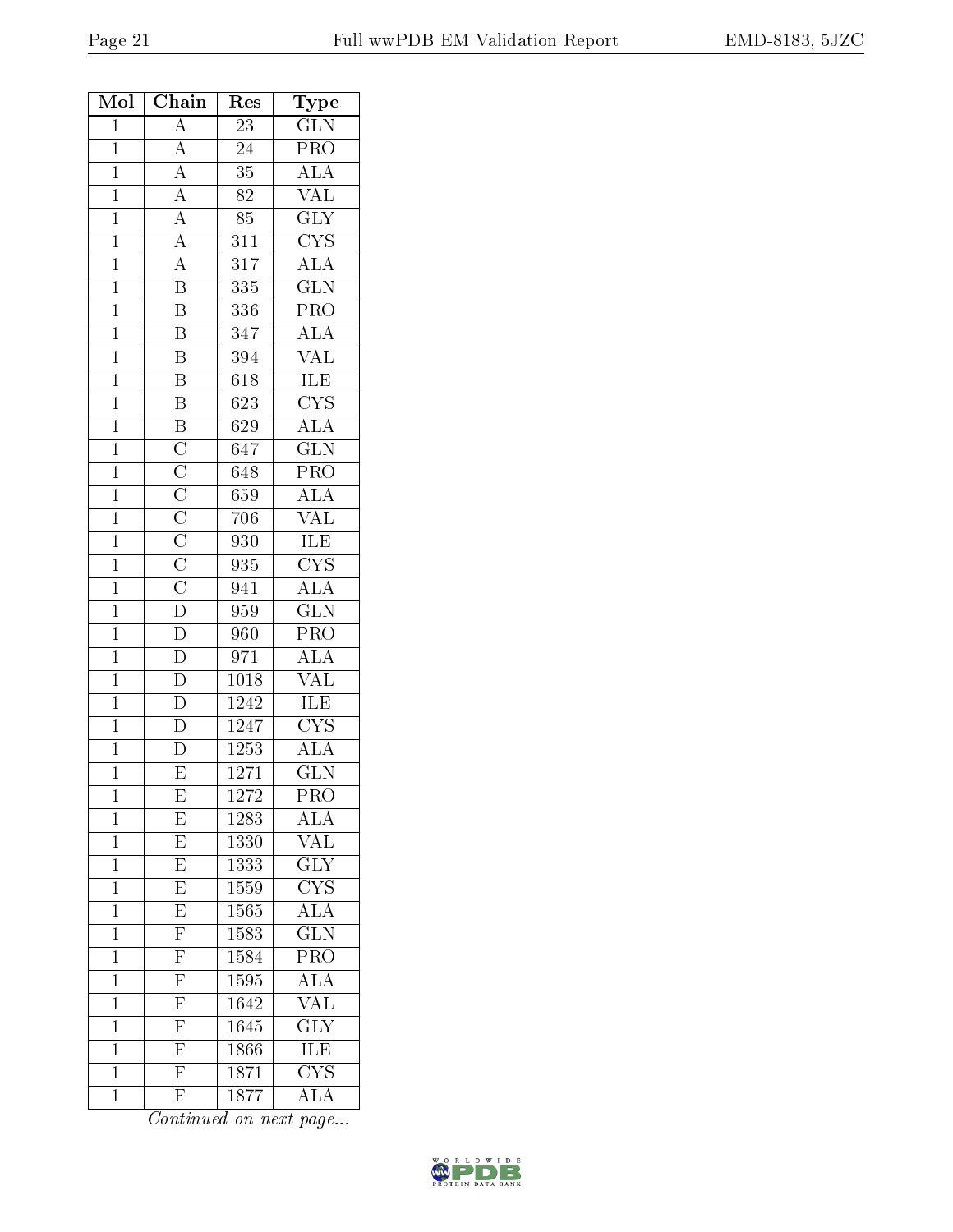| Mol            | Chain                                                                                                                               | Type<br>Res |                           |
|----------------|-------------------------------------------------------------------------------------------------------------------------------------|-------------|---------------------------|
| $\mathbf{1}$   | $\overline{\mathrm{G}}$                                                                                                             | 1895        | $\overline{\text{GLN}}$   |
| $\mathbf{1}$   | $\overline{G}$                                                                                                                      | 1896        | PRO                       |
| $\overline{1}$ | $\overline{\mathrm{G}}$                                                                                                             | 1907        | $\overline{ALA}$          |
| $\mathbf{1}$   | $\overline{\mathrm{G}}$                                                                                                             | 1954        | VAL                       |
| $\overline{1}$ | $\overline{\mathrm{G}}$                                                                                                             | 2178        | ILE                       |
| $\mathbf{1}$   |                                                                                                                                     | 2183        | $\overline{\text{CYS}}$   |
| $\mathbf 1$    | $\frac{\overline{G}}{\overline{G}}$                                                                                                 | 2189        | $\overline{\rm ALA}$      |
| $\mathbf{1}$   | $\overline{A}$                                                                                                                      | 232         | TYR                       |
| $\mathbf{1}$   | $\overline{A}$                                                                                                                      | 234         | $\overline{\text{GLY}}$   |
| $\mathbf{1}$   | $\overline{A}$                                                                                                                      | 306         | <b>ILE</b>                |
| $\mathbf{1}$   | $\overline{\mathrm{B}}$                                                                                                             | 397         | $\overline{\text{GLY}}$   |
| $\mathbf{1}$   | $\overline{\mathrm{B}}$                                                                                                             | 402         | <b>THR</b>                |
| $\mathbf{1}$   | $\overline{\mathrm{B}}$                                                                                                             | 544         | <b>TYR</b>                |
| $\mathbf{1}$   | $\overline{\mathrm{B}}$                                                                                                             | 546         | $\overline{\text{GLY}}$   |
| $\mathbf{1}$   | $\overline{\mathbf{B}}$                                                                                                             | 627         | $\overline{ALA}$          |
| $\mathbf{1}$   | $\overline{\mathbf{B}}$                                                                                                             | 641         | $\overline{\rm ALA}$      |
| $\mathbf{1}$   |                                                                                                                                     | 709         | $\overline{\text{GLY}}$   |
| $\mathbf{1}$   | $\overline{\text{C}}$ $\overline{\text{C}}$ $\overline{\text{C}}$ $\overline{\text{C}}$ $\overline{\text{C}}$ $\overline{\text{D}}$ | 714         | <b>THR</b>                |
| $\overline{1}$ |                                                                                                                                     | 856         | <b>TYR</b>                |
| $\overline{1}$ |                                                                                                                                     | 858         | $\overline{\text{GLY}}$   |
| $\mathbf{1}$   |                                                                                                                                     | 913         | $T\bar{H}R$               |
| $\overline{1}$ |                                                                                                                                     | 1021        | $\overline{\mathrm{GLY}}$ |
| $\mathbf{1}$   | $\overline{\rm D}$                                                                                                                  | 1026        | <b>THR</b>                |
| $\overline{1}$ | $\overline{\rm D}$                                                                                                                  | 1168        | <b>TYR</b>                |
| $\mathbf{1}$   | $\overline{\rm D}$                                                                                                                  | 1170        | GLY                       |
| $\mathbf{1}$   | $\overline{\rm D}$                                                                                                                  | 1251        | $\overline{\rm ALA}$      |
| $\mathbf{1}$   | $\overline{\mathrm{E}}$                                                                                                             | 1338        | <b>THR</b>                |
| $\overline{1}$ | $\overline{\mathrm{E}}$                                                                                                             | 1482        | $\overline{\text{GLY}}$   |
| $\mathbf 1$    | $\overline{\mathrm{E}}$                                                                                                             | 1554        | $\overline{\rm ILE}$      |
| $\mathbf 1$    | E                                                                                                                                   | 1563        | ALA                       |
| $\mathbf 1$    | $\overline{\mathrm{F}}$                                                                                                             | 1650        | THR                       |
| $\mathbf 1$    | $\overline{\mathrm{F}}$                                                                                                             | 1792        | <b>TYR</b>                |
| $\mathbf{1}$   | $\overline{\mathrm{F}}$                                                                                                             | 1794        | <b>GLY</b>                |
| $\mathbf 1$    | $\overline{\mathrm{F}}$                                                                                                             | 1849        | <b>THR</b>                |
| $\mathbf{1}$   | $\overline{G}$                                                                                                                      | 1957        | $\overline{\text{GLY}}$   |
| $\mathbf 1$    | $\overline{\mathrm{G}}$                                                                                                             | 1962        | THR                       |
| $\mathbf{1}$   | $\overline{\mathrm{G}}$                                                                                                             | 2104        | <b>TYR</b>                |
| $\mathbf{1}$   | $\frac{\overline{\text{G}}}{\text{G}}$                                                                                              | 2106        | $\overline{\text{GLY}}$   |
| $\mathbf 1$    |                                                                                                                                     | 2187        | $\overline{\rm ALA}$      |
| $\mathbf 1$    |                                                                                                                                     | 2201        | $\overline{\rm ALA}$      |
| $\mathbf{1}$   | $\overline{A}$                                                                                                                      | 289         | <b>THR</b>                |
| $\mathbf 1$    | $\overline{\rm A}$                                                                                                                  | 315         | $\overline{\rm ALA}$      |

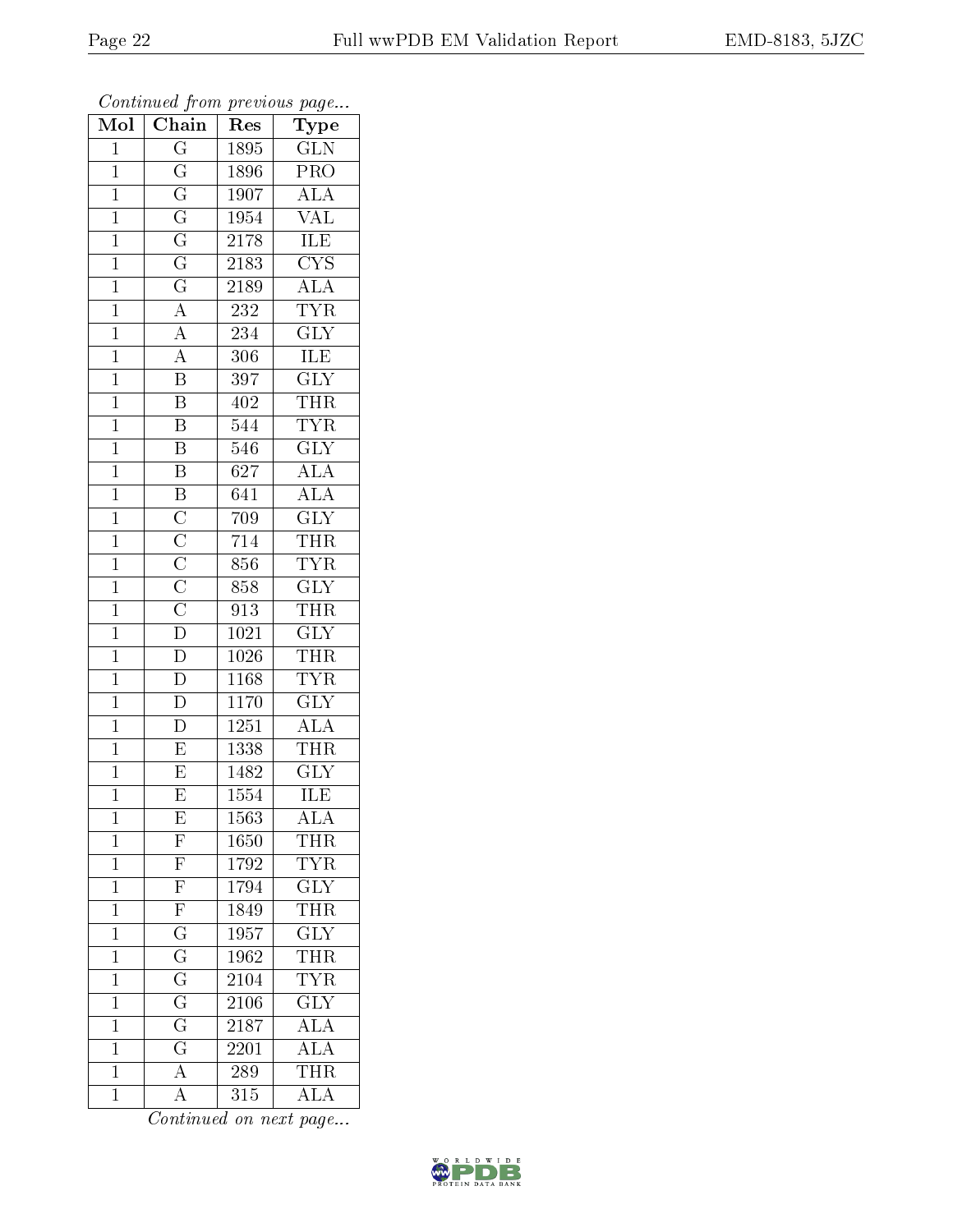| Mol            | $\overline{\text{Chain}}$ | Res              | Type                    |
|----------------|---------------------------|------------------|-------------------------|
| $\mathbf{1}$   | $\overline{A}$            | 329              | <b>ALA</b>              |
| $\mathbf{1}$   | $\overline{\mathrm{B}}$   | 601              | <b>THR</b>              |
| $\mathbf{1}$   | $\overline{C}$            | 939              | <b>ALA</b>              |
| $\mathbf{1}$   | $\overline{C}$            | 953              | <b>ALA</b>              |
| $\mathbf{1}$   | $\overline{\rm D}$        | 1225             | <b>THR</b>              |
| $\mathbf{1}$   | $\overline{\rm D}$        | 1265             | <b>ALA</b>              |
| $\mathbf{1}$   | $\overline{\mathrm{E}}$   | 1480             | <b>TYR</b>              |
| $\mathbf{1}$   | $\overline{\mathrm{E}}$   | 1537             | <b>THR</b>              |
| $\mathbf{1}$   | $\overline{\mathrm{E}}$   | 1577             | <b>ALA</b>              |
| $\mathbf{1}$   | $\overline{\mathrm{F}}$   | 1875             | $\overline{\text{ALA}}$ |
| $\mathbf{1}$   | $\overline{\mathrm{F}}$   | 1889             | <b>ALA</b>              |
| $\overline{1}$ | $\overline{\mathrm{G}}$   | 2161             | <b>THR</b>              |
| $\mathbf{1}$   | $\overline{\rm A}$        | 25               | ILE                     |
| $\mathbf{1}$   | $\overline{\rm A}$        | 309              | <b>SER</b>              |
| $\mathbf{1}$   | $\overline{\mathbf{B}}$   | 337              | ILE                     |
| $\mathbf{1}$   | $\overline{\rm C}$        | 649              | ILE                     |
| $\overline{1}$ | $\overline{\rm D}$        | $\overline{961}$ | ILE                     |
| $\mathbf{1}$   | $\overline{\mathrm{E}}$   | 1273             | ILE                     |
| $\mathbf{1}$   | $\overline{F}$            | 1585             | ILE                     |
| $\overline{1}$ | $\overline{\mathrm{G}}$   | 1897             | ILE                     |
| $\overline{1}$ | $\overline{\rm C}$        | 909              | <b>ALA</b>              |

#### 5.3.2 Protein sidechains (i)

In the following table, the Percentiles column shows the percent sidechain outliers of the chain as a percentile score with respect to all PDB entries followed by that with respect to all EM entries.

The Analysed column shows the number of residues for which the sidechain conformation was analysed, and the total number of residues.

| $\operatorname{Mol}$ | Chain         | Analysed          | Rotameric | <b>Outliers</b> | Percentiles          |
|----------------------|---------------|-------------------|-----------|-----------------|----------------------|
|                      | А             | $37/269$ $(14\%)$ | 26 (70%)  | 11 (30%)        | $\sqrt{2}$           |
|                      | В             | $37/269$ $(14\%)$ | 25 (68%)  | $12(32\%)$      | 2                    |
|                      | $\mathcal{C}$ | $37/269$ $(14\%)$ | 25 (68%)  | $12(32\%)$      | 2 <br>$\bf{0}$       |
| 1                    | D             | $37/269$ $(14\%)$ | 26 (70%)  | 11 $(30\%)$     | 2 <br>$\overline{0}$ |
| 1                    | E             | $37/269$ $(14\%)$ | 25 (68%)  | 12 (32%)        | 2                    |
| 1                    | F             | $37/269$ $(14\%)$ | 27 (73%)  | 10 (27%)        | $3\vert$             |
|                      | G             | $37/269$ $(14\%)$ | 28 (76%)  | $9(24\%)$       | $\overline{4}$       |
| All                  | All           | $259/1883(14\%)$  | 182 (70%) | 77 (30%)        | $\overline{2}$       |

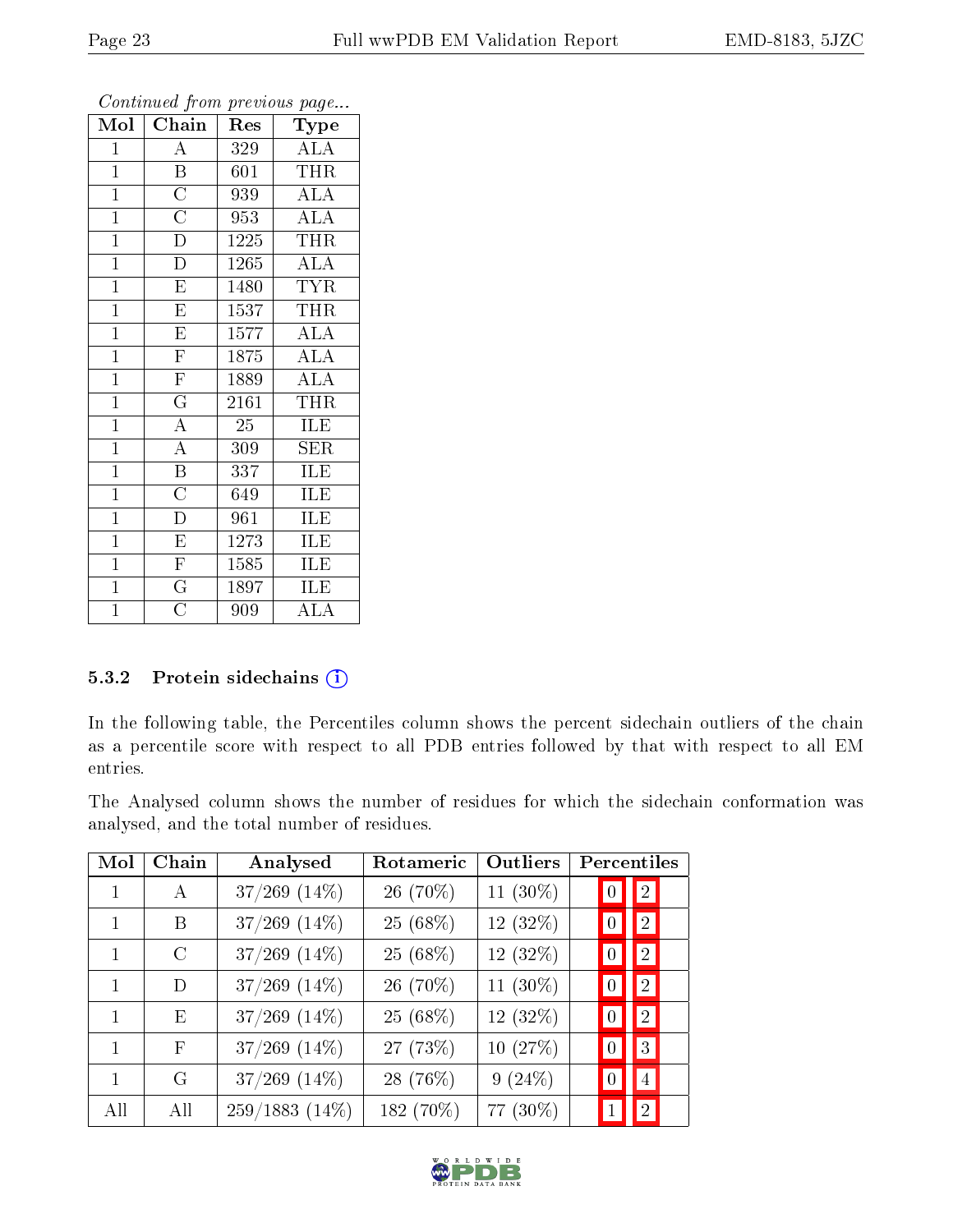| Mol            | Chain                                                                                                                                           | Res              | Type                     |
|----------------|-------------------------------------------------------------------------------------------------------------------------------------------------|------------------|--------------------------|
| $\mathbf{1}$   | A                                                                                                                                               | $54\,$           | $\overline{\text{TYR}}$  |
| $\mathbf{1}$   | $\boldsymbol{A}$                                                                                                                                | 191              | ${\rm TYR}$              |
| $\overline{1}$ | $\overline{A}$                                                                                                                                  | 219              | $\overline{\text{LEU}}$  |
| $\mathbf{1}$   | $\boldsymbol{A}$                                                                                                                                | 229              | $\rm{ARG}$               |
| $\overline{1}$ | $\overline{A}$                                                                                                                                  | 238              | <b>LEU</b>               |
| $\mathbf{1}$   | $\overline{A}$                                                                                                                                  | $268\,$          | $\overline{\text{GLN}}$  |
| $\mathbf{1}$   | $\overline{A}$                                                                                                                                  | 274              | <b>ASP</b>               |
| $\overline{1}$ | $\overline{A}$                                                                                                                                  | 283              | <b>ILE</b>               |
| $\mathbf{1}$   | $\overline{A}$                                                                                                                                  | 293              | <b>TYR</b>               |
| $\overline{1}$ | $\overline{A}$                                                                                                                                  | 310              | $\overline{\text{PRO}}$  |
| $\mathbf{1}$   | $\overline{A}$                                                                                                                                  | 313              | PRO                      |
| $\mathbf{1}$   | $\overline{\mathrm{B}}$                                                                                                                         | 359              | HIS                      |
| $\mathbf{1}$   | $\overline{\mathrm{B}}$                                                                                                                         | 531              | LEU                      |
| $\mathbf{1}$   | $\overline{\mathrm{B}}$                                                                                                                         | 541              | $\rm{ARG}$               |
| $\overline{1}$ | $\overline{\mathrm{B}}$                                                                                                                         | 545              | $\overline{\text{SER}}$  |
| $\mathbf{1}$   | $\overline{\mathrm{B}}$                                                                                                                         | 550              | LEU                      |
| $\mathbf{1}$   | Β                                                                                                                                               | 580              | $\widetilde{\text{GLN}}$ |
| $\overline{1}$ | $\overline{\mathrm{B}}$                                                                                                                         | 586              | <b>ASP</b>               |
| $\overline{1}$ | $\overline{\mathrm{B}}$                                                                                                                         | 595              | ILE                      |
| $\overline{1}$ | $\overline{\mathrm{B}}$                                                                                                                         | 605              | <b>TYR</b>               |
| $\mathbf{1}$   | $\overline{\mathrm{B}}$                                                                                                                         | 619              | <b>TYR</b>               |
| $\mathbf{1}$   | $\overline{\mathrm{B}}$                                                                                                                         | 622              | PRO                      |
| $\mathbf{1}$   | $\overline{B}$                                                                                                                                  | 625              | PRO                      |
| $\overline{1}$ | $\overline{\rm C}$                                                                                                                              | 671              | <b>HIS</b>               |
| $\mathbf{1}$   | $\overline{C}$                                                                                                                                  | 815              | <b>TYR</b>               |
| $\mathbf{1}$   |                                                                                                                                                 | 843              | <b>LEU</b>               |
| $\mathbf{1}$   |                                                                                                                                                 | 853              | $\overline{\text{ARG}}$  |
| $\mathbf{1}$   | $\overline{\frac{\text{C}}{\text{C}}}}$ $\overline{\frac{\text{C}}{\text{C}}}}$                                                                 | 857              | $\overline{\text{SER}}$  |
| $\mathbf{1}$   |                                                                                                                                                 | 862              | <b>LEU</b>               |
| 1              |                                                                                                                                                 | 892              | <b>GLN</b>               |
| $\mathbf{1}$   | $\frac{\overline{C}}{\overline{C}}$ $\frac{\overline{C}}{\overline{C}}$ $\frac{\overline{C}}{\overline{C}}$ $\frac{\overline{C}}{\overline{D}}$ | 898              | <b>ASP</b>               |
| $\mathbf{1}$   |                                                                                                                                                 | $91\overline{7}$ | <b>TYR</b>               |
| $\mathbf{1}$   |                                                                                                                                                 | 931              | ${\rm TYR}$              |
| $\mathbf{1}$   |                                                                                                                                                 | 934              | PRO                      |
| $\mathbf{1}$   |                                                                                                                                                 | 937              | $\overline{\text{PRO}}$  |
| $\mathbf 1$    |                                                                                                                                                 | 983              | $_{\rm HIS}$             |
| $\mathbf{1}$   | $\overline{\rm D}$                                                                                                                              | 1127             | <b>TYR</b>               |
| $\mathbf{1}$   | D                                                                                                                                               | 1165             | $AR\overline{G}$         |
| $\overline{1}$ | $\overline{\mathrm{D}}$                                                                                                                         | 1169             | $\overline{\text{SER}}$  |
| $\mathbf 1$    | D                                                                                                                                               | 1174             | LEU                      |
| $\mathbf{1}$   | D                                                                                                                                               | 1204             | $\overline{\text{GLN}}$  |
| $\mathbf{1}$   | $\overline{\rm D}$                                                                                                                              | 1210             | $\overline{\text{ASP}}$  |

All (77) residues with a non-rotameric sidechain are listed below:

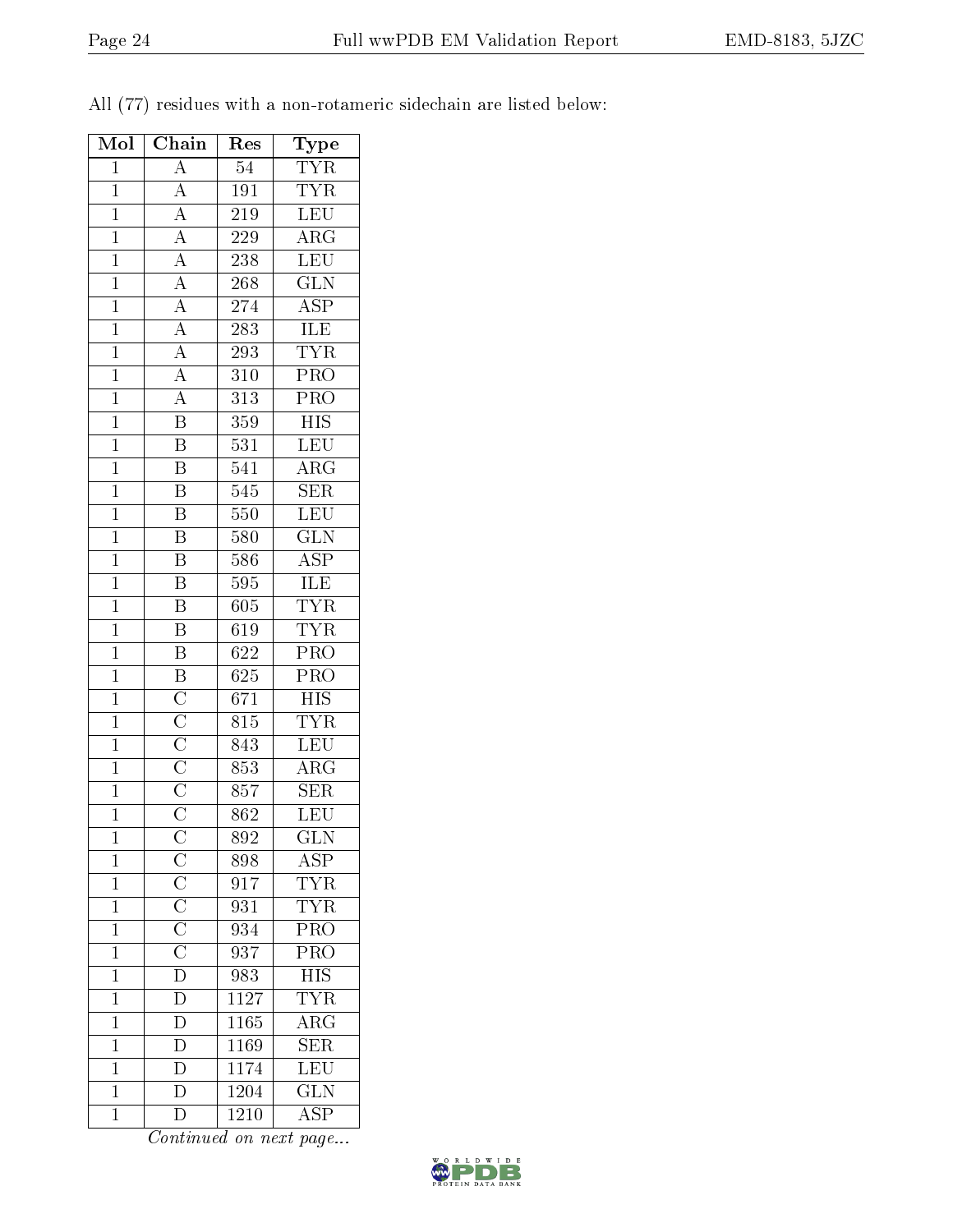| Mol            | Chain                   | Type<br>Res       |                         |
|----------------|-------------------------|-------------------|-------------------------|
| $\overline{1}$ | $\overline{D}$          | 1229              | <b>TYR</b>              |
| $\mathbf{1}$   | D                       | 1243              | <b>TYR</b>              |
| $\overline{1}$ | D                       | 1246              | $\overline{\text{PRO}}$ |
| $\mathbf 1$    | D                       | 1249              | PRO                     |
| $\mathbf 1$    | $\overline{E}$          | $\overline{1}295$ | $\overline{HIS}$        |
| $\mathbf{1}$   | $\overline{E}$          | 1439              | <b>TYR</b>              |
| $\overline{1}$ | $\overline{E}$          | 1467              | LEU                     |
| $\mathbf 1$    | $\overline{\mathrm{E}}$ | $147\overline{7}$ | $\overline{\text{ARG}}$ |
| $\mathbf{1}$   | $\overline{\mathrm{E}}$ | 1481              | <b>SER</b>              |
| $\mathbf{1}$   | $\overline{E}$          | 1486              | <b>LEU</b>              |
| $\mathbf{1}$   | $\overline{E}$          | 1516              | <b>GLN</b>              |
| $\overline{1}$ | $\overline{\mathrm{E}}$ | 1522              | $\overline{\text{ASP}}$ |
| $\mathbf{1}$   | $\overline{E}$          | 1541              | <b>TYR</b>              |
| $\mathbf{1}$   | $\overline{\mathrm{E}}$ | 1555              | <b>TYR</b>              |
| $\mathbf 1$    | $\overline{E}$          | 1558              | $\overline{\text{PRO}}$ |
| $\mathbf{1}$   | $\overline{E}$          | 1561              | PRO                     |
| $\mathbf{1}$   | $\overline{F}$          | 1751              | <b>TYR</b>              |
| $\mathbf{1}$   | $\overline{\mathrm{F}}$ | 1789              | $\rm{ARG}$              |
| $\mathbf{1}$   | $\overline{\mathrm{F}}$ | $17\overline{98}$ | LEU                     |
| $\mathbf{1}$   | $\overline{\mathrm{F}}$ | 1828              | $\overline{\text{GLN}}$ |
| $\mathbf{1}$   | $\overline{\mathrm{F}}$ | 1834              | ASP                     |
| $\mathbf{1}$   | $\overline{\mathrm{F}}$ | 1843              | <b>ILE</b>              |
| $\mathbf{1}$   | $\overline{\mathrm{F}}$ | 1853              | <b>TYR</b>              |
| $\mathbf 1$    | $\overline{\mathrm{F}}$ | 1867              | <b>TYR</b>              |
| $\mathbf{1}$   | $\overline{F}$          | 1870              | $\overline{\text{PRO}}$ |
| $\mathbf{1}$   | $\overline{\mathrm{F}}$ | 1873              | PRO                     |
| $\mathbf{1}$   | $\overline{\mathrm{G}}$ | 2101              | $\overline{\rm ARG}$    |
| $\mathbf{1}$   | $\overline{\mathrm{G}}$ | 2110              | <b>LEU</b>              |
| $\mathbf{1}$   | $\overline{\mathrm{G}}$ | 2140              | $\overline{\text{GLN}}$ |
| 1              | $\rm G$                 | 2146              | ${\rm ASP}$             |
| $\mathbf{1}$   | $\overline{\mathrm{G}}$ | $21\overline{55}$ | ILE                     |
| $\mathbf{1}$   | $\overline{G}$          | 2165              | $T\overline{YR}$        |
| $\mathbf 1$    | $\overline{\mathrm{G}}$ | 2179              | <b>TYR</b>              |
| $\mathbf 1$    | $\overline{\mathrm{G}}$ | $\overline{2182}$ | PRO                     |
| $\mathbf 1$    | $\overline{\mathrm{G}}$ | 2185              | $\overline{\text{PRO}}$ |

Sometimes sidechains can be flipped to improve hydrogen bonding and reduce clashes. There are no such sidechains identified.

#### 5.3.3 RNA [O](https://www.wwpdb.org/validation/2017/EMValidationReportHelp#rna)i

There are no RNA molecules in this entry.

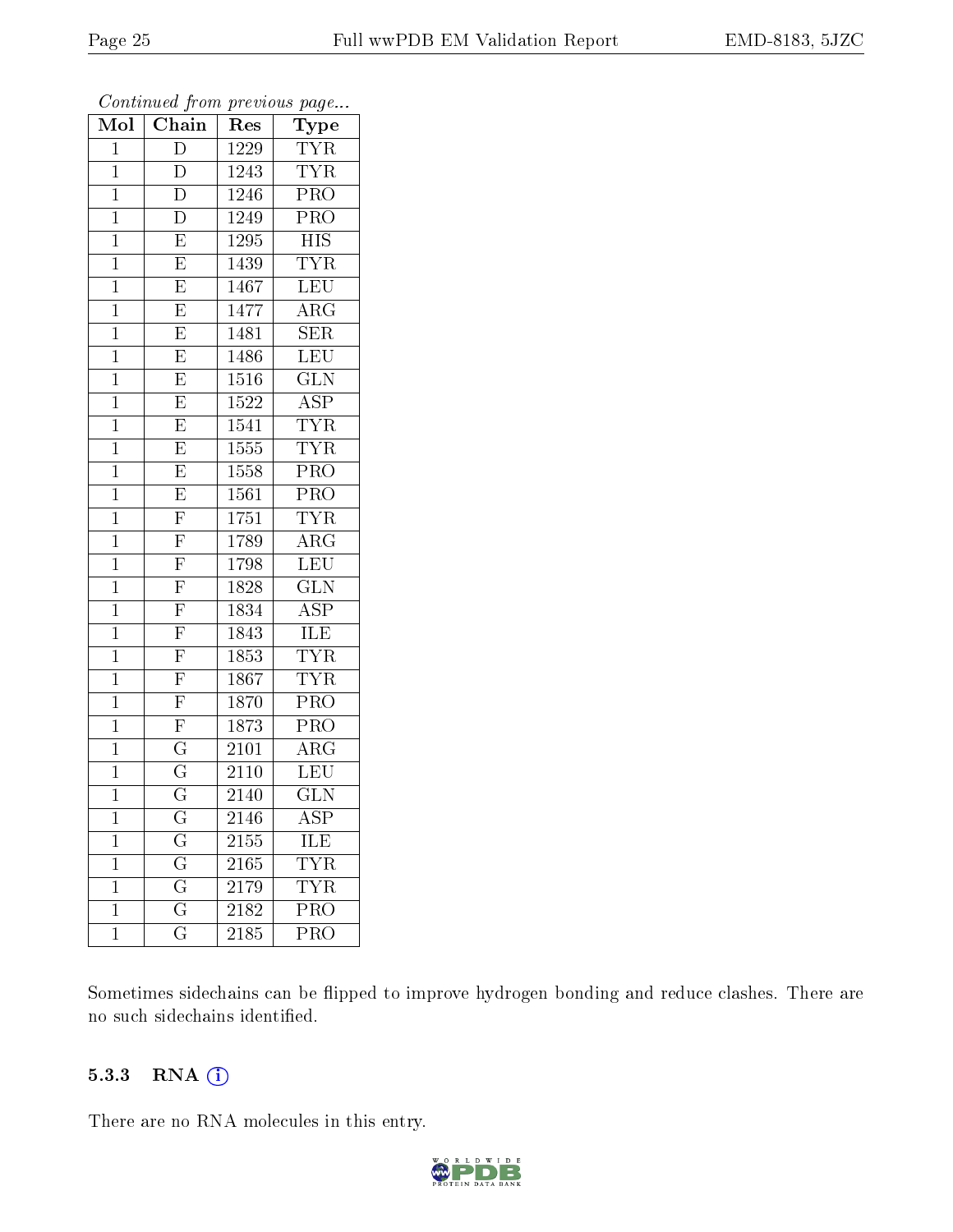## 5.4 Non-standard residues in protein, DNA, RNA chains (i)

There are no non-standard protein/DNA/RNA residues in this entry.

## 5.5 Carbohydrates (i)

There are no monosaccharides in this entry.

## 5.6 Ligand geometry (i)

There are no ligands in this entry.

### 5.7 [O](https://www.wwpdb.org/validation/2017/EMValidationReportHelp#nonstandard_residues_and_ligands)ther polymers  $(i)$

There are no such residues in this entry.

## 5.8 Polymer linkage issues (i)

There are no chain breaks in this entry.

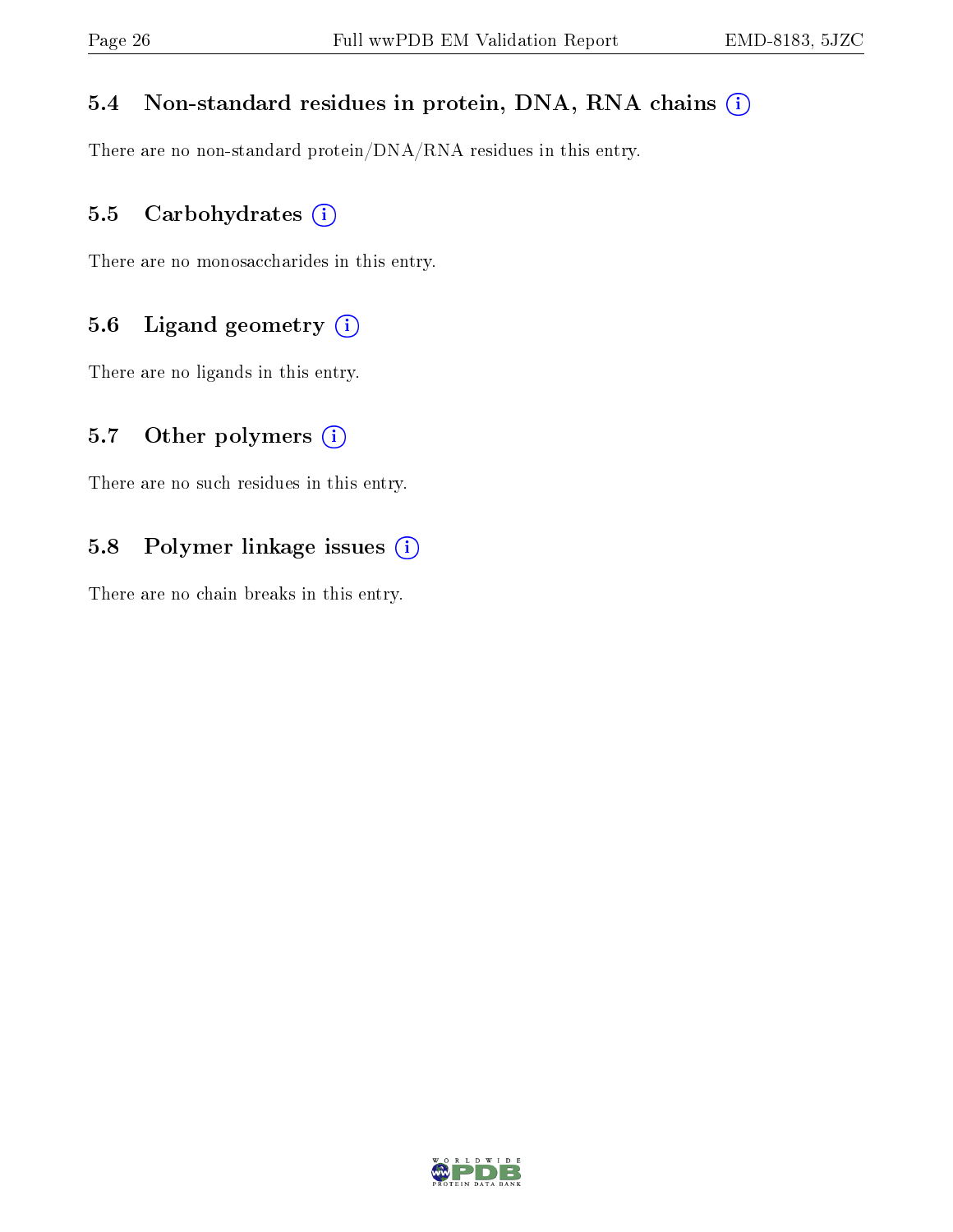# 6 Map visualisation  $(i)$

This section contains visualisations of the EMDB entry EMD-8183. These allow visual inspection of the internal detail of the map and identification of artifacts.

Images derived from a raw map, generated by summing the deposited half-maps, are presented below the corresponding image components of the primary map to allow further visual inspection and comparison with those of the primary map.

## 6.1 [O](https://www.wwpdb.org/validation/2017/EMValidationReportHelp#orthogonal_projections)rthogonal projections (i)

#### 6.1.1 Primary map



6.1.2 Raw map



The images above show the map projected in three orthogonal directions.

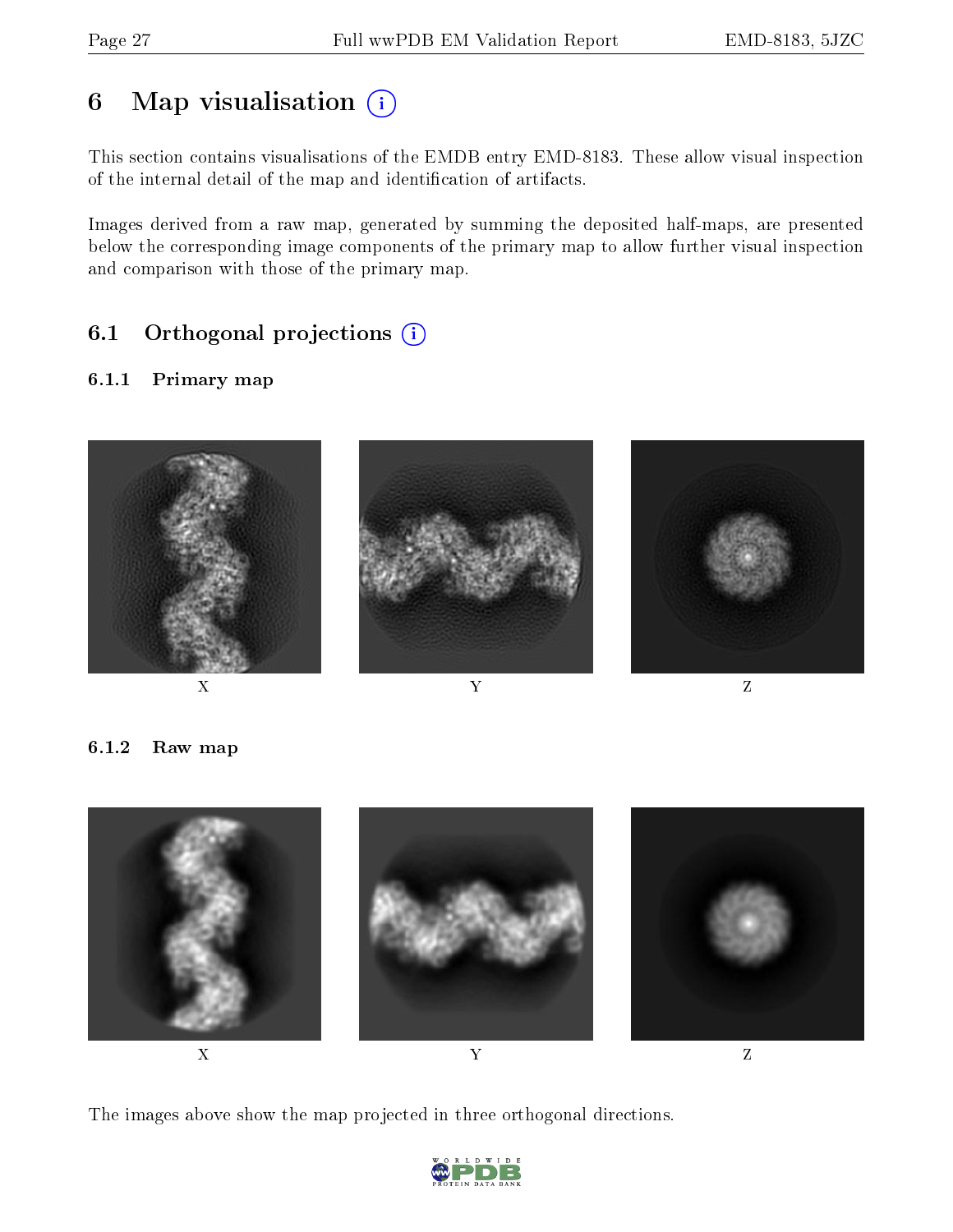## 6.2 Central slices  $(i)$

#### 6.2.1 Primary map





X Index: 128 Y Index: 128 Z Index: 128



#### 6.2.2 Raw map



X Index: 100 Y Index: 100 Z Index: 100

The images above show central slices of the map in three orthogonal directions.

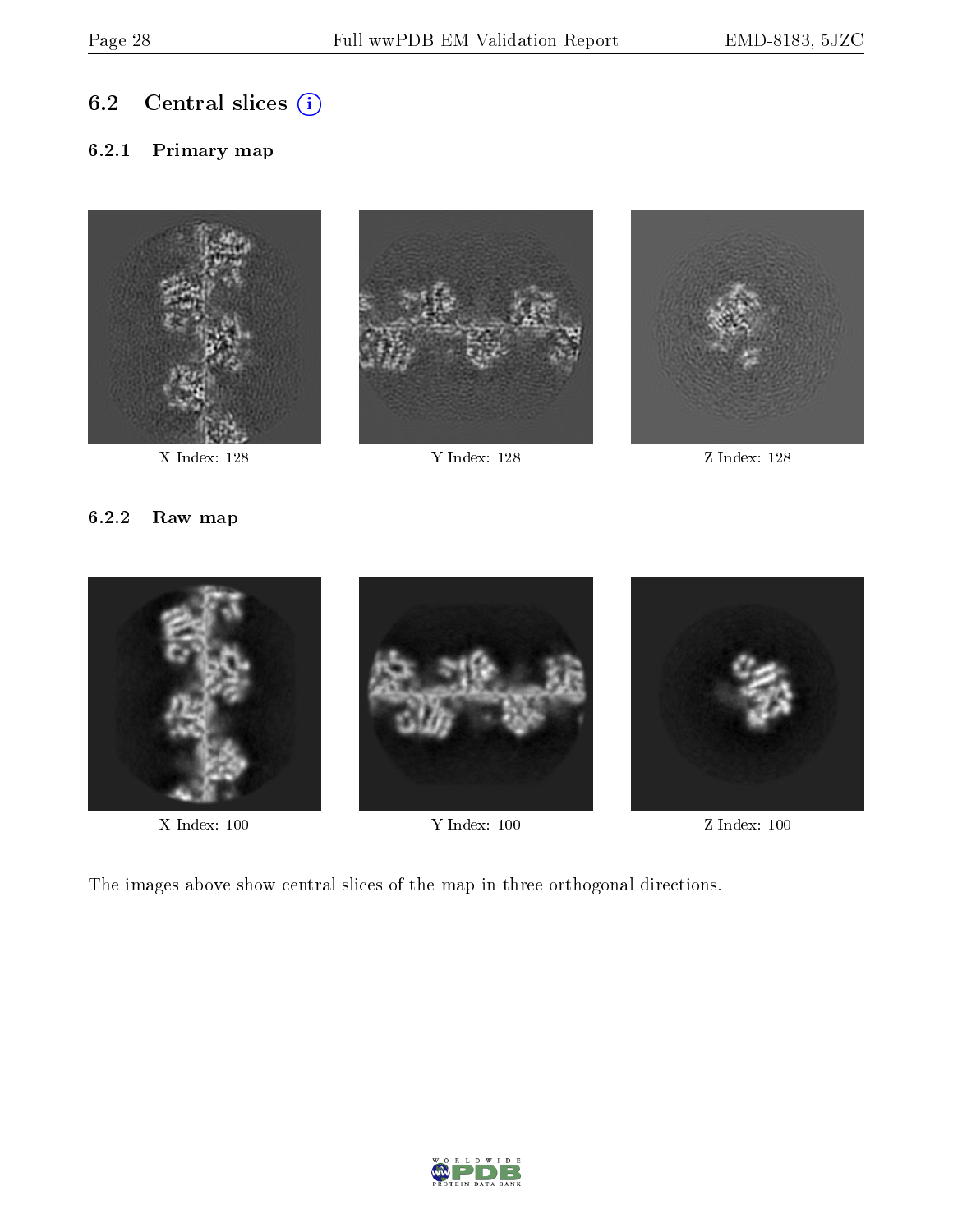## 6.3 Largest variance slices (i)

#### 6.3.1 Primary map







#### 6.3.2 Raw map



X Index: 100 Y Index: 100 Z Index: 100

The images above show the largest variance slices of the map in three orthogonal directions.

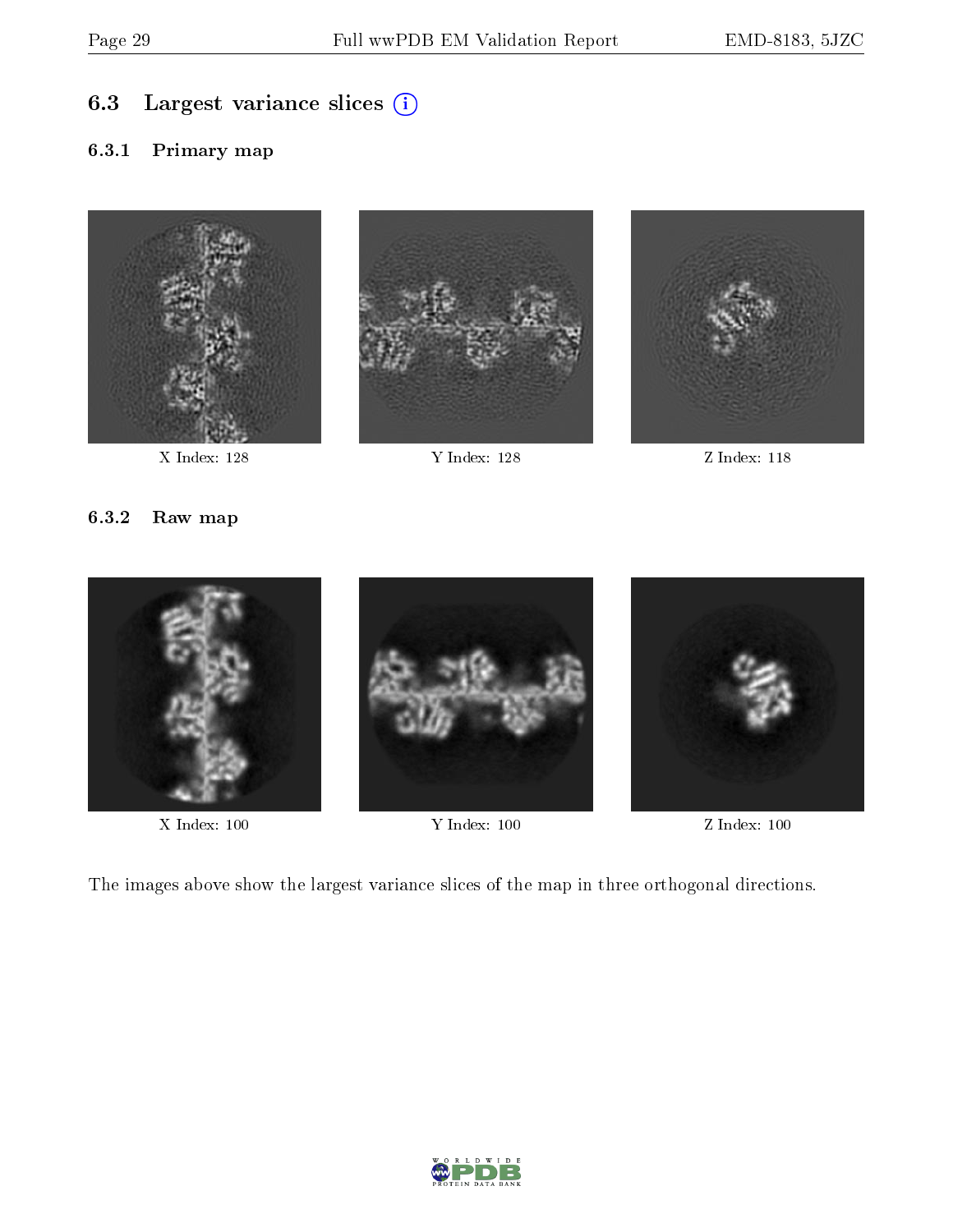#### 6.4 [O](https://www.wwpdb.org/validation/2017/EMValidationReportHelp#orthogonal_views)rthogonal surface views  $(i)$

6.4.1 Primary map



The images above show the 3D surface view of the map at the recommended contour level 0.16. These images, in conjunction with the slice images, may facilitate assessment of whether an appropriate contour level has been provided.

#### 6.4.2 Raw map



These images show the 3D surface of the raw map. The raw map's contour level was selected so that its surface encloses the same volume as the primary map does at its recommended contour level.

#### 6.5 Mask visualisation  $(i)$

This section was not generated. No masks/segmentation were deposited.

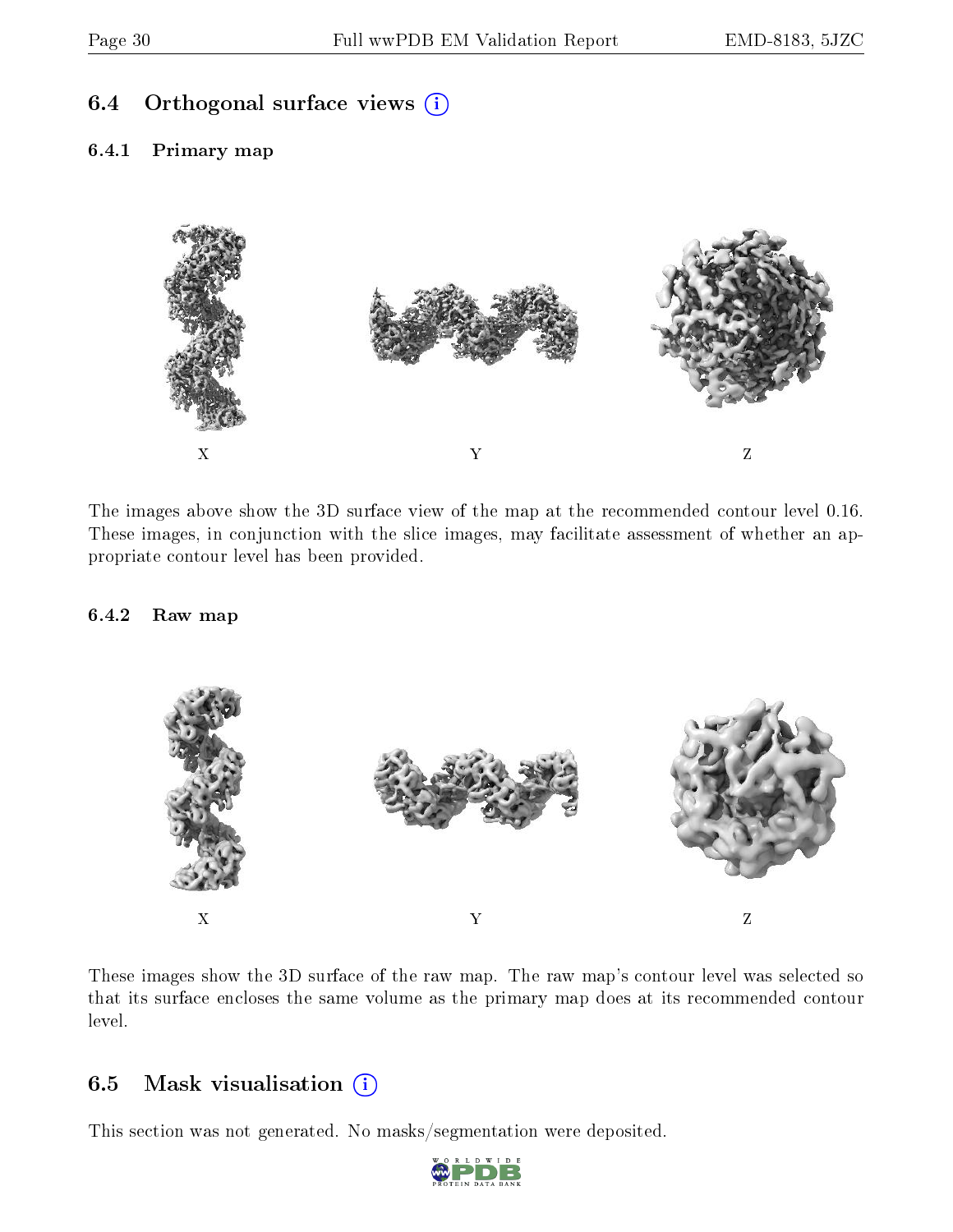## 7 Map analysis  $(i)$

This section contains the results of statistical analysis of the map.

## 7.1 Map-value distribution  $\overline{a}$



The map-value distribution is plotted in 128 intervals along the x-axis. The y-axis is logarithmic. A spike in this graph at zero usually indicates that the volume has been masked.

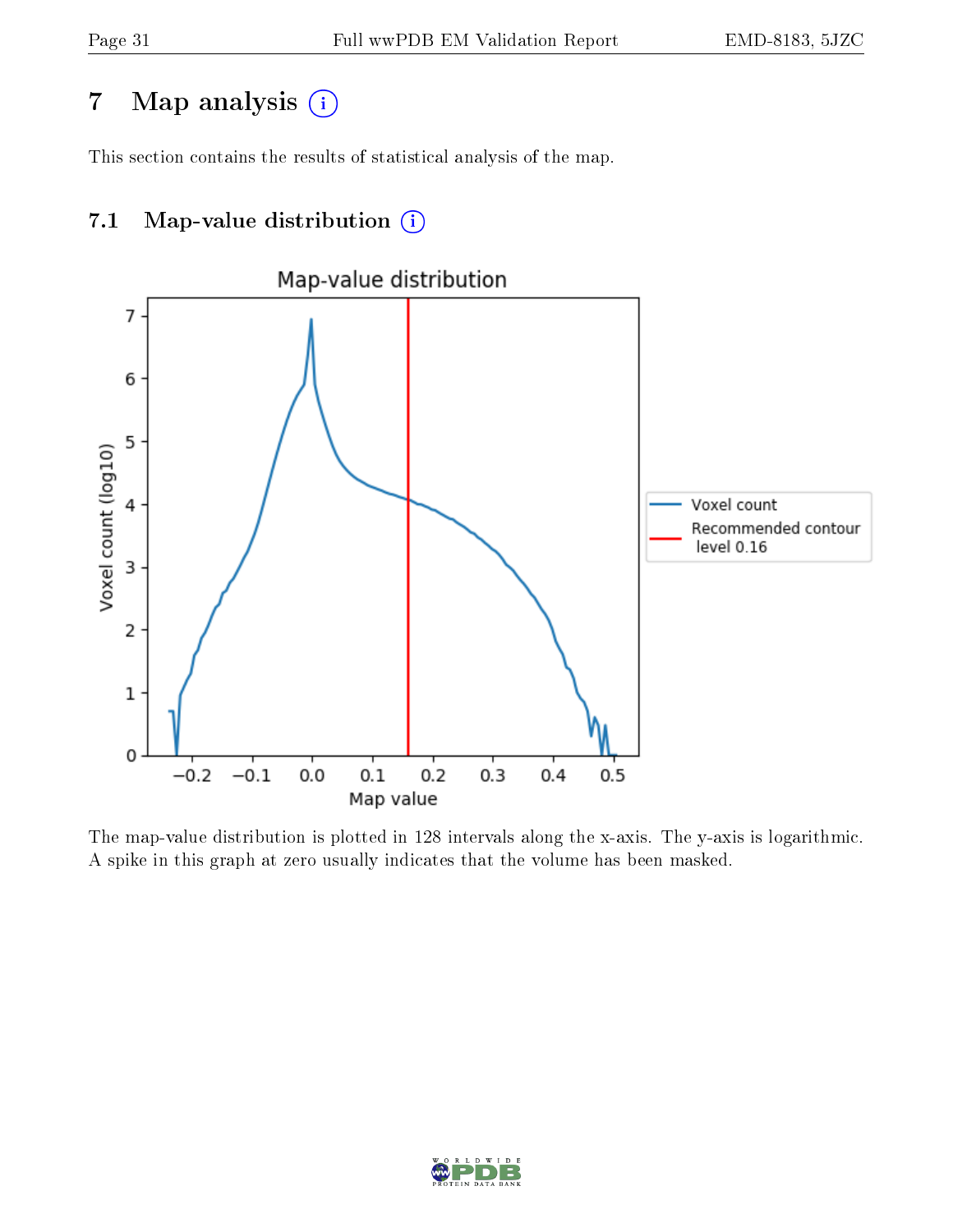## 7.2 Volume estimate  $(i)$



The volume at the recommended contour level is 164 nm<sup>3</sup>; this corresponds to an approximate mass of 148 kDa.

The volume estimate graph shows how the enclosed volume varies with the contour level. The recommended contour level is shown as a vertical line and the intersection between the line and the curve gives the volume of the enclosed surface at the given level.

## 7.3 Rotationally averaged power spectrum  $(i)$

This section was not generated. The rotationally averaged power spectrum had issues being displayed.

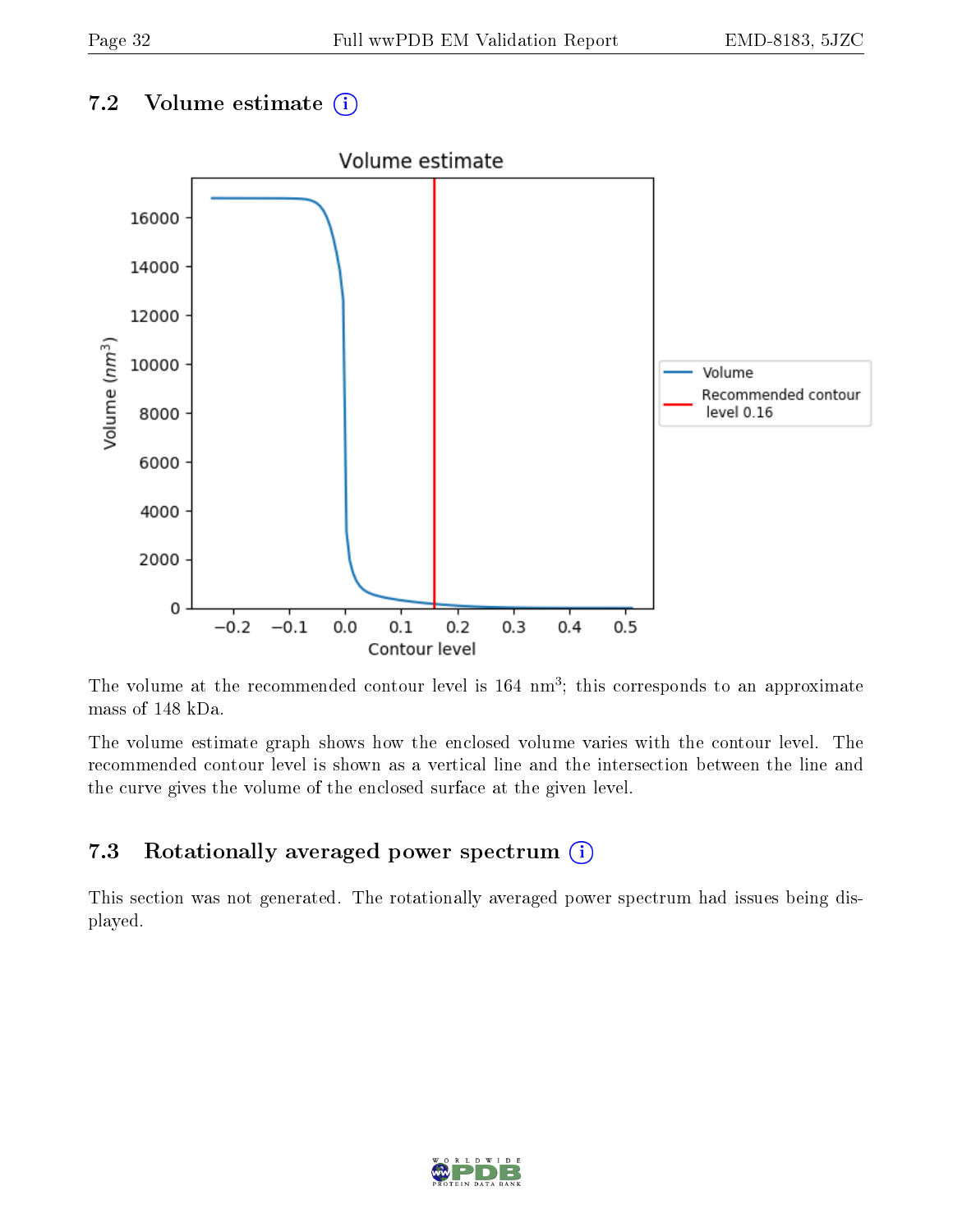## 8 Fourier-Shell correlation (i)

Fourier-Shell Correlation (FSC) is the most commonly used method to estimate the resolution of single-particle and subtomogram-averaged maps. The shape of the curve depends on the imposed symmetry, mask and whether or not the two 3D reconstructions used were processed from a common reference. The reported resolution is shown as a black line. A curve is displayed for the half-bit criterion in addition to lines showing the  $0.143$  gold standard cut-off and  $0.5$  cut-off.

#### 8.1 FSC (i)



\*Reported resolution corresponds to spatial frequency of 0.238 Å<sup>-1</sup>

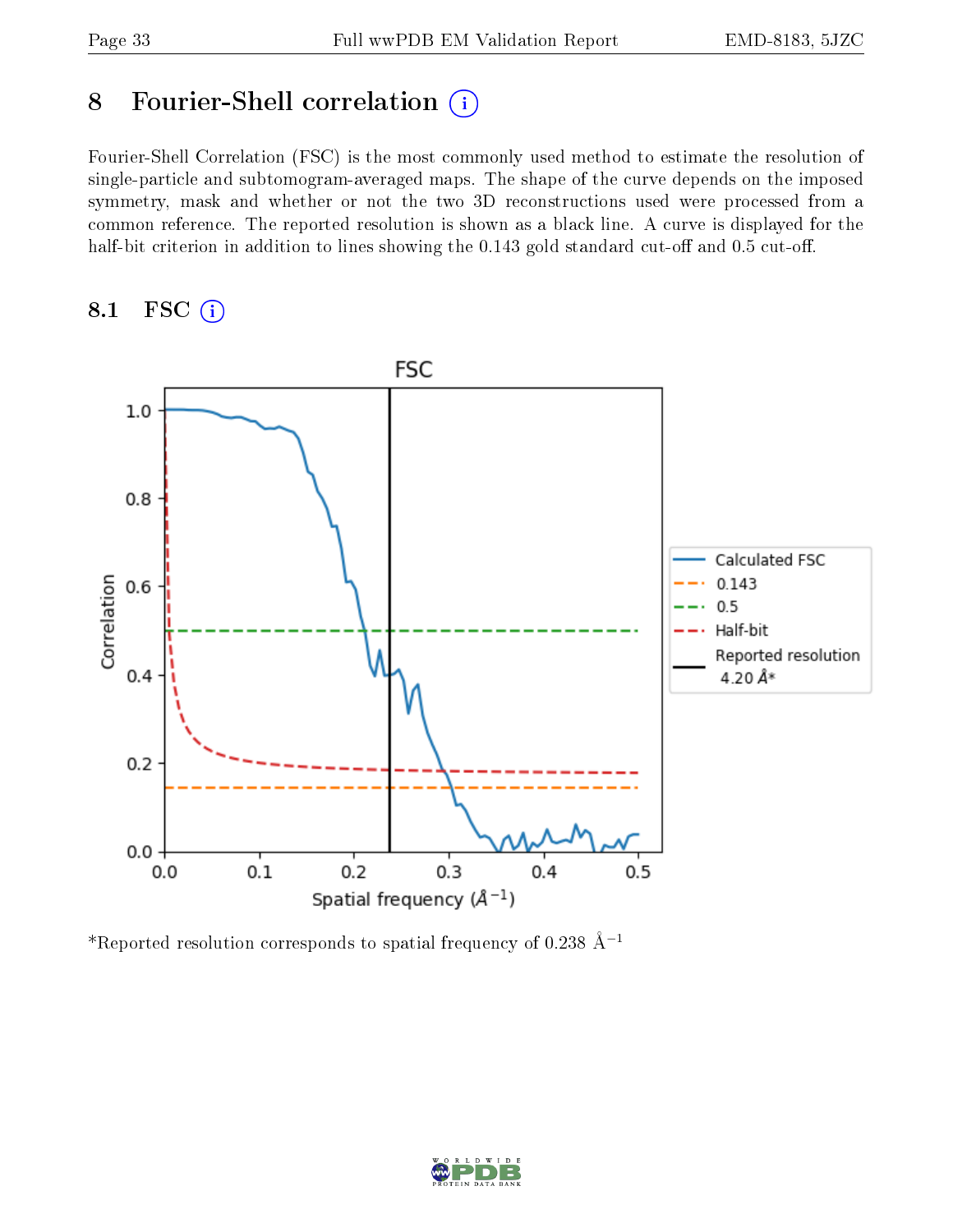## 8.2 Resolution estimates (i)

| Resolution estimate $(A)$ |       | Estimation criterion (FSC cut-off) |          |  |  |  |
|---------------------------|-------|------------------------------------|----------|--|--|--|
|                           | 0.143 | 0.5                                | Half-bit |  |  |  |
| Reported by author        | 4.20  |                                    |          |  |  |  |
| Author-provided FSC curve |       |                                    |          |  |  |  |
| $Calculated*$             | 3.35  | 485                                | 3.45     |  |  |  |

\*Resolution estimate based on FSC curve calculated by comparison of deposited half-maps. The value from deposited half-maps intersecting FSC 0.143 CUT-OFF 3.35 differs from the reported value 4.2 by more than 10 %

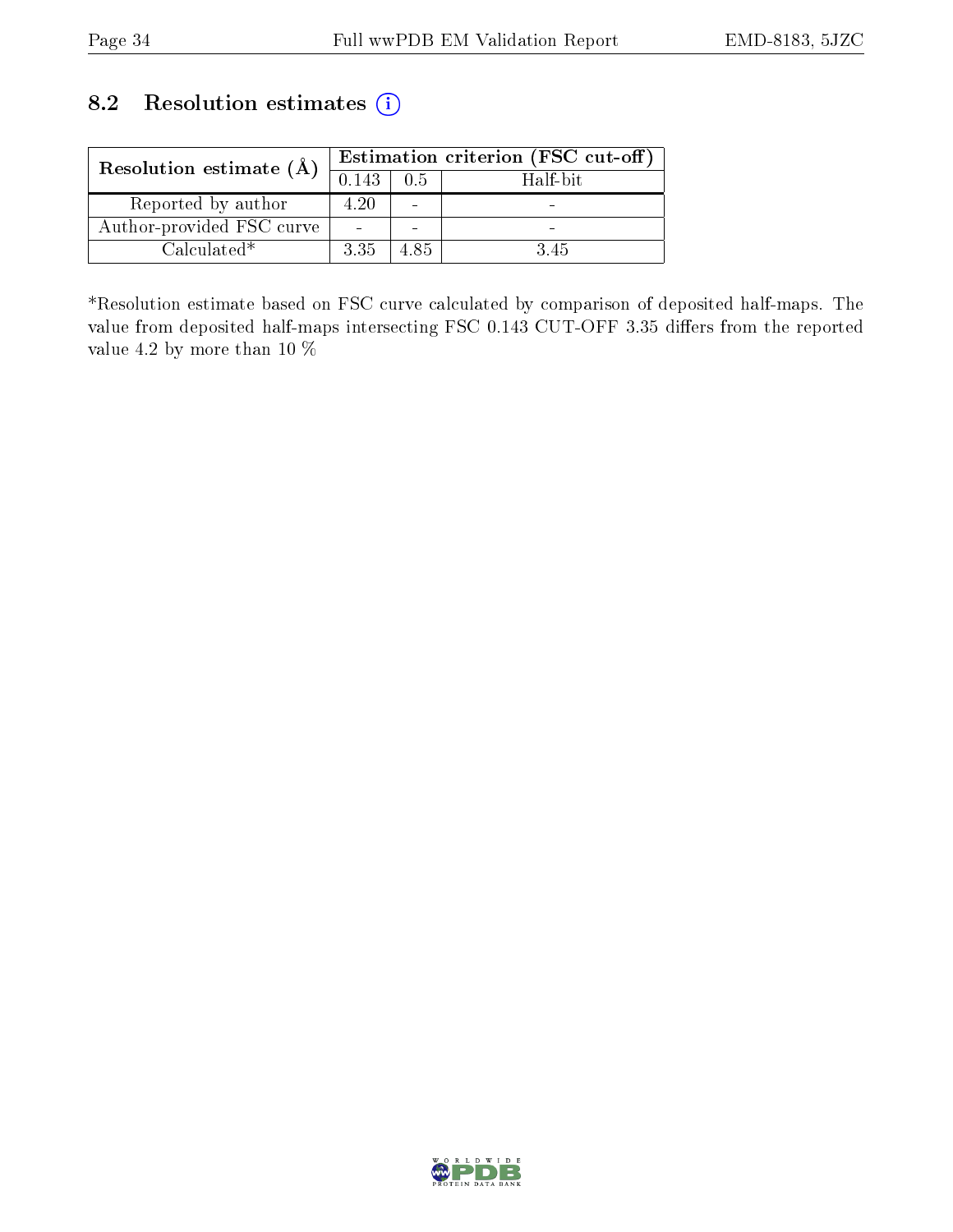## 9 Map-model fit  $(i)$

This section contains information regarding the fit between EMDB map EMD-8183 and PDB model 5JZC. Per-residue inclusion information can be found in section [3](#page-3-0) on page [4.](#page-3-0)

## 9.1 Map-model overlay (i)



The images above show the 3D surface view of the map at the recommended contour level 0.16 at 50% transparency in yellow overlaid with a ribbon representation of the model coloured in blue. These images allow for the visual assessment of the quality of fit between the atomic model and the map.